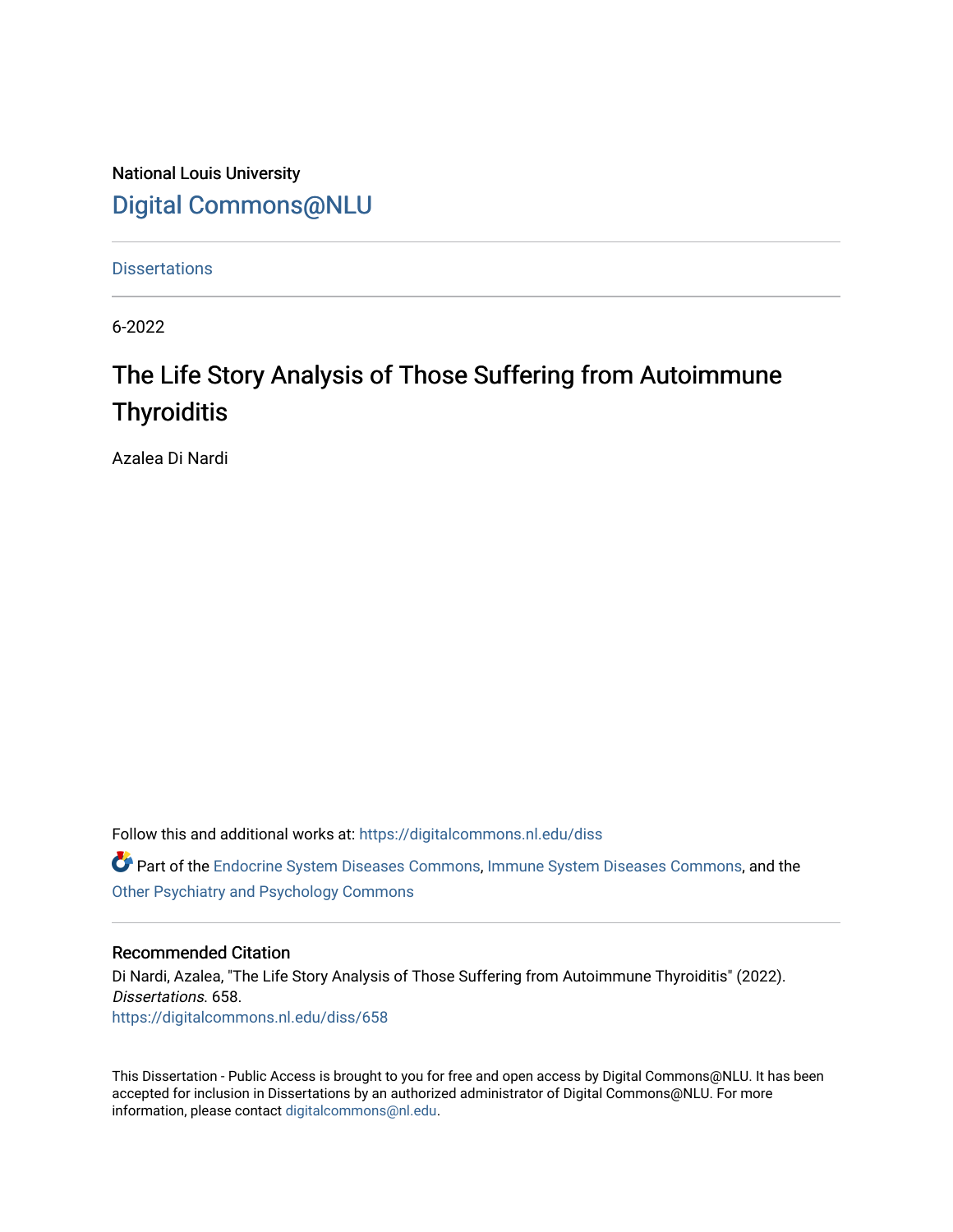# **The Life Story Analysis of Those Suffering from Autoimmune Thyroiditis**

Azalea Di Nardi

A Dissertation Submitted to the Faculty of

Illinois School of Professional Psychology At National Louis University

In Partial Fulfillment of the Requirements For the Degree of PsyD in Clinical Health Psychology

Bradley Olson, PhD, Research Chair Kristen M. Newberry, PsyD, Faculty Reader Judah Viola, PhD, Faculty Reader

April 14, 2022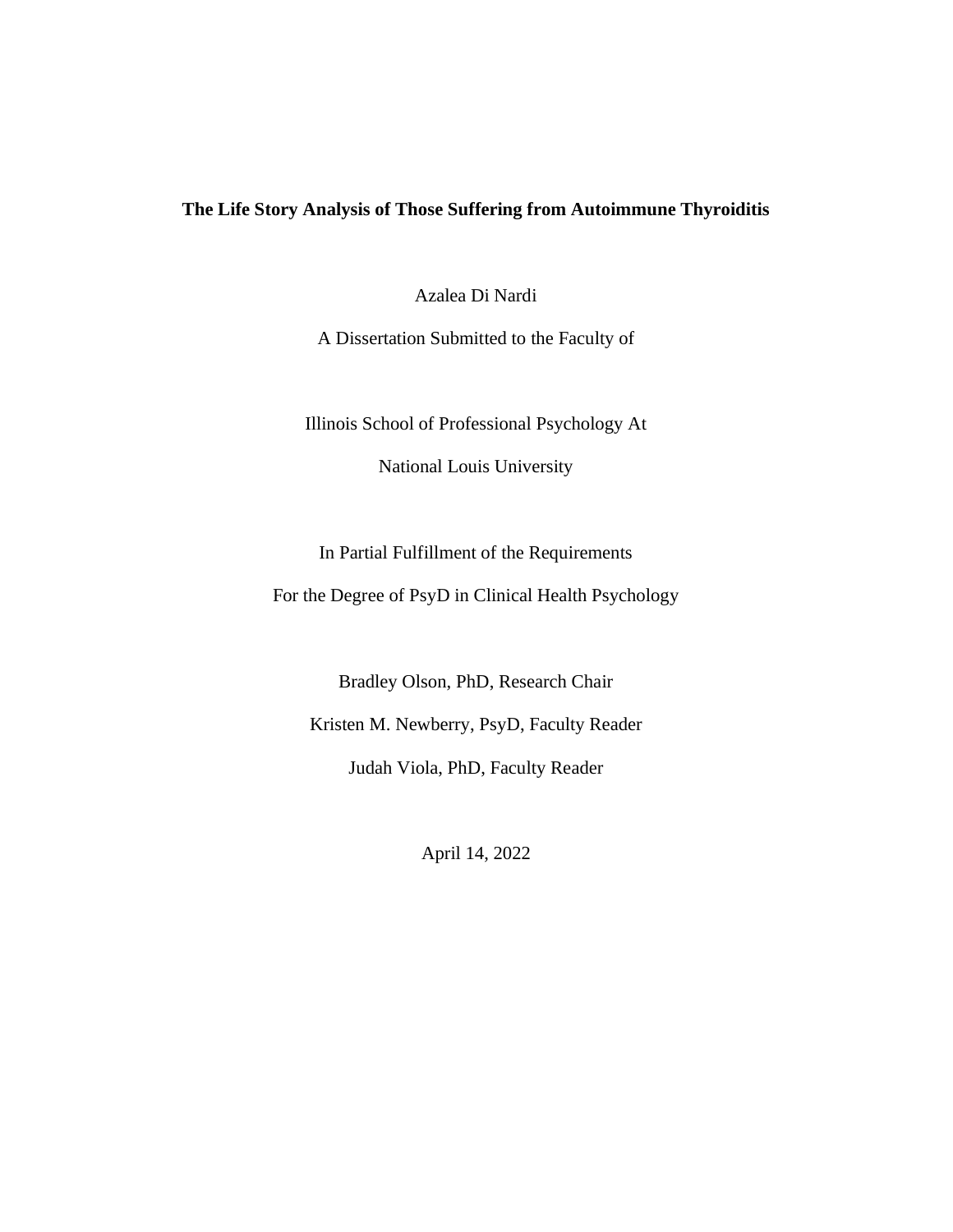The Doctorate Program in Clinical Psychology

Illinois School of Professional Psychology At National Louis University

# CERTIFICATE OF APPROVAL

Clinical Research Project Title:

The Life Story Analysis of Those Suffering from Autoimmune Thyroiditis

This is to certify that the Clinical Research Project of:

Azalea Di Nardi

Has been approved by the CRP Committee on:

May 5, 2022

As satisfactory for the CRP requirement for the

Doctorate of Psychology degree with a

major in Clinical Psychology

Examining Committee:

Branch D Oven Phd

Bradley Olson, PhD, Committee Chair

Kristen M. Newberry, PsyD, Faculty Reader

Judah Viola

Judah Viola, PhD, Faculty Reader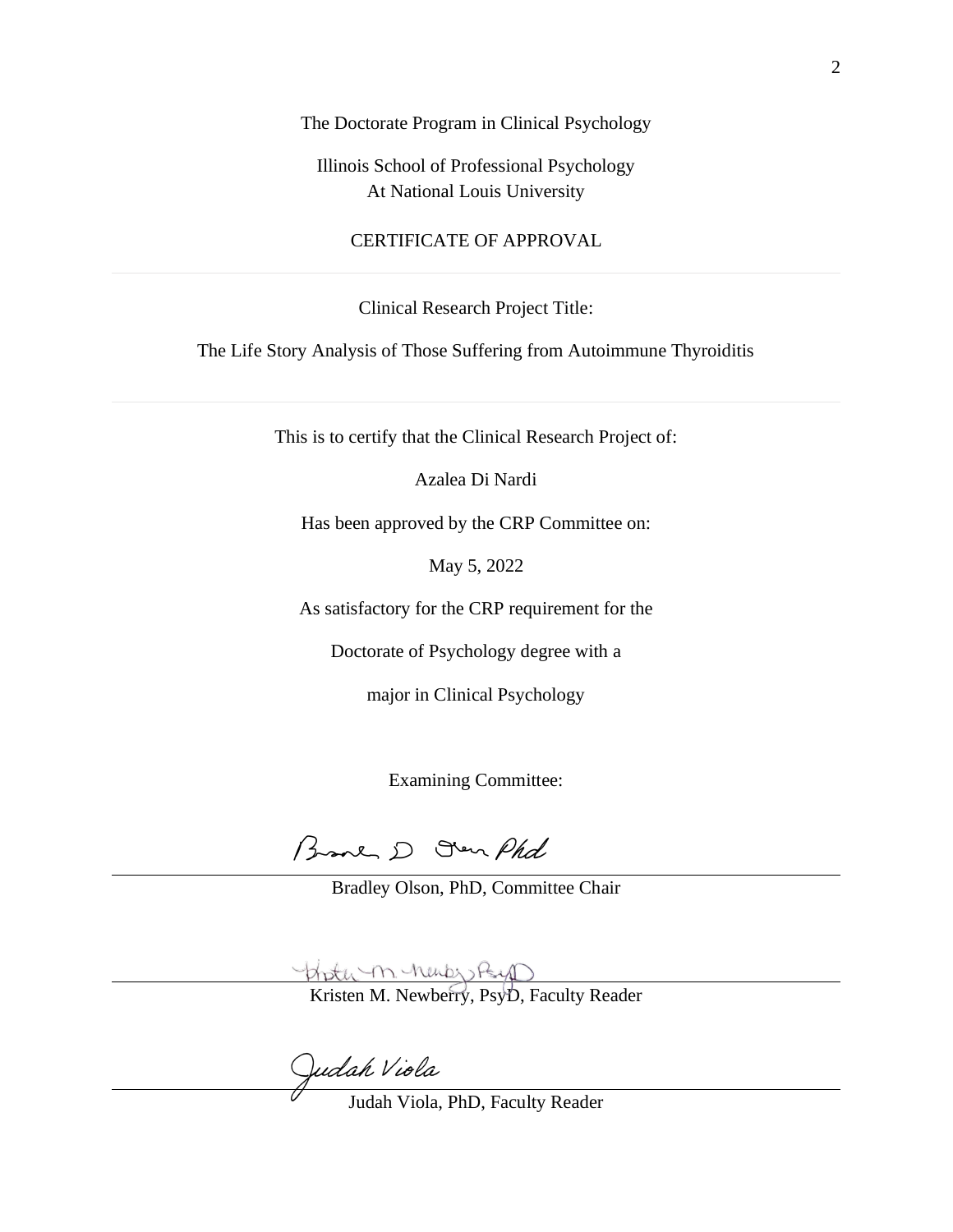| Theme Three: Providers Involvement in Care and Treatment of Participants  30 |  |
|------------------------------------------------------------------------------|--|
|                                                                              |  |
|                                                                              |  |
|                                                                              |  |
|                                                                              |  |
|                                                                              |  |
|                                                                              |  |
|                                                                              |  |
|                                                                              |  |
|                                                                              |  |

# Table of Contents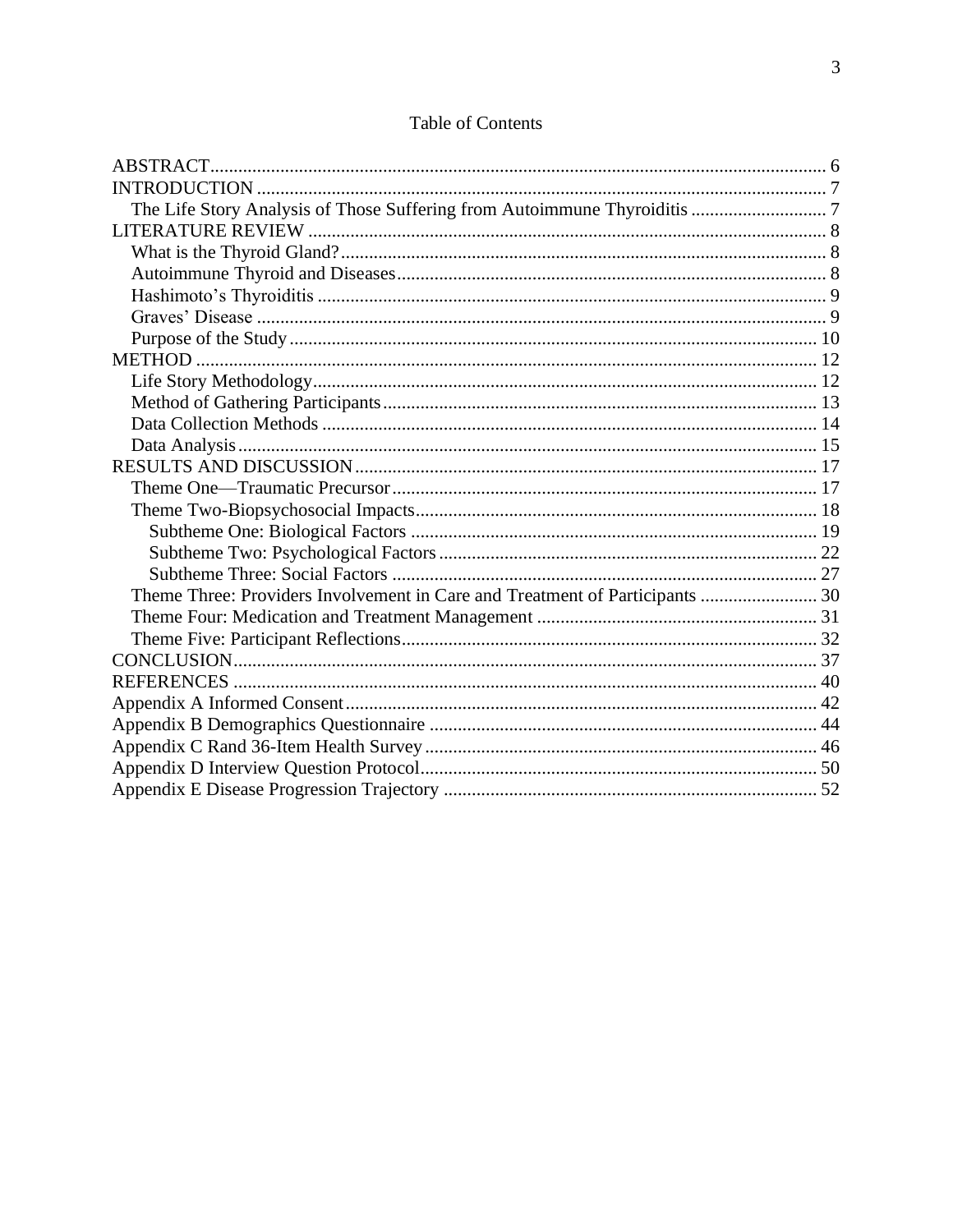# DEDICATION

This dissertation is dedicated to my participants and anyone who has ever been diagnosed with an autoimmune disease, specifically, Hashimoto's or Graves' disease. Your struggles are seen, and efforts are being made to help, support, and improve your lives.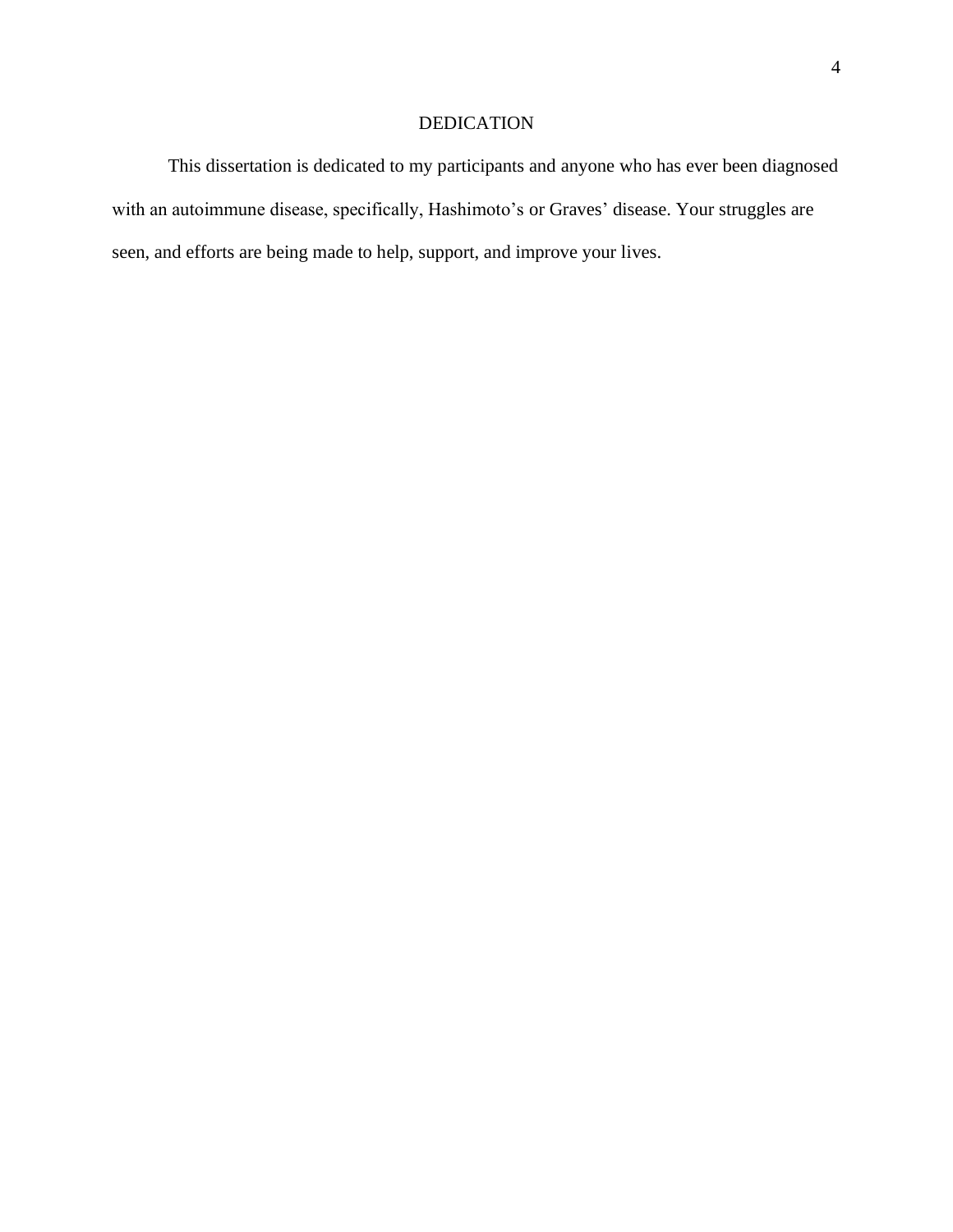#### ACKNOWLEDGEMENTS

I would also like to dedicate this dissertation to my family, friends, and committee, who have helped and supported me throughout this long journey of becoming a doctor. To my incredible husband, you have been my rock and best friend through this journey, and this success is ours to share. I could not have made it this far without you, your support, and delicious meals!

To Dr. Brad Olson, thank you for your support and always being available over the last couple of years to make this dissertation a reality. You made this process easier and tolerable.

Thank you, Dr. Newberry, for helping facilitate the ISPP program transfer and allowing my dream of becoming a doctor to become a reality.

Thanks to the never-ending support of my best friends, Dr. Stephanie and Dr. Natalie, who were always there and ready with great advice, support, and wine from the very beginning. The dissertation writing/feedback groups were everything. We are finally done, and all doctors nonetheless! I am so proud to call you both my best friends.

Last but not least, to my family, who housed, fed, and encouraged me while I went through all of my graduate school struggles. A special thanks to my dad, who also experienced doctoral-level graduate school and was willing to listen, empathize, and offer words of wisdom each time I did not believe I could do it.

Words cannot describe my appreciation enough. Thank you all!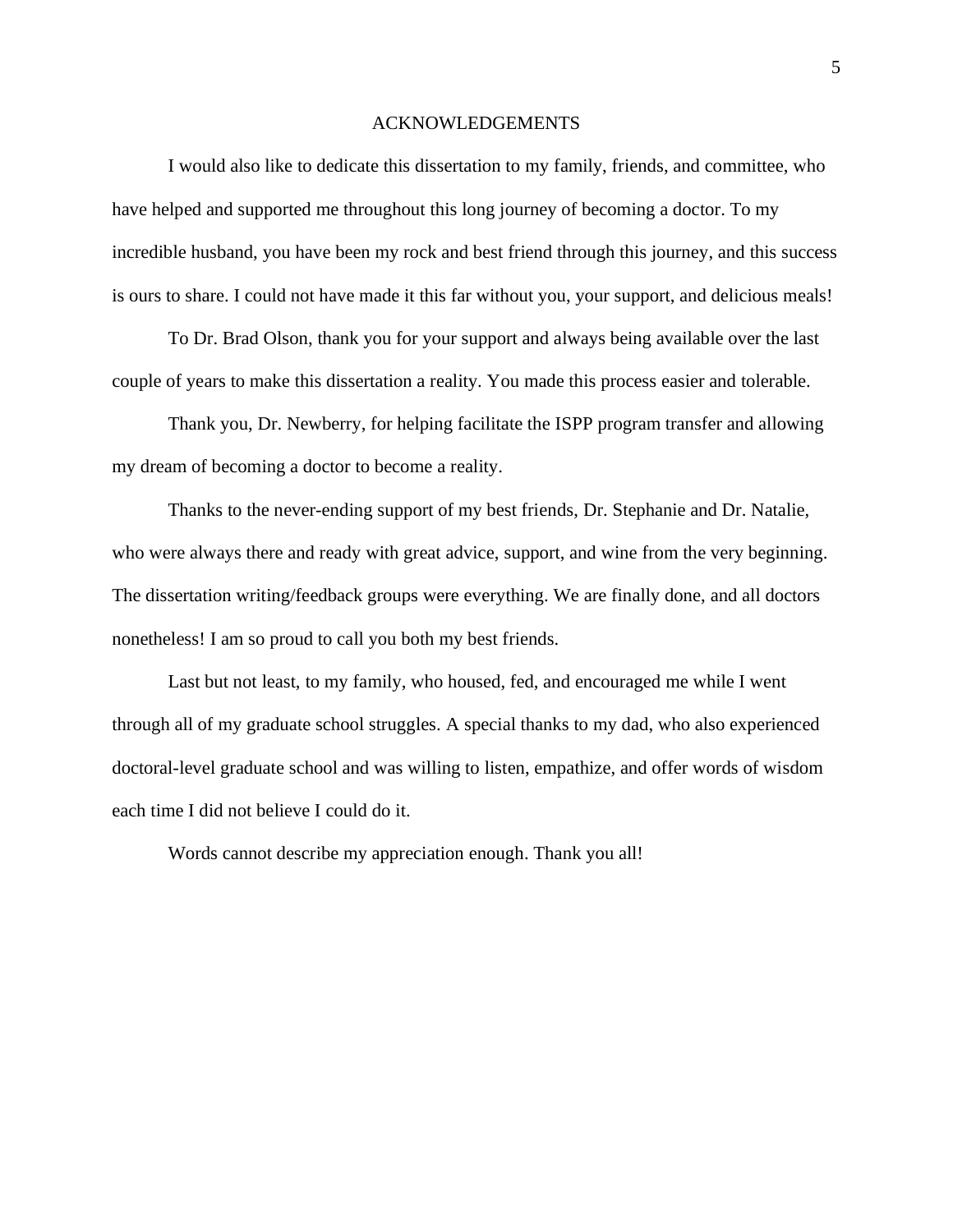#### **ABSTRACT**

The purpose of this study was to understand the pervasive impacts of autoimmune thyroiditis, specifically Hashimoto's and Graves' disease. To accomplish this, the life story methodology was utilized to gather individual experiences from 11 participants diagnosed with Hashimoto's or Graves' disease. The participants completed a background and general health questionnaire and 45- to-100-minute virtual interview disclosing their journey from the onset of symptoms, through diagnosis, to their most recent state. Themes were compiled from the interviews, which allowed identification of the largest areas of impact, needs, and future implications for practitioners and providers. Major themes identified were decreased quality of life, a lifelong medical/physical diagnosis requiring treatment, comorbid psychological implications, decreased executive functioning, as well as social, work, and/or academic, and financial impacts. There are many deficits in Western medicine, specifically needs for more accurate diagnostic measures and more immediate forms of intervention. Feedback was provided from participants regarding areas of improvement for providers, including providing better education to patients regarding their diagnosis and forms of treatment, not making assumptions, and asking more questions to get a better understanding.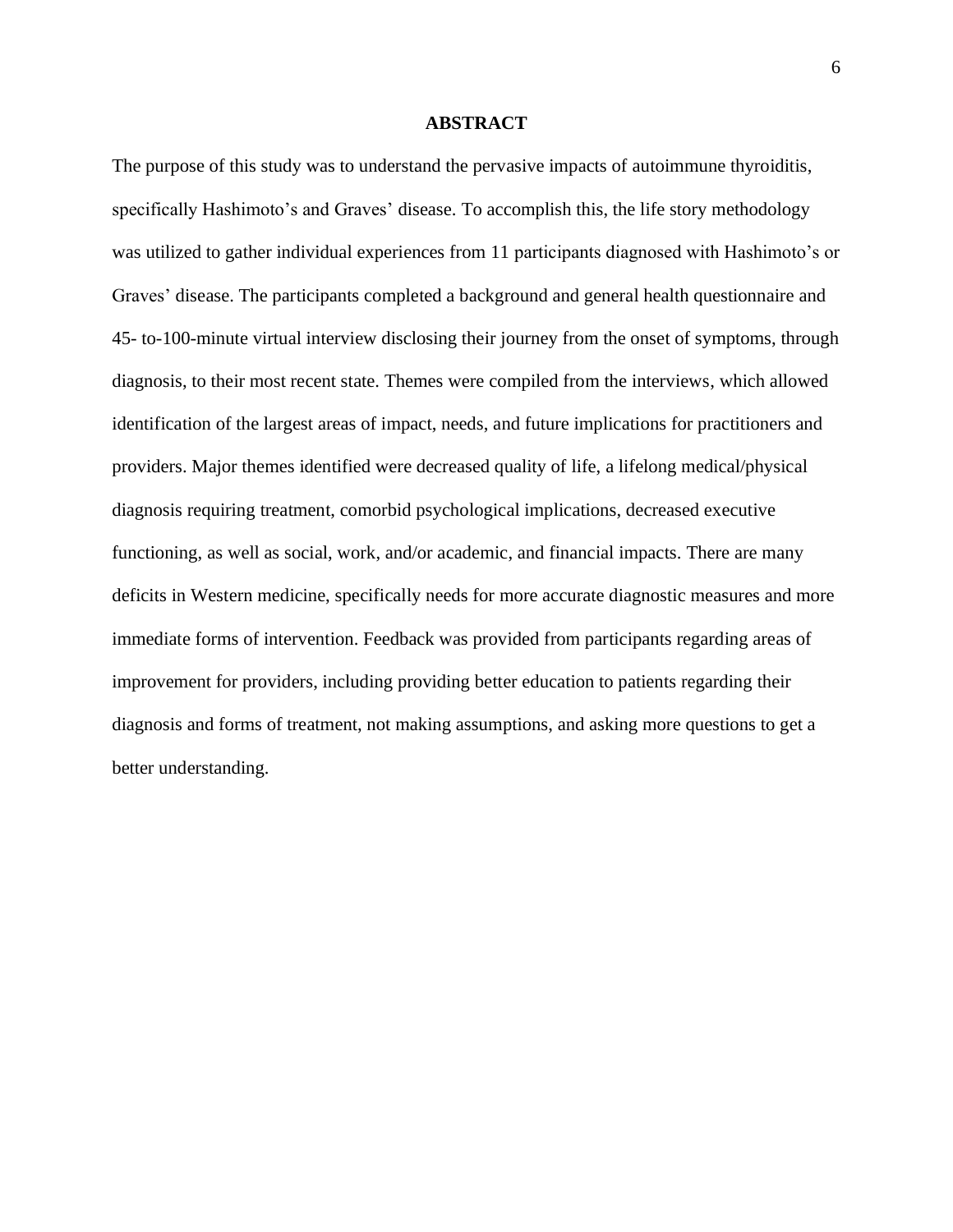#### **INTRODUCTION**

Autoimmune thyroiditis (AITD) is one of the most commonly occurring autoimmune diseases in the United States, specifically Hashimoto's and Graves' disease. Due to the progressive degenerative nature of these diseases, early detection and intervention are vital. However, differential diagnosis can be challenging due to the significant overlap in somatic and psychiatric symptom presentation. Promoting specialty education, ensuring competency, and disseminating information associated with these diseases are crucial aspects of care.

The major component lacking in Western medicine is the use of person-first ideology, where the patient is an expert of their body, while the provider is the expert in theory and medicine. Working together offers the highest good for the patient while allowing the provider to offer the best care and service. This can be a challenging feat at times while rewarding at other times, especially as it relates to the complex and challenging nature of AITD.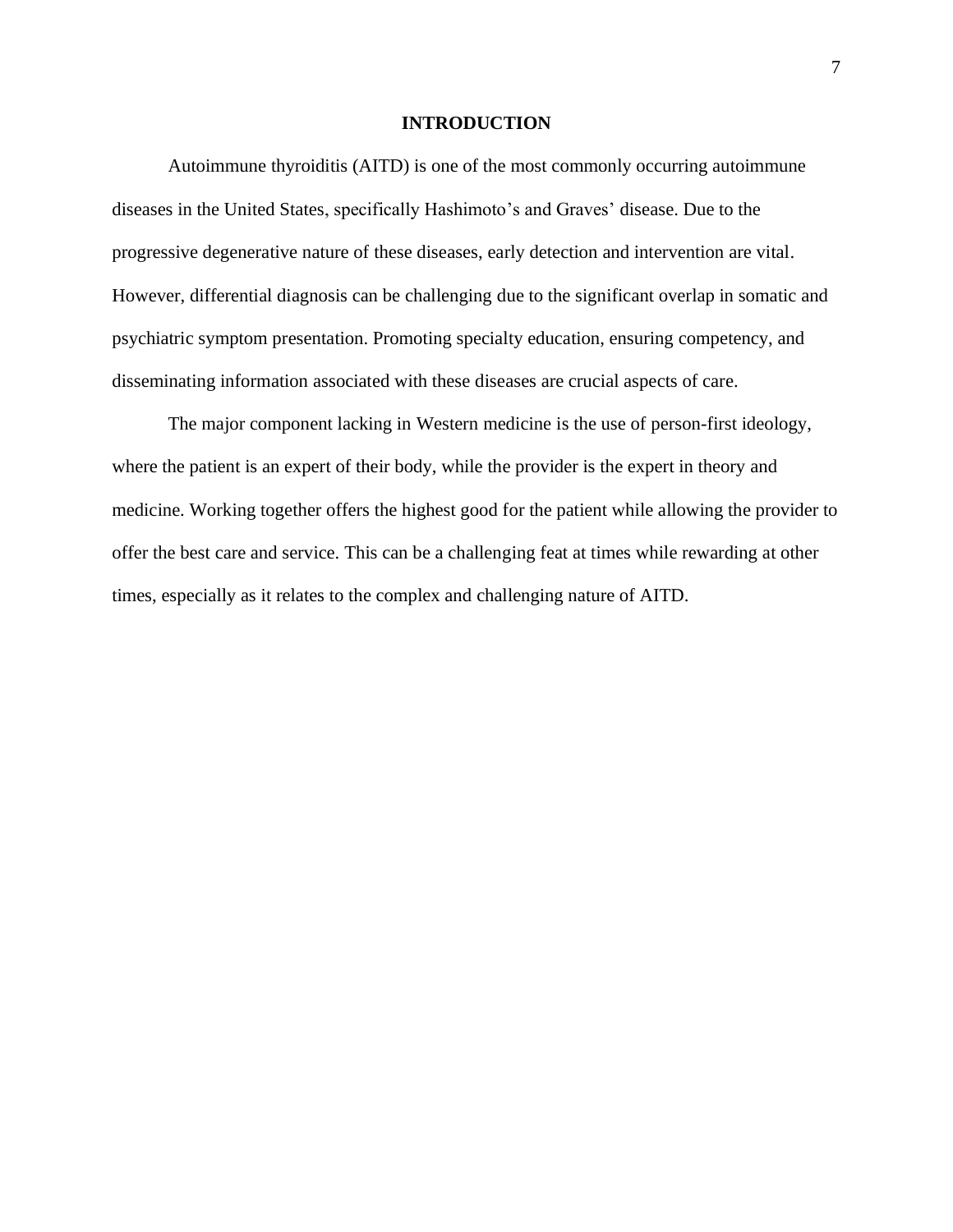#### **LITERATURE REVIEW**

#### **What is the Thyroid Gland?**

The thyroid is a major hormone gland in charge of regulating and releasing hormones (Institute for Quality and Efficacy in Health Care, 2018). The thyroid gland directly affects metabolism, brain development, breathing, heart and nervous system functioning, body temperature, muscle strength, skin dryness, menstrual cycle, weight, and cholesterol (National Endocrine and Metabolic Diseases Information Service, 2008). Considering that the thyroid gland must maintain widespread homeostasis, dysregulation from an autoimmune disease could wreak havoc on organs and body systems.

#### **Autoimmune Thyroid and Diseases**

Due to the ever-changing nature of autoimmune diseases and new developments, medical professionals are challenged to give an exact definition of what constitutes an autoimmune disease or to even offer a prevalence rate. The U.S. National Institute of Environmental Health Sciences (2020) offered the most up-to-date description, defining autoimmunity as "a condition in which the body's immune system reacts with components of its own cells." The U.S. National Health and Nutrition Examination Survey found an increase in prevalence rates from a 1988- 1991 cohort study that yielded 11% to a 2011-2012 cohort study that showed a 15.9% prevalence rate. Researchers are unsure why autoimmunity rates are rising so quickly but are concerned that this could become a public health crisis.

In this case, AITD could be broken down into two of the most prevalent thyroid-related diseases, Hashimoto's and Grave's disease. These disease processes lead to the inflammation of the gland and cause the thyroid to either overproduce (hyperthyroidism) due to the effects of Grave's disease or underproduce (hypothyroidism) thyroid hormones from Hashimoto's, creating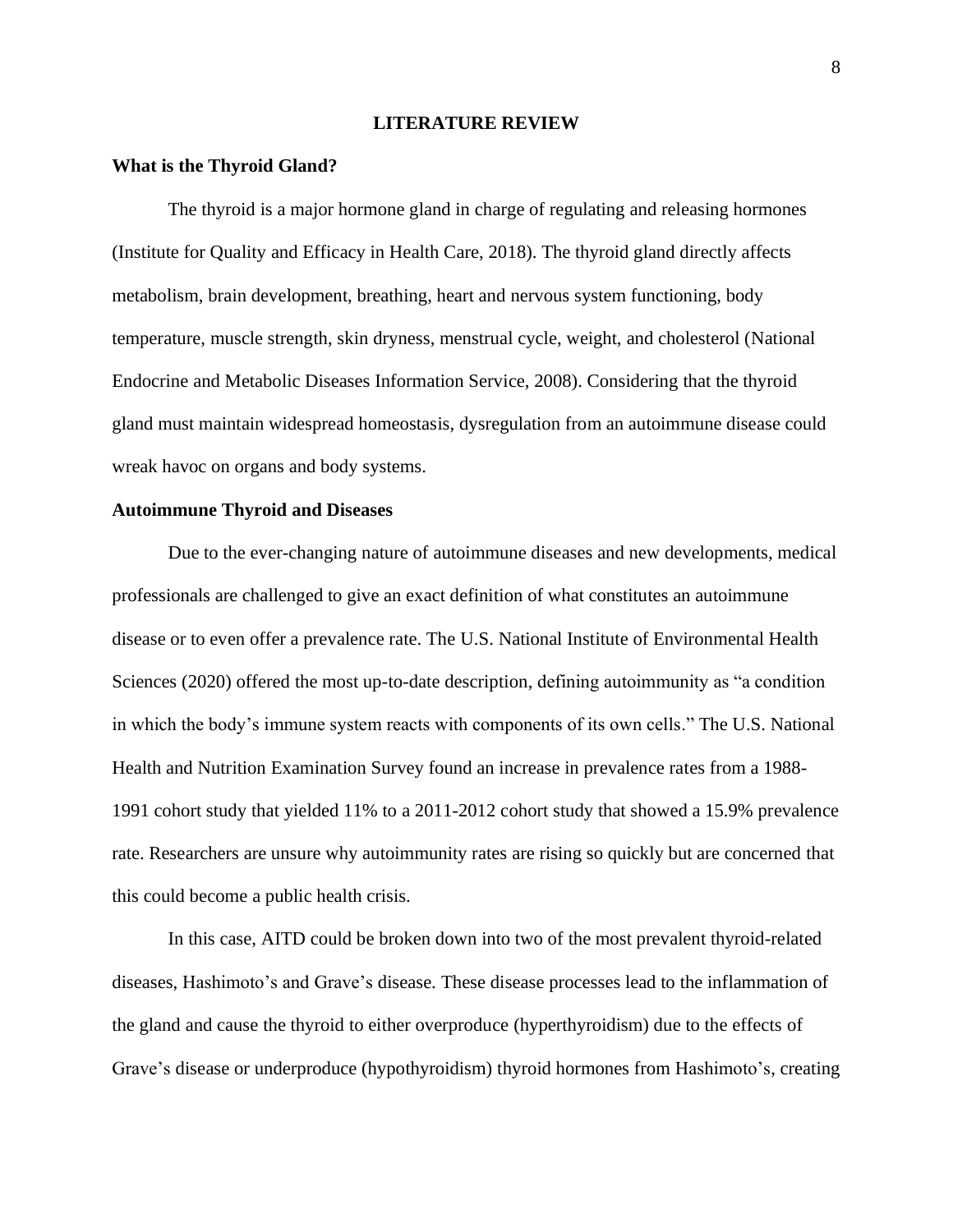a cascade effect of symptoms throughout the body. It may take time for the individual to notice the effects as the symptoms typically increase slowly over time. If this is not addressed, physical and psychological difficulties, among other problems, could worsen.

#### **Hashimoto's Thyroiditis**

Hashimoto's thyroiditis (HT) is the most common form of autoimmune thyroiditis. HT is the most common cause of hypothyroidism and impacts 5 of 100 people in the United States. HT is 8 times more common in women than in men and typically appears between ages 40 to 60. Research is not clear about what causes someone to develop Hashimoto's disease. HT has also been found to have a genetic component making it more likely to be diagnosed in individuals with family members who suffer from it. This disease tends to co-occur with other autoimmune diseases such as Addison's, autoimmune hepatitis, celiac disease, lupus, rheumatoid arthritis, type 1 diabetes, and vitiligo (National Institute of Diabetes and Digestive and Kidney Diseases, 2017). Standard treatment is the replacement of thyroid hormone via an artificial free thyroxine pill every morning prior to eating (Quinque et al., 2014). Common symptoms of Hashimoto's disease are temperature dysregulation, slowed processing speed, dysregulation of executive function, migraines, joint pain, dry skin, hair loss, leaky gut, dysregulated bowel movements, depression, anxiety, and reproductive difficulties. If left untreated, it can result in Hashimoto's encephalopathy and, in some cases, even death (National Institute of Diabetes and Digestive and Kidney Diseases, 2017).

#### **Graves' Disease**

Graves' disease is another leading autoimmune disease in the United States, impacting approximately 1 in 200 people (National Institute of Diabetes and Digestive and Kidney Diseases, 2017). It is also the leading cause of an over-functioning thyroid, also known as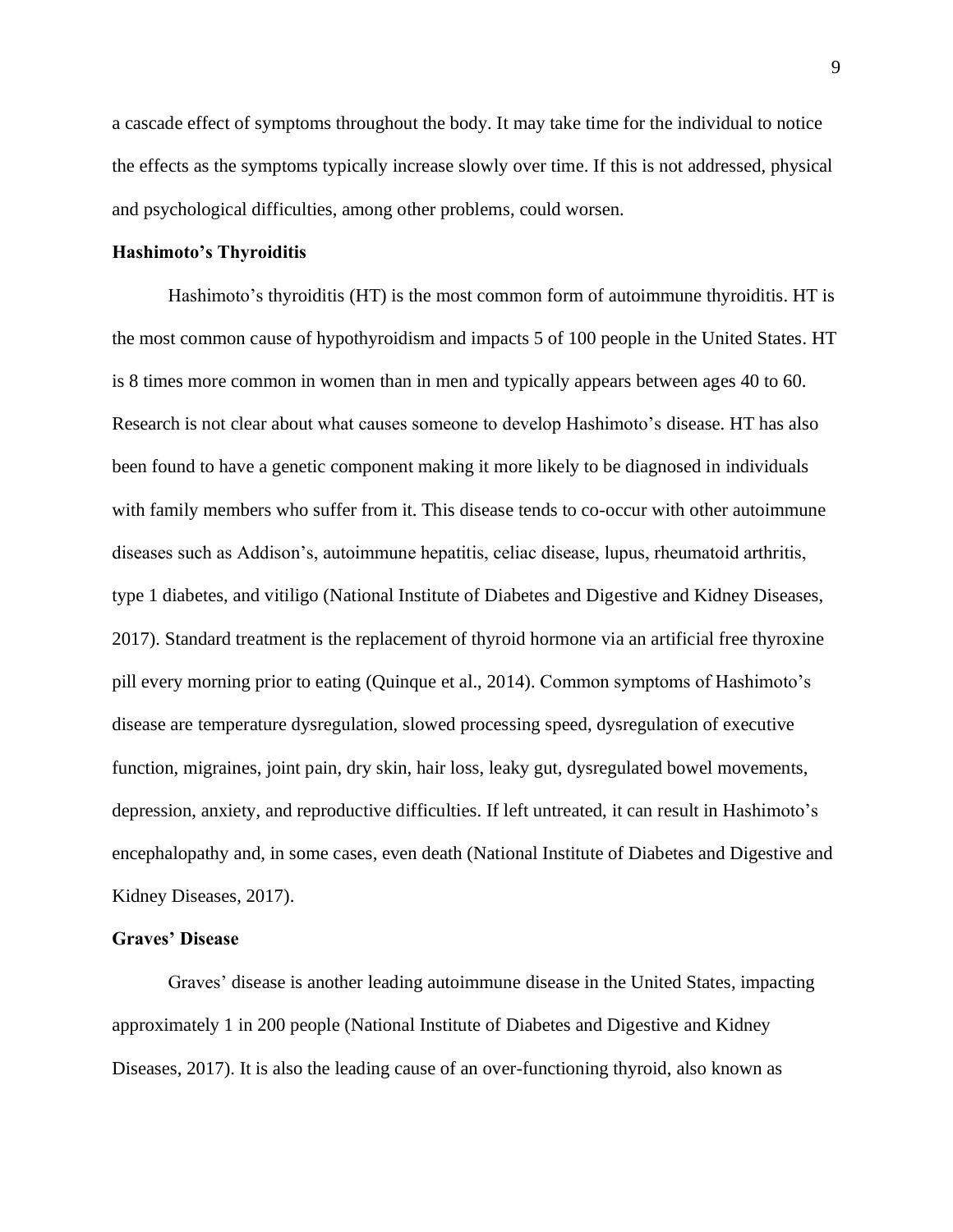hyperthyroidism. Graves' disease is 7 to 10 times more likely to impact women than men, and chances of developing this disease increase with family history. Symptoms of Graves' disease include fast and irregular heartbeat, goiter, bulging eyes (exophthalmos), temperature dysregulation, nervousness or irritability, anxiety, weight loss, fatigue, trembling hands, insomnia, and irritable bowel syndrome (National Institute of Diabetes and Digestive and Kidney Diseases, 2017). One study found significant disturbances in working memory and executive functioning in hyperthyroid patients with Graves' disease compared to healthy participants. They also found that longer disease duration was correlated with worse psychological test results (Jabłkowska et al., 2009). This research indicates the progressive degenerative nature of this disease and how crucial early detection and intervention are for both Graves' and Hashimoto's disease. Treatment for Graves' disease depends on the quantity of overproduced hormone and the severity of damage caused. The first level of treatment includes medication to block or reduce thyroid hormone production. The second level of treatment standard in the United States is radioiodine treatment, which will either cause it to significantly underproduce thyroid hormone or will cause it to die. This treatment leads patients into hypothyroidism, requiring daily hormone replacement medication. The last resort in treatment is thyroid removal surgery, which also results in the requirement of hormone replacement surgery (National Institute of Diabetes and Digestive and Kidney Diseases, 2017).

#### **Purpose of the Study**

The objective of this study was to bridge the gap between medical and qualitative psychological research via the utilization of the life story narrative. This would allow for more understanding and insight into the depth and breadth of the nature of these invisible diseases and the pervasive global impacts these diseases have on individuals' lives. Due to the invisible and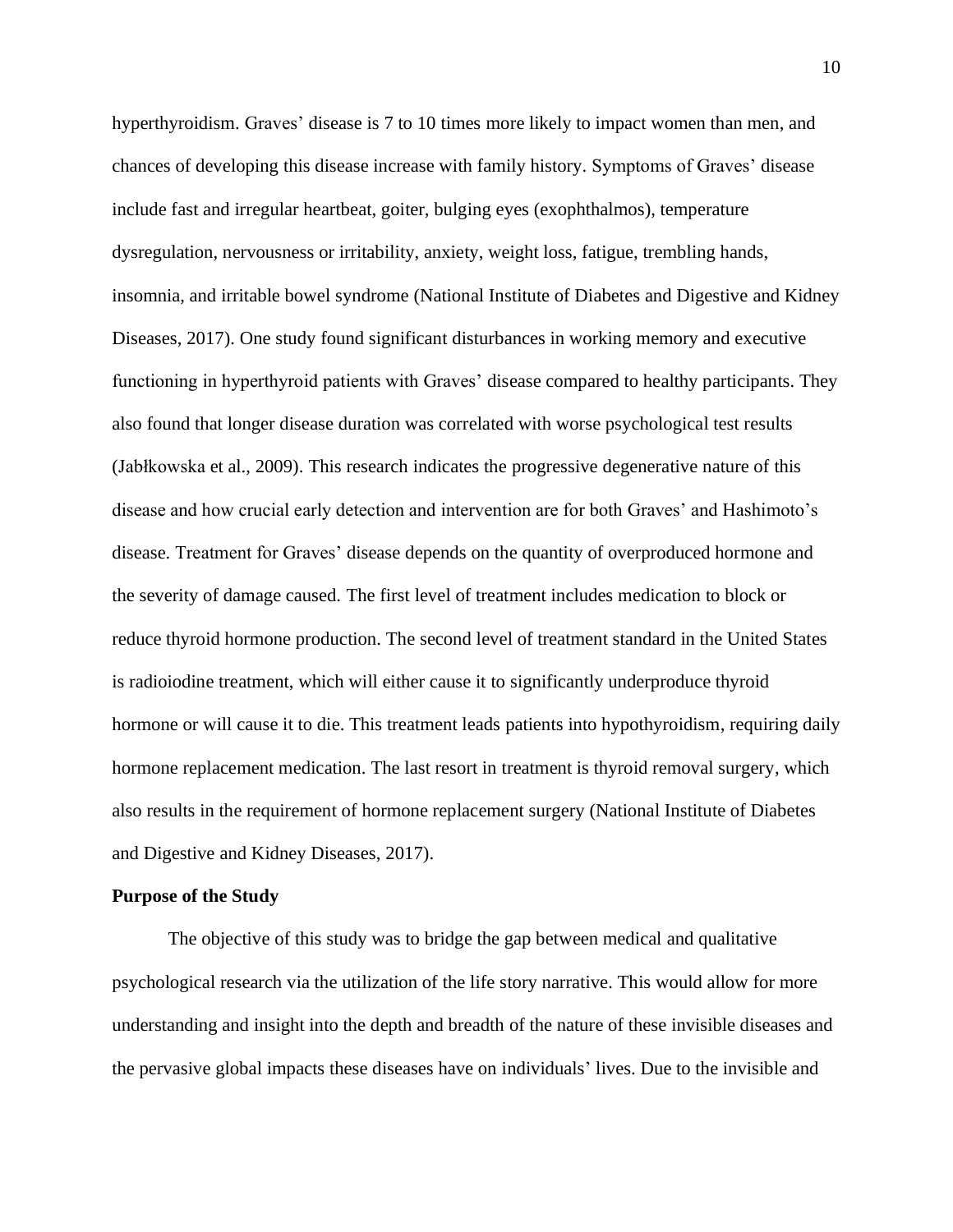chronic nature of these diseases, some potential problem areas have been identified. These potential problem areas have been identified in previous literature as well as from the researcher's personal and professional experience. The problem areas are necessary lifestyle changes, treatment and medication difficulties, financial and insurance challenges, lower quality of life, negative impacts on mental health, reproductive difficulties, and being misdiagnosed or feeling dismissed by medical or mental health professionals. Many could experience significant cognitive difficulties associated with slowed processing speeds, challenges with executive functioning, and impaired inhibition. There could be a potential stigma associated with invisible diseases in work, social, and academic environments, which could inhibit an individual with these diseases from feeling safe and comfortable with others, which could further impact their productivity. Overall, the experience of AITD within the confounds of the Western medical system is a social justice issue as members of the middle and lower classes experience disparities in medical care and getting the care they need. These issues do not just impact the individual suffering from the disease but instead create a ripple effect impacting everyone around them as they are no longer able to be effective members of society. To improve the quality of life for those suffering, the system must adjust to accommodate them.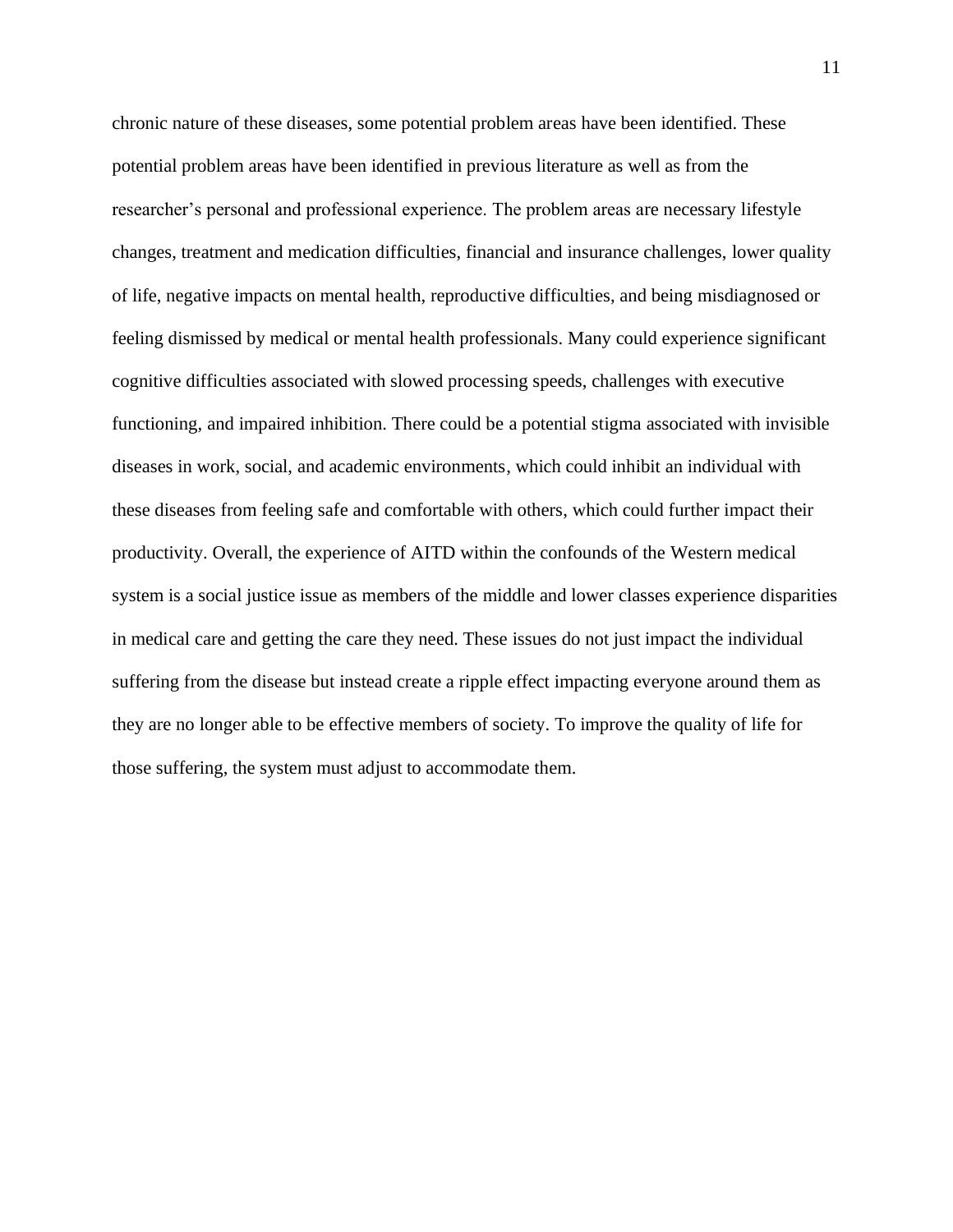#### **METHOD**

#### **Life Story Methodology**

The phenomenological approach of this study focused on utilizing a life story narrative method to gain insight into each participant's journey. Narrative storytelling is a flexible and accessible method of understanding subjective health and inequalities in health care (Stephens, 2011). Each individual is able to create their own narrative identity, which allows them the opportunity to describe their internal and dynamic experience with AITD (Bauer et al., 2008). This method is being utilized more often in healthy psychology as a means to give voice to those who suffer and offer insight into medical disparities.

This study also used a modified version of grounded theory analysis as a means of building this study from existing literature and data. The psycho-ecological systems model was utilized to exemplify the ways in which AITD impact individuals. This model was rooted in general systems theory and was developed to inform and guide the development, implementation, and evaluation of community-engaged scholarship. This model (Figure 1) integrates three conceptual models: the ecological systems model (Bronfenbrenner, 1979), the biopsychosocial model (Kiesler, 2000), and the principle of reciprocal determinism (Bandura, 1978).

At the center of the figure are letters P, B, and E, which denote person factors, behavior, and environment, respectively. The person factors include vulnerabilities, resiliencies, and developmental stages. Environmental factors include risks and resources, all of which interplay with their behaviors throughout all levels of their ecological systems. The oval depicting time with bidirectional arrows indicates reciprocal interactions among the ecological systems taking place over time.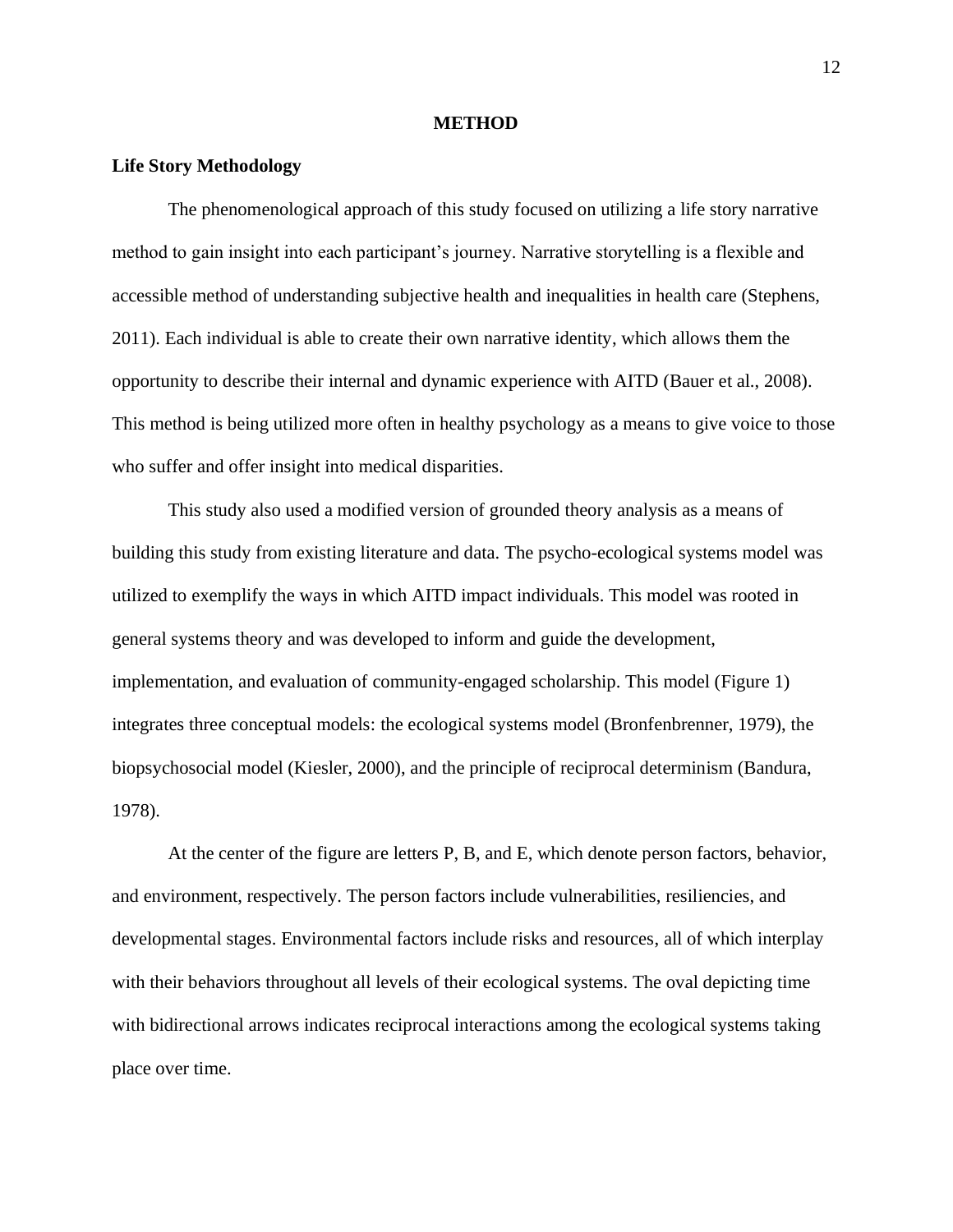# **Figure 1**



#### *The Psycho-Ecological Systems Model*

This model perfectly describes individuals with AITD as the individual's health and wellbeing influence their ability to engage with their system and vice versa. The worse their health, the less they are capable of engaging with their environment and effectively participating in the various levels of systems. This may change over time as improvements in early diagnosis, treatment, and the overall medical system are made for AITD. However, many factors are involved in this interplay.

#### **Method of Gathering Participants**

The participants of this study consisted of 11 individuals diagnosed with Hashimoto's or Grave's disease. All participants were over the age of 18 and gave consent to participate. Given the nature of these conditions, there were more female participants than males. Participants were recruited using a number of approaches, specifically snowball sampling. The researcher's social media networks were utilized, as well as word of mouth. All potential participants were given a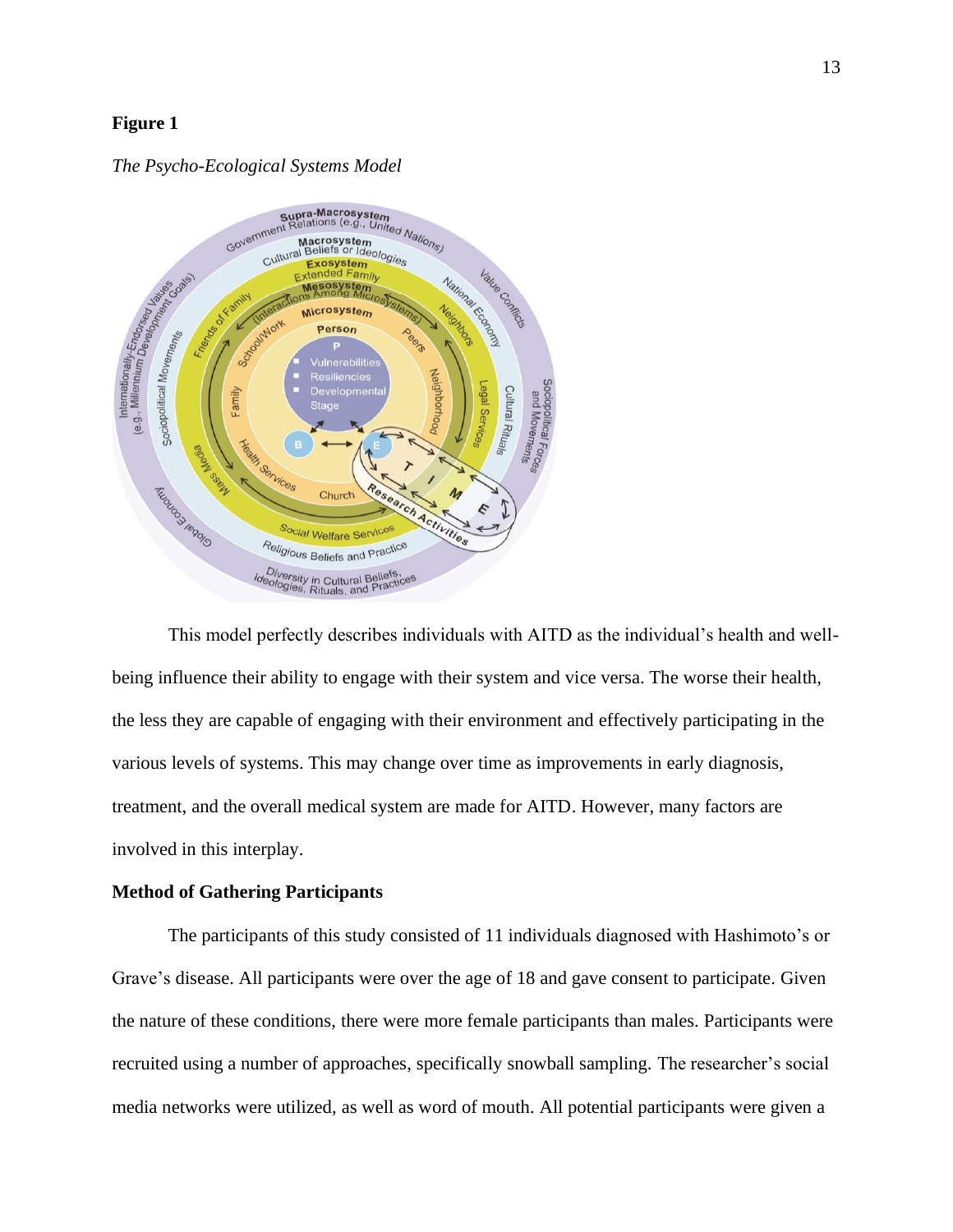brief description of the study, including the logistics of the interview, and asked if they were willing to participate. All of those who expressed interest were contacted by the researcher, given a consent form (Appendix A), and asked to fill out demographic information (Appendix B) and a general health questionnaire named the SF-36 (Appendix C).

#### *Data Collection Tools*

The demographics questionnaire gathered general identifying information, which aided in better understanding the individual's life while also asking specific questions related to their condition and the research question. The general health questionnaire asked pointed questions in relation to how the individual perceived their general health, how capable they felt in completing everyday tasks, how their diagnosis forced them to make changes and any impacts on quality of life. The interview question protocol was also utilized in the interview process (Appendix D) and allowed for more structure and consistency in the data.

#### **Data Collection Methods**

Qualitative data were collected from 11 participants through a confidential Google Forms questionnaire. Data gathered included demographics, questions extracted from the general health questionnaire, as well as COVID-19-specific concerns. The questionnaire was followed up by semi-structured, in-depth, phenomenologically based interviews. There were predetermined interview questions based on the literature about AITD, which were at times followed up by probing and more detail-oriented questions. The interview protocol (Appendix D) includes questions such as, "How have you been treated by doctor(s)?", "How have your symptoms impacted your home and work life?", "What financial implications has this journey had for you?" and "How has this diagnosis impacted the way you see yourself (appearance and wellbeing) as well as self-esteem?". Reflection questions were also included in the interview protocol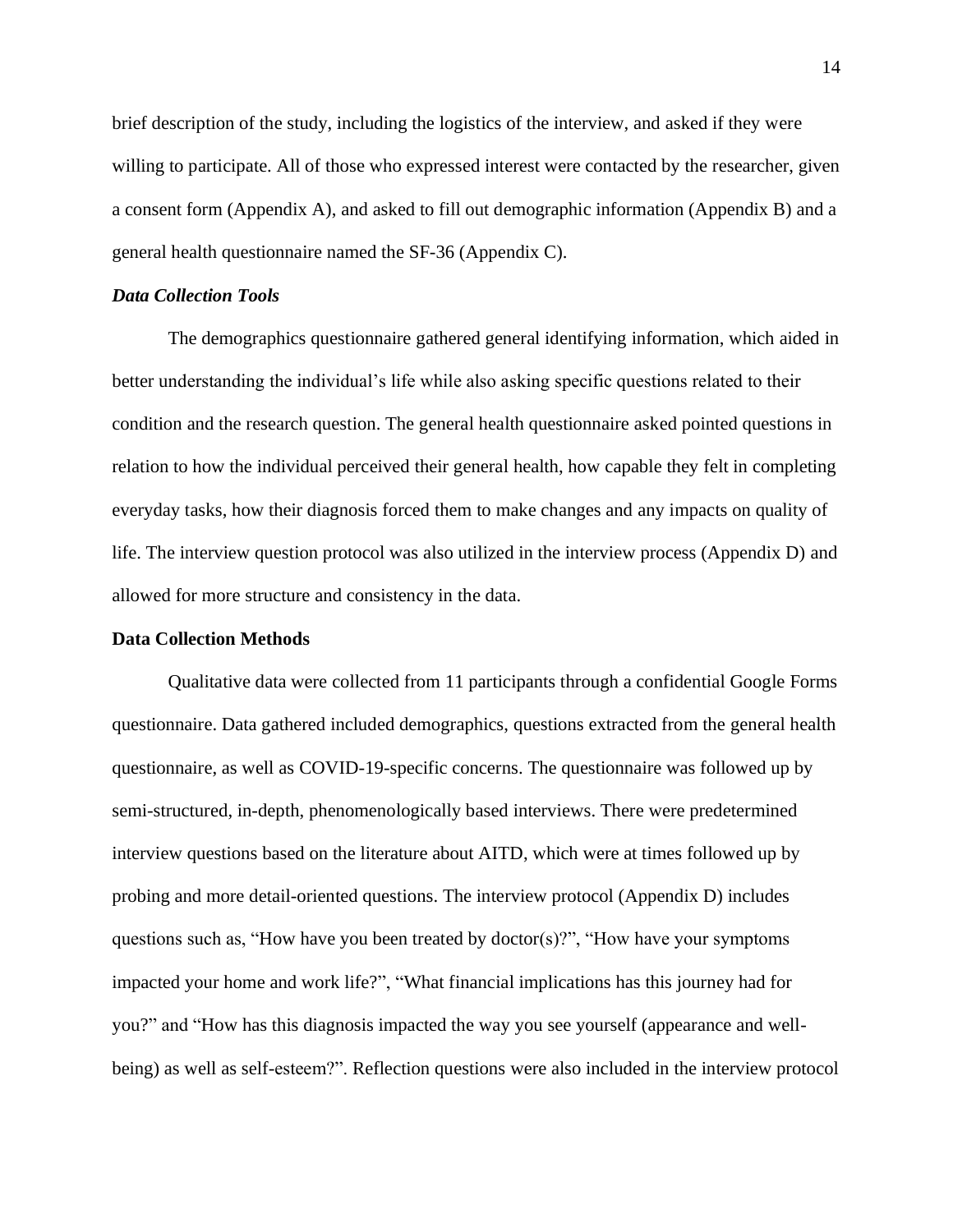as a means of gathering participants' insights and experiences into what they learned. Responses to reflection questions also generated feedback about what could be done differently and provided key ideas for how the system could adjust and change to best serve such individuals. Reflection questions asked included, "Is there anything from this journey you believe has contributed to your overall growth as a person?", If there was advice you would want to tell doctors about your condition, what would you say?" and "What are some strengths that you had prior to your diagnosis or that have developed on your journey?". Participants provided various responses to some questions while answering similarly on other questions. However, each response provided insight into what the participants struggled with most and the support they could benefit from throughout their journey.

Interviews were conducted and recorded on Zoom on a convenient day and time for the researcher and interviewee. One interview per participant occurred, lasting 45 to 100 minutes per session. All interviews were audio, and video recorded on the Zoom site and saved to passwordprotected files.

#### **Data Analysis**

The first step of data analysis using the phenomenological paradigm was epoche and bracketing. The process of epoche included the removal of researcher bias by acknowledging personal past experiences and judgments associated with autoimmune thyroiditis via the utilization of phenomenological reduction. Bracketing allowed the researcher to set aside all preconceived notions and ensured that the research was firmly established and rooted in the lived experiences of the participants (Moustakas, 1994). These processes allowed the researcher to acknowledge their own biases and own diagnoses of Hashimoto's and hypothyroidism. The researcher was better able to take an unbiased approach.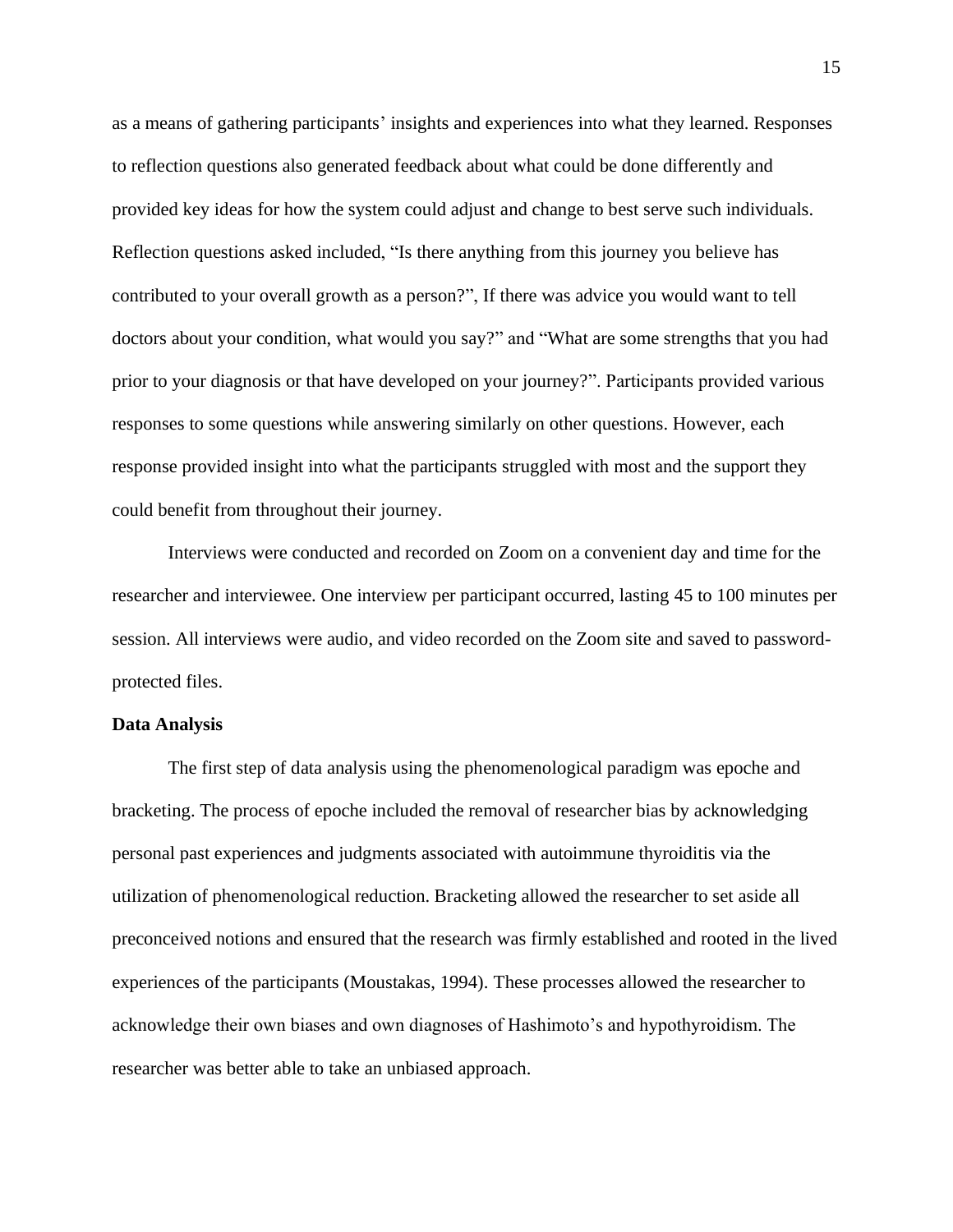The next four stages allowed for themes to be extracted from data. Each recording was transcribed, read, and flagged line by line for experiential significance. Theme development was based on three factors. First, the psycho-ecological systems model had the largest influence as the intersection of systems and biopsychosocial models created a foundation. Second, the researcher's personal experience with hypothyroidism and Hashimoto's allowed further challenges to be explored. Third, commonality in participant responses reinforced the themes that were being established. Common themes or groups were reassessed after all transcripts were flagged and clustered further based on similarity of topic, emotional significance to participants, or chronological order from onset of symptoms to present day to create the primary themes utilized in the results.

One participant's story was an outlier as her participation included retelling her mother's narrative with Hashimoto's encephalopathy as her mother passed away from the disease. This participant contacted the researcher after being informed of the study via another participant. Prior to the interview, the participant met with other family members to gather all collateral information to provide the most accurate details possible. These data were chosen to be included as this study intended to understand the pervasive nature of this disease, including social and familial impacts that the participant clearly displayed. Her mother's death resulted from late diagnosis and treatment, which is the sole purpose and epitome of this research.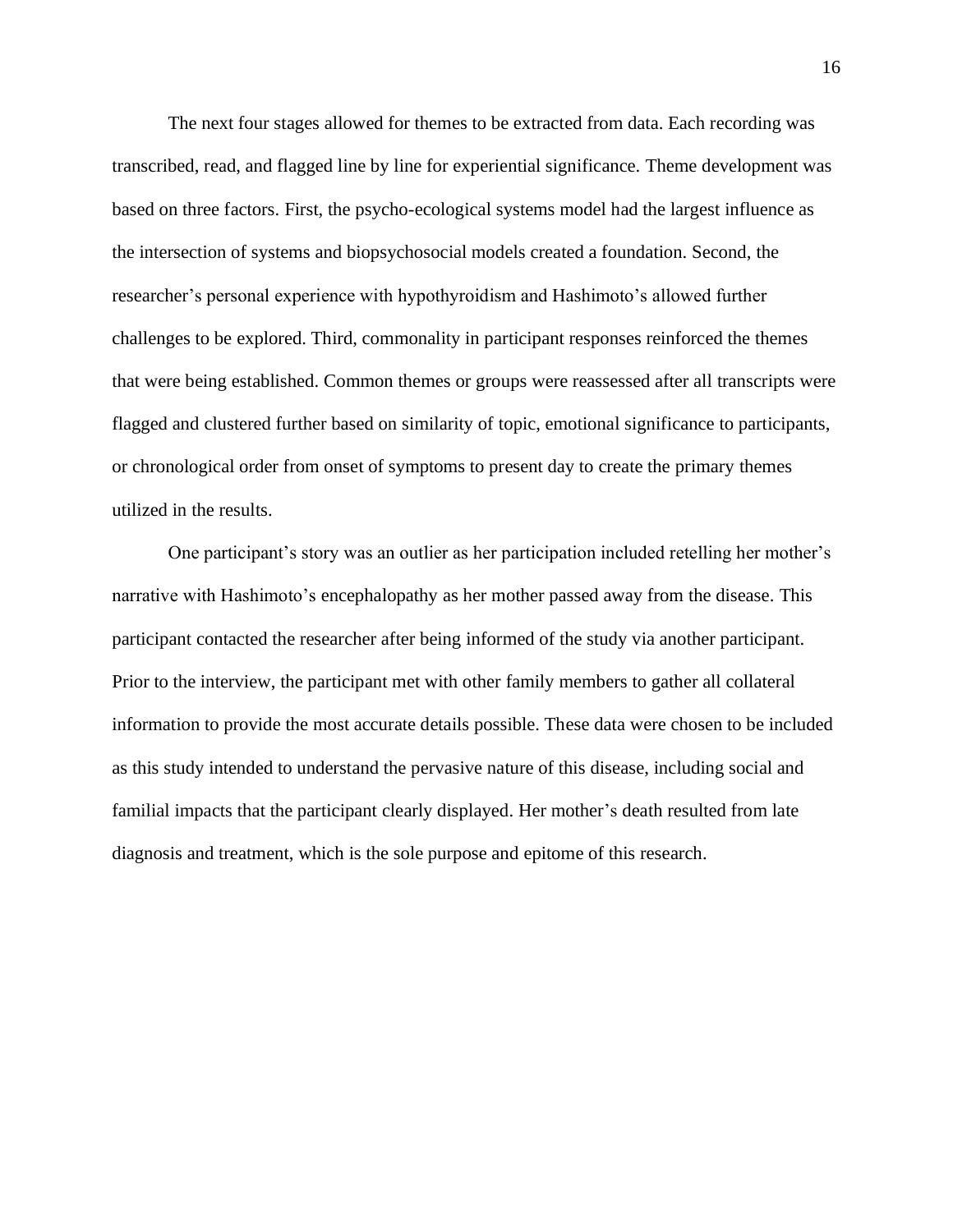#### **RESULTS AND DISCUSSION**

Five primary themes emerged from the data concerning autoimmune thyroiditis. Participant quotes were used to demonstrate each theme and subthemes. The themes were as follows: traumatic precursors, biopsychosocial impacts, providers involved in the care of participants and treatment of participants, medication and treatment management, and participants' reflections upon their experience.

The themes that developed also indicated a clear trajectory from the experience of the traumatic precursor through receiving treatment. The trajectory is depicted in Figure 2, which can be viewed in Appendix E. The trajectory depicts the typical delay in diagnosis of HT compared to Graves' disease. This is due to the hallmark and unique symptomology that allows Graves' to be identified and treated relatively quickly. Alternatively, hypothyroidism tends to be diagnosed and treated prior to HT, while the development of HT may be delayed after damage has been caused to the thyroid gland. Participants also noted exploration of options after not experiencing improvement in symptoms with protracted distress after receiving a hypothyroid diagnosis, which leads to meeting with a specialist, making lifestyle changes, and/or trying alternatives such as Eastern medicine. This is all apparent in themes.

#### **Theme One: Traumatic Precursor**

Each participant identified a stressor, physical transition, or trauma that they believed triggered this epigenetic disease to become activated. The most common experiences included a major hormonal shift such as puberty or menopause. Tsatsoulis (2006) identified the significant impact stress has on the immune system via the neuroendocrine pathway. Glaser and Kiecolt-Glaser (2005) found that the neuroendocrine system is bidirectional, causing any hormonal shifts to trigger the excess release of stress hormones, further contributing to the development of

17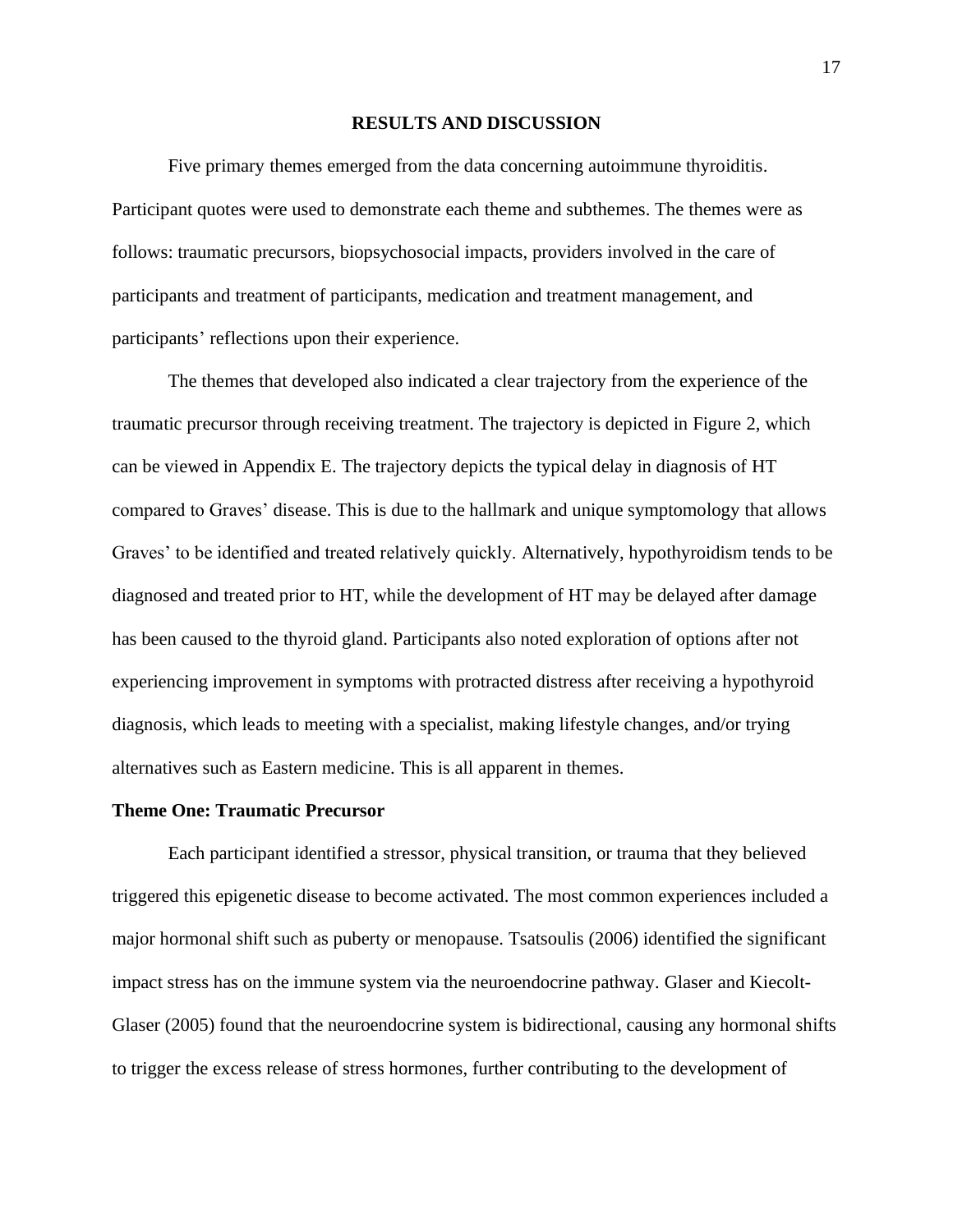chronic autoimmune dysregulation and potential development of an autoimmune disease. These findings explain the effects of each participant's trigger, which included an adolescent eating disorder, excessive stimulant use, contracting MRSA, and over-usage of antibiotics. One participant attributed her Hashimoto's to:

They say that when you experienced hormonal shifts in your life, that's the onset, so mine was probably more the perimenopausal postmenopausal hormone shift that may have triggered something to do with the autoimmune and I do believe stress and other things in your life, certainly, certainly contribute to all that as well but I I'd never underestimate the power of those hormone shifts.

Another participant stated:

I developed an eating disorder, anorexia, when I was 17 or 18. There is probably a really good chance that my eating disorder, in part, triggered some of the autoimmune issues. I wouldn't be surprised if the eating disorder actually triggered the Hashimoto's. And because of what you do to your body, and what you do to your thyroid, and what you do to your metabolism, it was definitely a little bit of a reckoning to come to terms of not just like what I had done to my body but that my body was susceptible to the reality of it.

This participant identified the challenges their body experienced and years of nutritional deprivation as the stressors that triggered their body's immune system response. These major stressors during a critical developmental period could have come together to cause Hashimoto's disease autoimmune response.

#### **Theme Two: Biopsychosocial Impacts**

This theme is divided into three parts, including biological, psychological, and social factors involved in living with Hashimoto's and Graves' disease. Each of the three factors is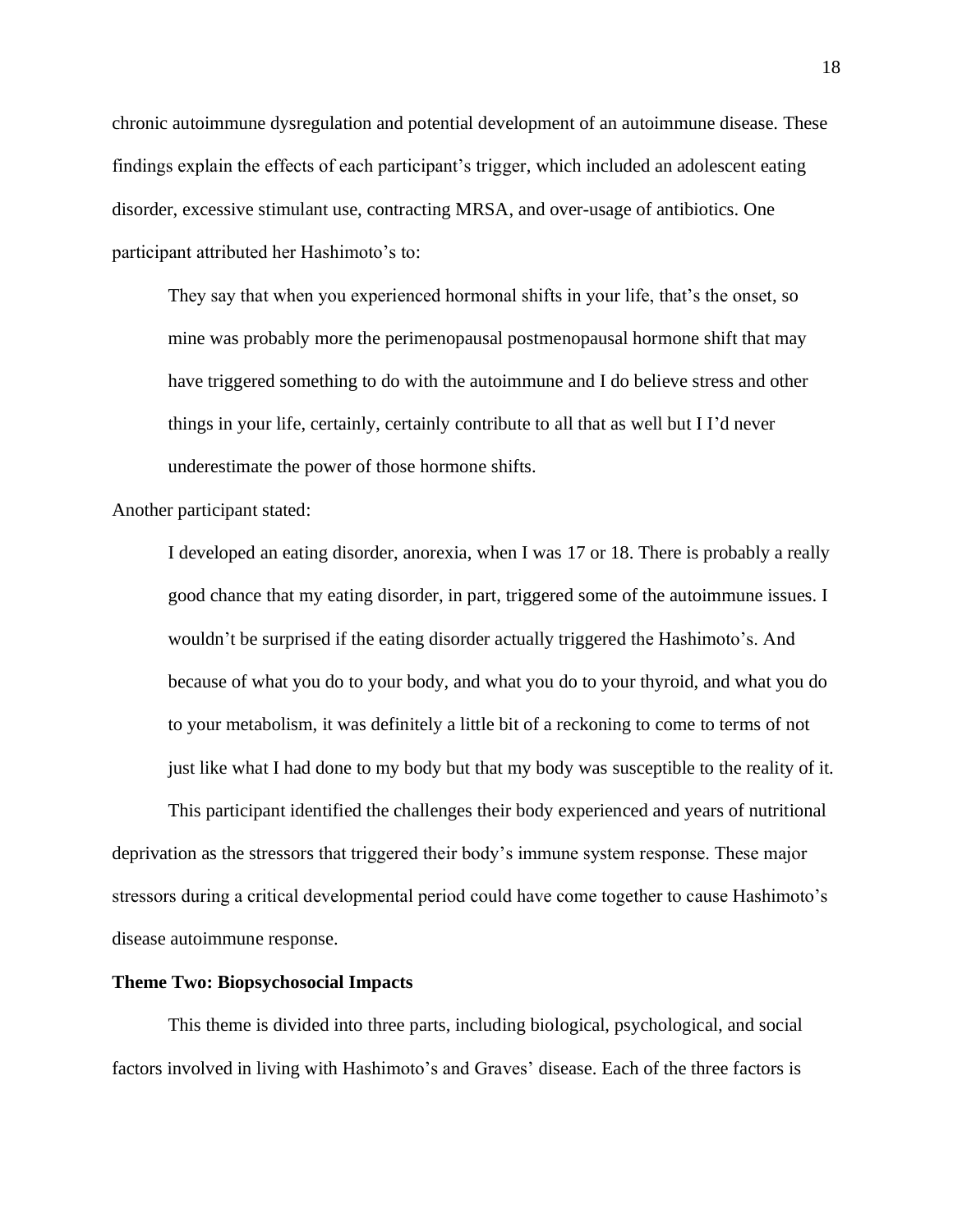divided into subthemes. The subthemes are directly associated with the implication of living life with AITD and the challenges each participant faced. Factors associated with biological impacts are genetics, comorbid diagnoses, health complications, and lifestyle changes.

#### *Subtheme One: Biological Factors*

Each participant identified family members (all female) who also received AITD (Hashimoto's or Graves' disease) or thyroid disease (hypothyroidism or hyperthyroidism) diagnoses. Having a family history of AITD is a diagnostic criterion. This genetic component aided the participants in getting diagnosed. Many participants identified other significant health conditions, including other autoimmune diseases. Bliddal et al. (2017) identified polyautoimmunity explaining the predisposition of most individuals with autoimmune diseases, making them much more susceptible to developing other autoimmune diseases or reproductive challenges. The findings of that study were supported by participants of this study. One participant stated, "I also already had an autoimmune disease. I've been diagnosed with psoriasis since I was nine. I know that's a very different condition, but in both cases, I had an overactive immune system."

Participants also included other health complications commonly associated with AITD. One participant reported*,* "I have severe, severe endometriosis, and I was told I would never have children."

Thyroid conditions can lead to difficulty conceiving and increased rates of miscarriages. These challenges could be compounded by co-occurring reproductive conditions such as endometriosis and polycystic ovarian syndrome, among others.

Many individuals are forced to make lifestyle changes to accommodate and improve their quality of life and aid in weight-related challenges. Every participant with Hashimoto's disease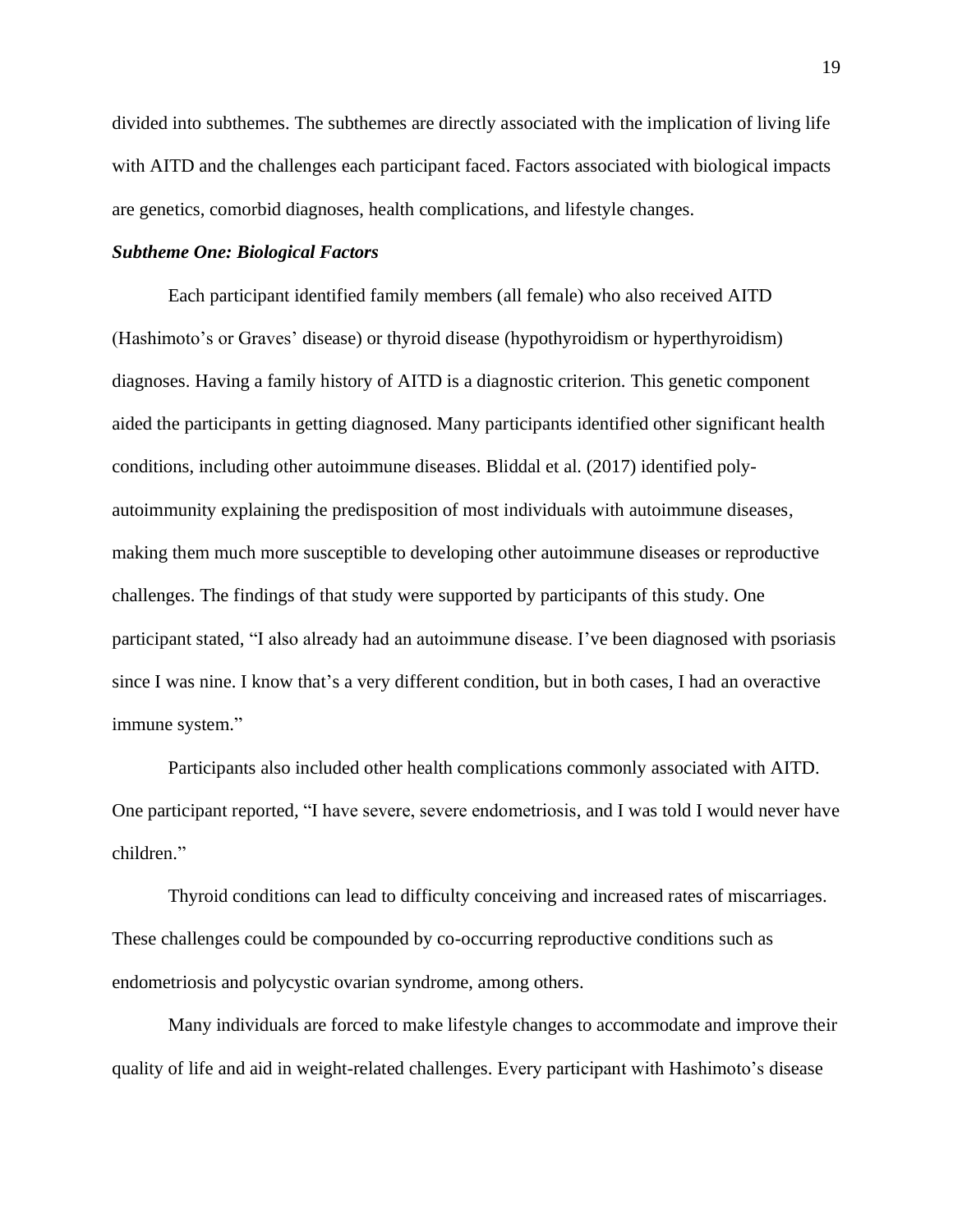reported hearing statements from at least one health care provider that their overall health conditions would improve "if only they would lose weight." Participants' responses to their provider's statement all included resounding emotions of anger, frustration, sadness that their bodies were betraying them, and their doctors were not supportive and/or helpful in some instances. Participants described feeling further challenged by AITD and comorbid diagnoses as lifestyle changes were a strong recommendation to improve the overall quality of life.

Cullingford (2012) and many others indicated the common co-morbidity between Hashimoto's and celiac disease. They found an association between thyroid and gluten antibodies, indicating that those with autoimmune diseases experience gluten sensitivity or gluten intolerance. Celiac and AITD have inflammation as a common underlying factor causing those suffering from AITD to change their diet to reduce inflammation to assuage their negative symptoms, and in some cases, improve their chances of fertility.

Participants identified other recommended dietary changes, such as a plant-based diet, but also indicated a moderate level of difficulty in initiating and maintaining those changes. One participant stated:

I think it's just such a different way of life. I used to be able to eat whatever I wanted and a size three and be a normal human. On one hand, I want to have the energy, and the other part of me wonders if I really want to be that restricted in my life. So, part of me is committed and sometimes wants to do really well. The other part of me is so tired of doing this.

Her description directly speaks to the dynamic nature, including energy, dedication, and motivation associated with AITD, which ebbs and flows constantly. Such common descriptions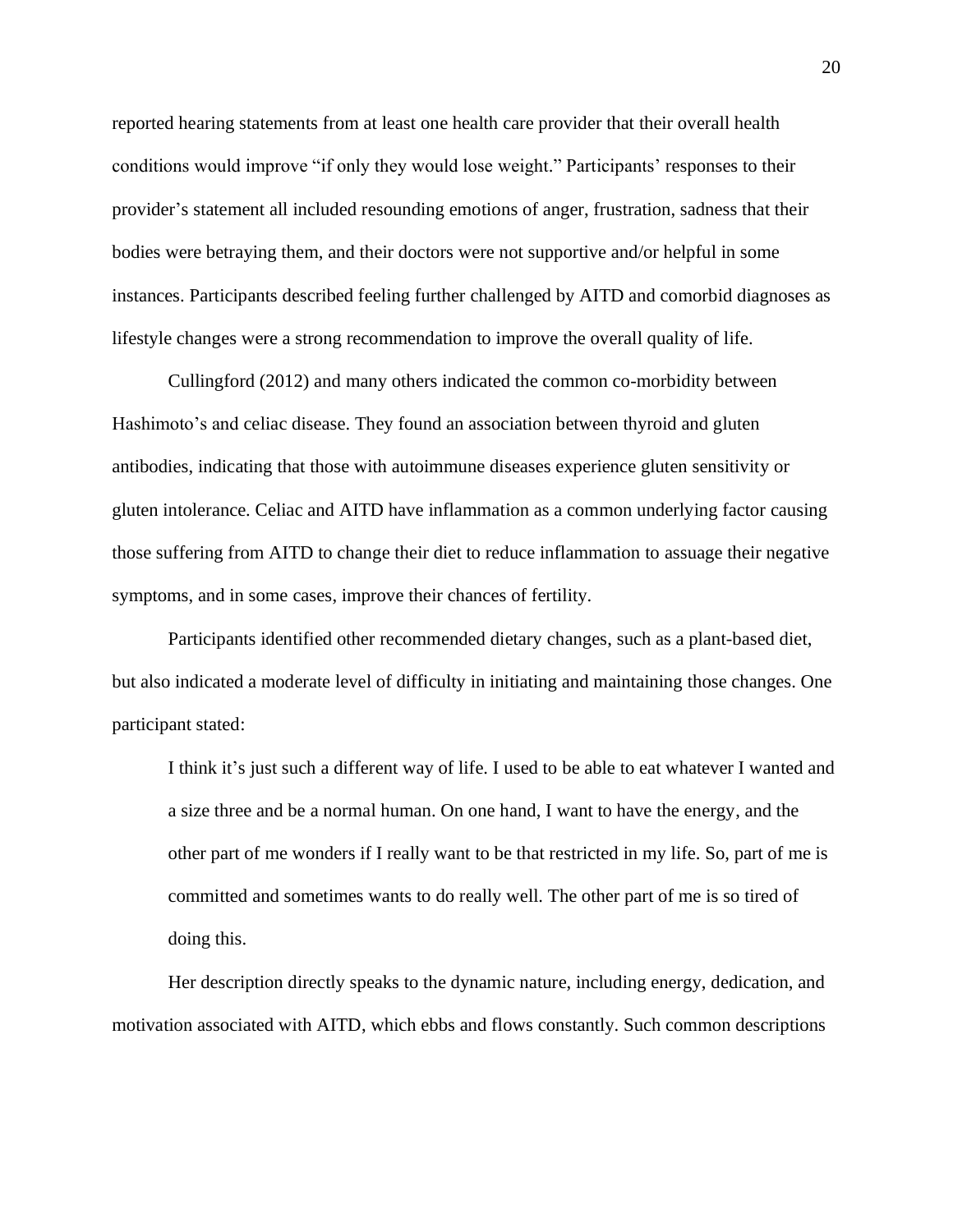indicate significant challenges and frequent impairments as there is no way to predict and prepare for how one may feel the same day, the next day, the next week, or the next month.

Participants identified the same challenges associated with initiating and developing a consistent exercise routine. Through a significant body of literature, exercise has been linked to the reduction of stress and inflammation. Participants agreed regarding the importance of exercise. However, they voiced significant difficulty initiating an exercise routine due to chronic fatigue, pain, dynamic changes in motivation, etc. One participant reported:

Most days, I eat under 1000 calories, and it doesn't matter. On my worst day, my calorie count is 1500, and I'm still significantly overweight, and I can't lose it. Everybody says to exercise and walk. When the joint pain is so bad that when I get into bed at night, I can't sleep because it hurts to lay on my side because I can feel my entire hip bone. And my knees are aching, and my ankles hurt every joint in my body hurts now. What is that doing for me except adding sleep deprivation on top of everything else? And I think that's the other piece they don't look at, which is the impact of that joint pain and what that does.

A different participant reported her difficulty with lifestyle changes being:

I've always been a healthy eater and gotten daily exercise. But when my numbers were off, and I'm having terrible palpitations and dizziness that I can't even stand up, it's like, okay, well, I probably shouldn't be on my treadmill today. So just trying to give up some of those expectations of my body and my ability level because where my health is doesn't match what my internal motivation is. My health isn't feeling quite right, so I can't do it, so I've learned to let go of some of those things.

These participants indicated that making lifestyle changes was not enough. They also had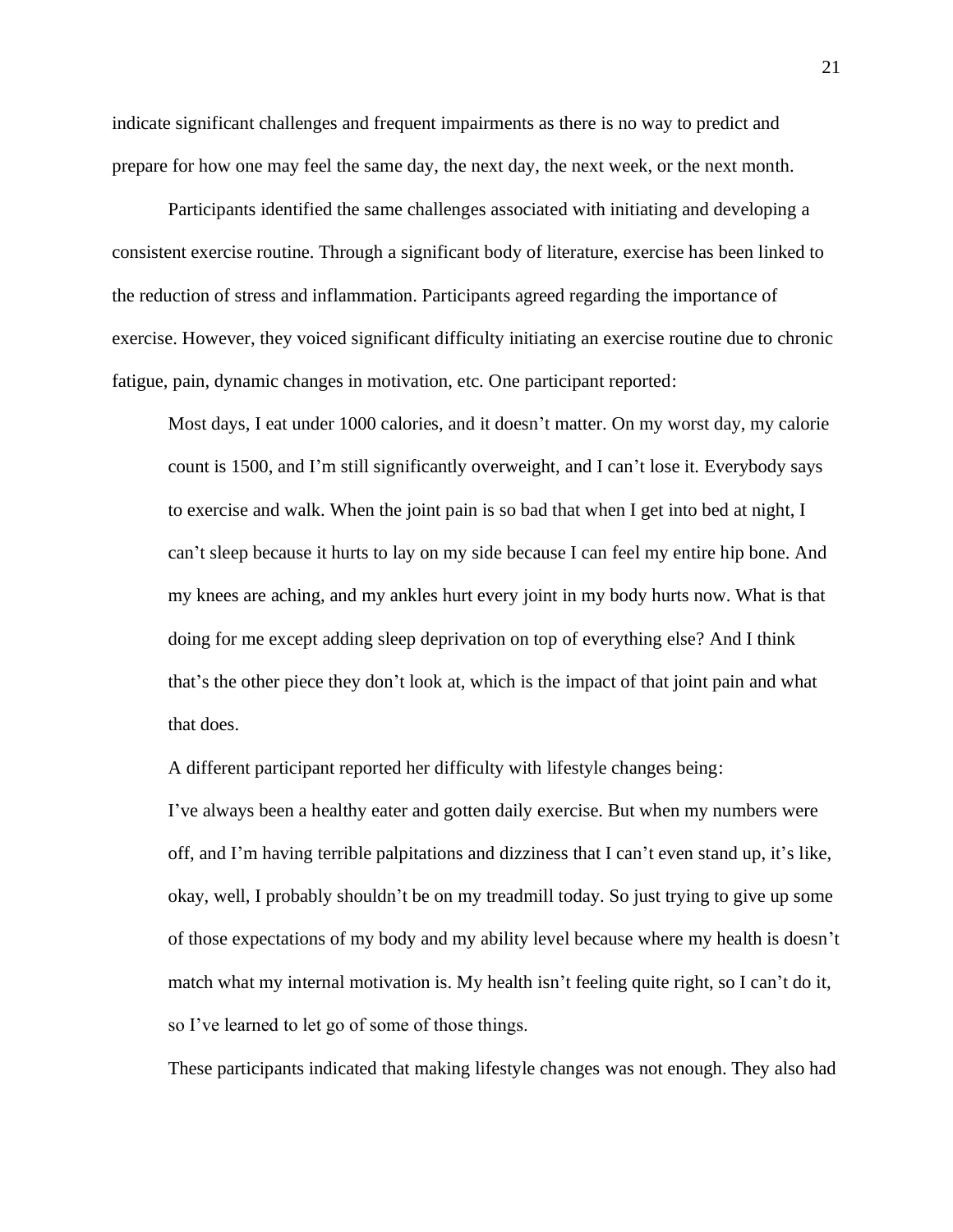to learn to accept bodily limitations and plan accordingly as it changed from day to day.

Participants with Graves' disease reported difficulty gaining weight and struggled with constantly looking and feeling underweight. Many participants with Graves' disease underwent treatment that caused them to become hypothyroid and eventually struggle to maintain a healthy weight as well. Many of those individuals expressed frustration with not knowing such changes would happen and struggled with how to manage such a drastically different body type.

One participant identified as being transgender female to male. However, he was diagnosed with Graves' disease and started thyroid treatment prior to his transition. He reported working closely with his doctors and being told that the testosterone treatment transition would not impact his thyroid treatment. Within several years, he reported being in remission and continued to monitor his thyroid functioning.

Many lifestyle changes require mental capability and functioning, such as executive functioning to plan out meals, exercise, medication management, etc. The added challenge in managing and executing such tasks begins when accounting for the slowing of processing speed capabilities, difficulties paying and sustaining attention and concentration, and executive dysfunction.

#### *Subtheme Two: Psychological Factors*

Biological and physical factors already impede quality of life and activities of daily living. Adding psychological components only intensifies the experience. Common psychological impacts include anxiety, depression, adjustment disorders, grief and loss, isolation, loneliness, low self-esteem, and overall lower quality of life. Participants commonly identified depression, anxiety, "feeling like I'm going crazy" as common experiences associated with AITD prior to receiving the diagnostic label. Many participants described feeling "lazy" due to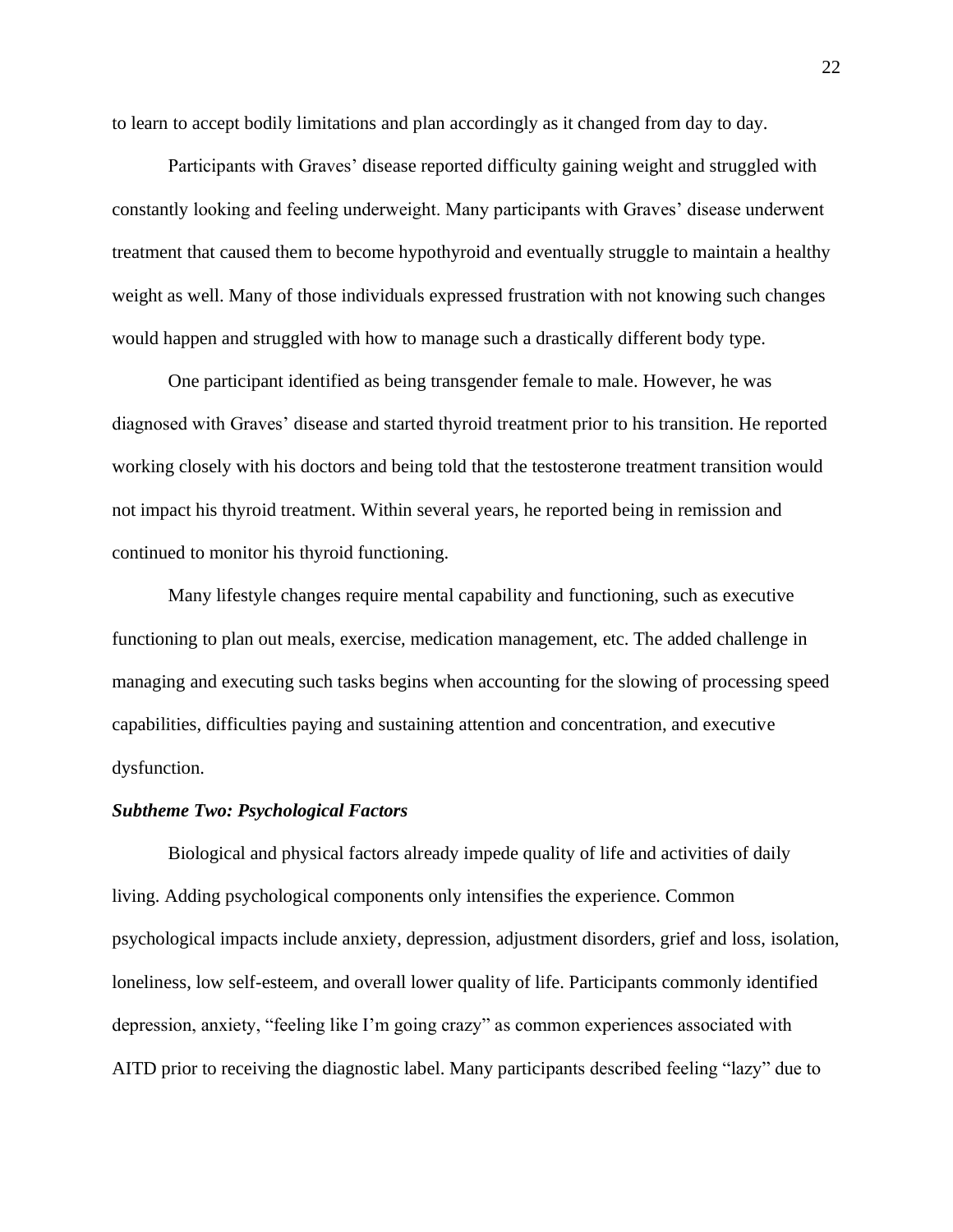chronic fatigue and lack of motivation. They also described feeling "dumb, like I can't think or have an intelligent conversation with friends or family, so I noticed I was distancing myself from them more and more."

Participants later learned that the culprit causing them to feel this way was a phenomenon labeled "brain fog." One participant described it as:

feeling like I'm underwater. And like someone's trying to talk to me, and they're expecting me to fully understand every word, and I'm like, how do you have this expectation of me right now. But it feels like you just feel numb and stupid. And just like you're there, but you're not there.

Two participants diagnosed with Graves' disease reported having exophthalmos (bulging eyes), which is a common hallmark symptom. They reported getting diagnosed upon being seen by a healthcare provider after this observation was made by family regarding their eyes. One participant described her experience, stating:

when I first was going through the process of having Graves' disease, I was in my teenage years, and it was really hard. I even discussed surgery with the endocrinologist because that's how bothered I was with my physical appearance. I just wanted to look normal. I was even bullied in school…for the first year, I didn't want to go places, meet new people, go to the grocery store, and I didn't want my picture taken.

She reported continuing to feel the psychological effects of exophthalmos, such as selfconsciousness, to the present day.

Another common subtheme was feeling "like a different person" when thyroid levels were not regulated. One participant stated: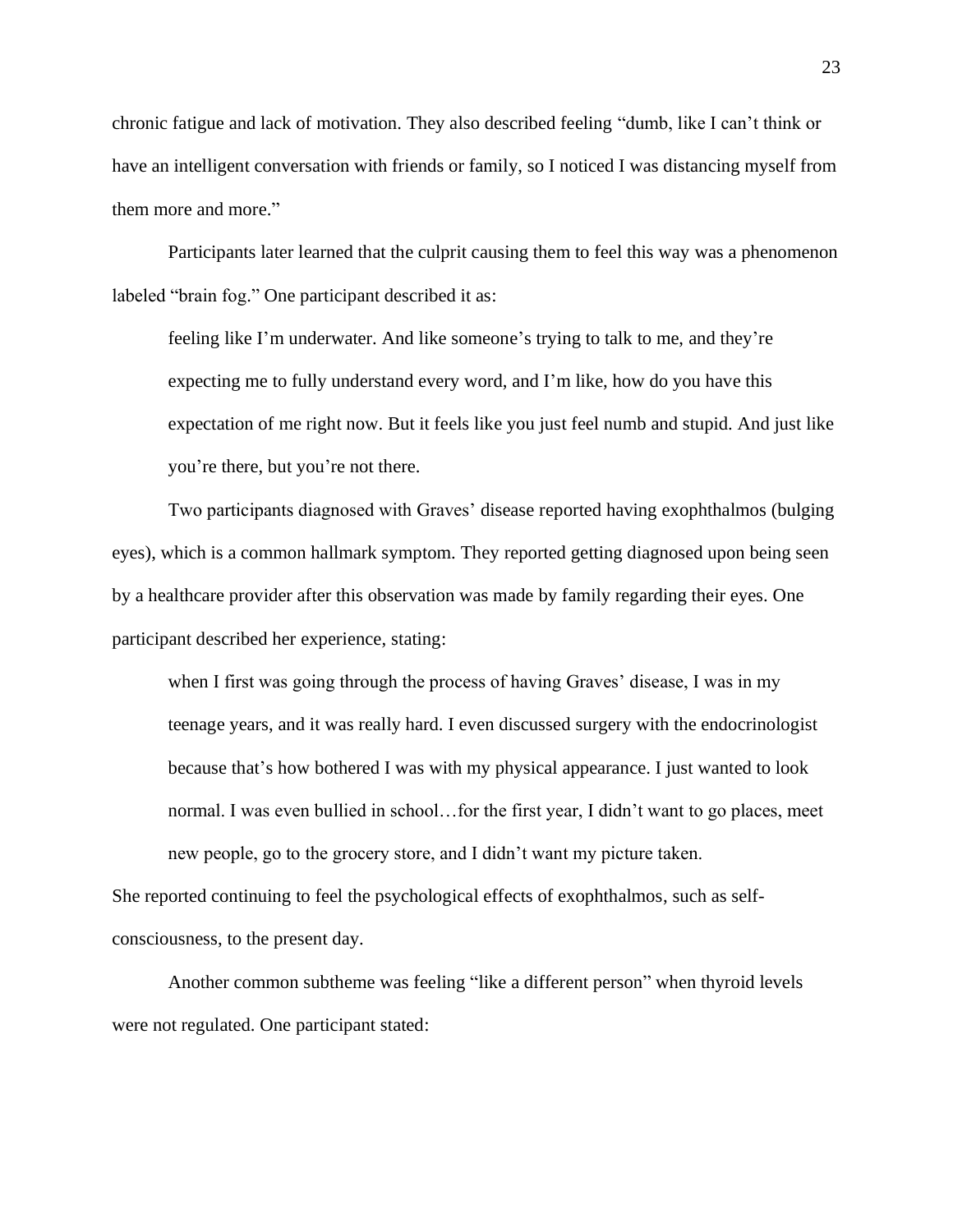when I run hyperthyroid, I get extremely rageful. I would get these fits of rage, like when some guy was driving like a maniac on the highway, and I'm like screaming at them, or I totally lose my cool with my husband just over really stupid stuff like that would normally be minor things that wouldn't normally bother me, but I go from zero to rageful in like two seconds. And so that I know when I start feeling like that, it's like PMS times 100. I know what I start feeling like that. I need to pay attention because my numbers are probably off, and I might need a med tweak.

This participant expressed sadness as she described "becoming someone else" out of fear of damaging interpersonal relationships, including her marriage.

One participant described a time when her doctor recommended beginning an antidepressant to manage her depressive symptoms. Her response was:

Please just fix my thyroid first. If you fix my thyroid and I still have problems afterwards, then we'll talk about it. It is so visibly apparent when my thyroid is in line, and so is my depression. I am normally a little bit of an anxious person, but that's my baseline. It is manageable when my thyroid is fine. It gets more unmanageable when my thyroid levels start to run. My TSH rises; it gets more difficult to manage and gets more prevalent.

Her experience was common as many other individuals with AITD expressed frustration with feeling that their symptoms were being treated rather than the underlying cause. It can also be challenging to identify how much of an individual's mental health symptoms could be attributed to personal traits and/or underlying mood disorders compared to their autoimmune disease.

Another participant reported her symptoms leading her to get tested for dementia. She stated: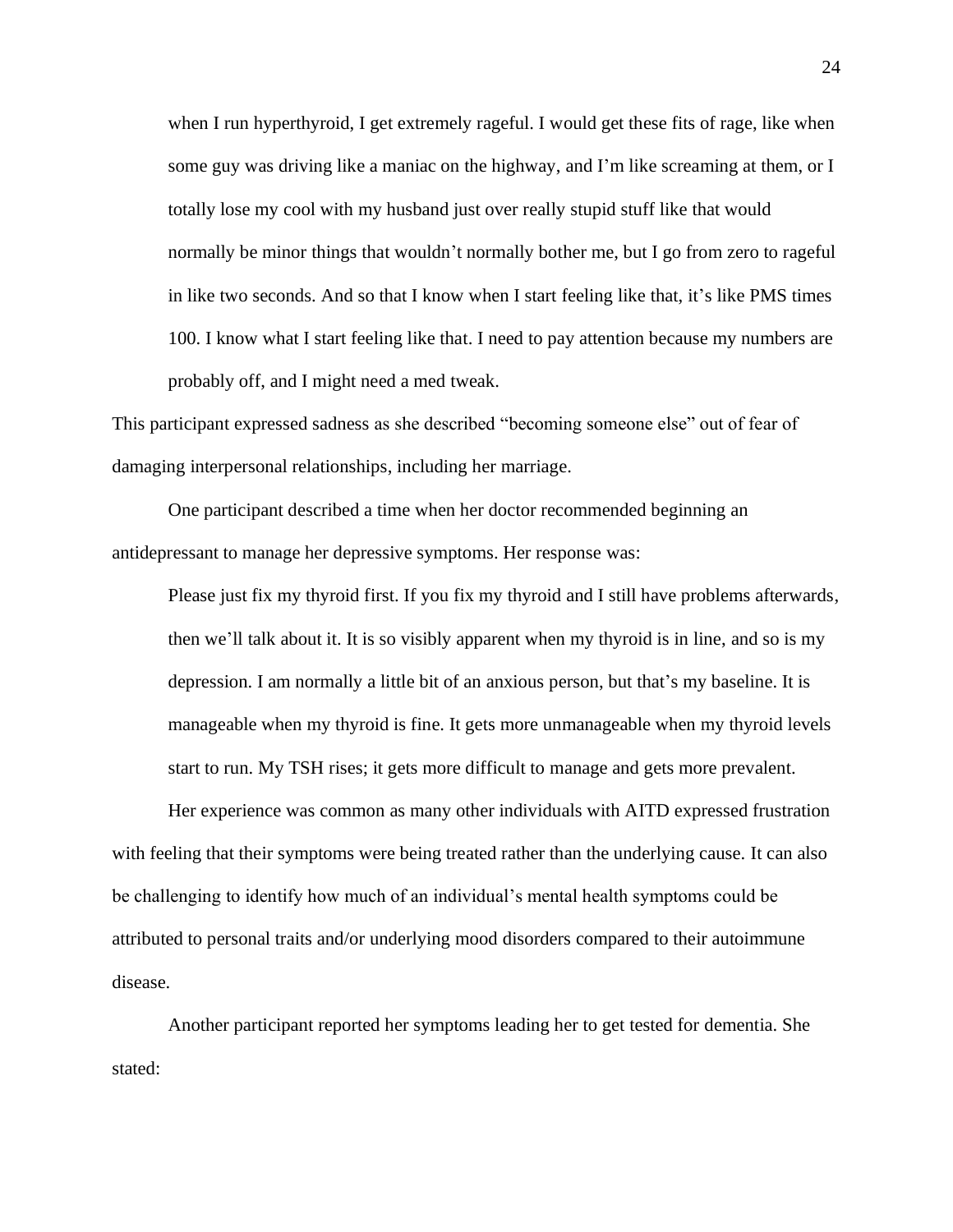I saw my endocrinologist once a year, and she said I no longer had to take the medication. Unbeknownst to me, I didn't realize that once you're diagnosed, you will always be required to take your Levothyroxine. At one point, my husband even used the word bipolar because I didn't realize that my thyroid had affected my personality. I was becoming forgetful and was, isolating myself and believed I would have dementia at the age of 60 and felt that I would be put to pasture because my brain wasn't functioning and never thought it could be my thyroid and Hashimoto's.

She described her narrative as impacting her sense of self and her overall functioning as a human, believing that her journey was coming to an end at 60 years old. She believed that she was losing her memories and her mental health was negatively impacting her relationships.

In one extreme case, a participant provided an observer perspective on her mother's experience of Hashimoto's disease, including medical records. Her mother's disease undetectably progressed over many years, causing her to develop Hashimoto's encephalopathy (HE). Her symptomology was described as beginning with petite mal seizures and transitioning to grand mal seizures. This resulted in drooping facial muscles, depression, and anxiety. The participant was not able to report if her mother experienced other classic Hashimoto's symptoms prior to the onset of the seizures. Menon et al. (2017) reported that HE often initially presents with psychiatric symptoms such as acute psychosis and depression. They found schizophrenia and dementia to be uncommon presentations. However, their findings seemed to be partially different from this individual's lived experience.

After seeing many doctors, she was placed on anti-seizure and psychiatric medication. Her life stressors increased. Worsening her symptoms, eventually leading to severe memory loss prompting an Alzheimer's diagnosis. Eventually, the participant's mother became bedridden,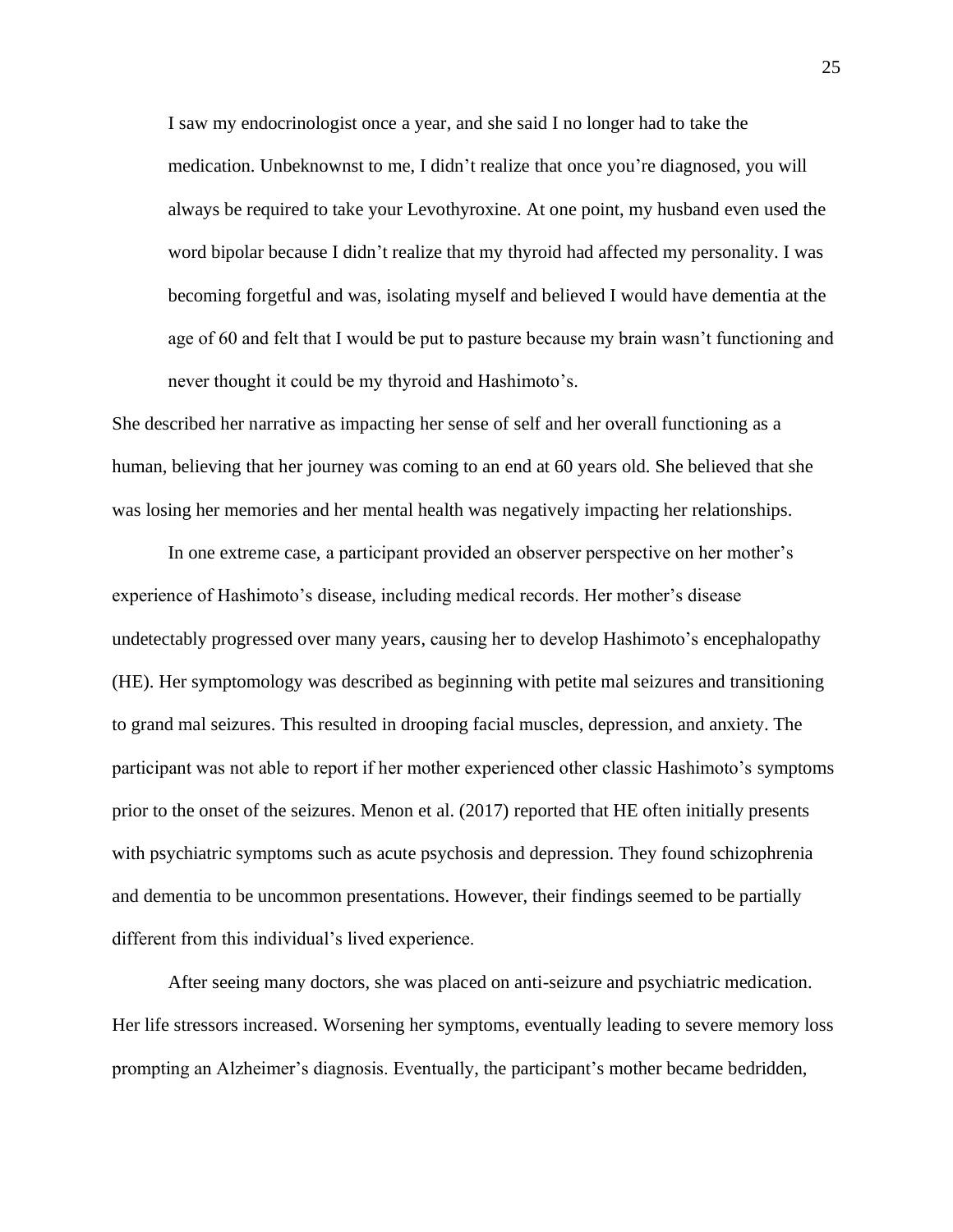unable to care for herself, and unable to speak. Toward the end of her life, doctors diagnosed her HE through a spinal tap. At that time, her symptoms were too far gone to reverse any damage. The participant's mother eventually died. Learning from such situations to prevent the loss of another life to such a preventable disease is imperative. Although she did not survive, this individual had her spouse and children who advocated for her at every turn to get help and medical care.

Every participant in this study reported some form of advocacy, whether a family member advocated on their behalf or self-advocacy was used. Participants reported difficulty in speaking up for themselves, reporting:

I definitely had to develop self-advocacy skills along the way because, in my parents' generation, the doctors know everything, and you just go with what they say… I mean, I'm not rude or disrespectful, but they have to be willing to be a team player and honor my wishes too.

Another participant described having a positive experience with a doctor as her mother helped advocate for options to minimize exophthalmos. She stated, "Anything that I suggested or had concerns about were addressed. The whole idea behind the surgery was my idea, and she made me tell him what I wanted and ask about the options."

Participants reported difficulty developing this skill but expressed feeling that it was necessary to learn to ask for the care they needed.

Next, participants reported relationships with their body to be challenging; also, many experienced grief and loss for "normal functioning" and acceptance for how they function now. Each participant's experience with their body differed based on their disease type and symptomology. The only consistent experience for all participants was difficulty with weight and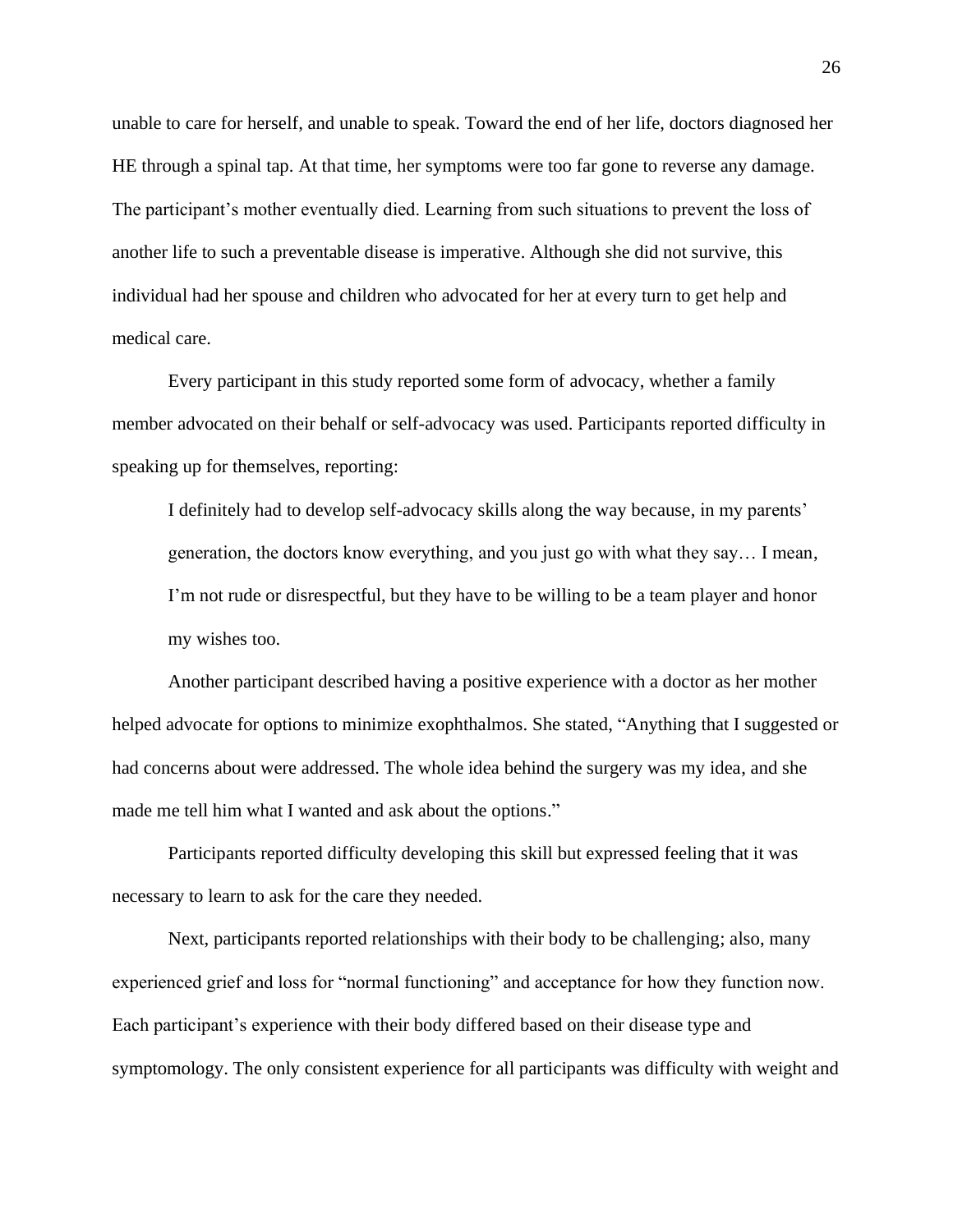body image. Each participant reported difficulty with either gaining weight or losing weight. However, no participant identified feeling healthy or happy with their weight and/or body style. Participants made associations between their bodies and lack of self-esteem, motivation, and consistency. One participant mentioned*,* "I would just like a body that functions like a normal person." Some participants also reported fear and/or concerns around fertility and reproduction. These concerns were especially true among individuals with AITD and comorbid reproductive diagnoses.

Participants were also interviewed about their concerns surrounding their health and COVID-19. In March 2020, information was provided from the World Health Organization and Centers for Disease Control and Prevention that immuno-compromised individuals (among others) were at highest risk for contracting COVID-19. This left some participants wondering if autoimmune diseases were considered immuno-compromised. One participant's response was*,* "I have multiple autoimmune disease, and hearing the research and stories. I was absolutely concerned that I would be at higher risk for having complications from COVID."

Many reported feeling fearful and concerned at the beginning of quarantine, but as more information and guidelines were released, many participants believed they were at lower risk, and continued taking precautions as recommended.

#### *Subtheme Three: Social Factors*

Each participant reported significant financial and insurance implications associated with having this medical diagnosis. Most participants reported the importance of having a job with good medical benefits to ensure they had access to specialist medical providers, medications, and mental health providers. Many reported undergoing more work-related stressors despite feeling chronic fatigue, migraines, and other invisible symptoms to ensure they had adequate care. Some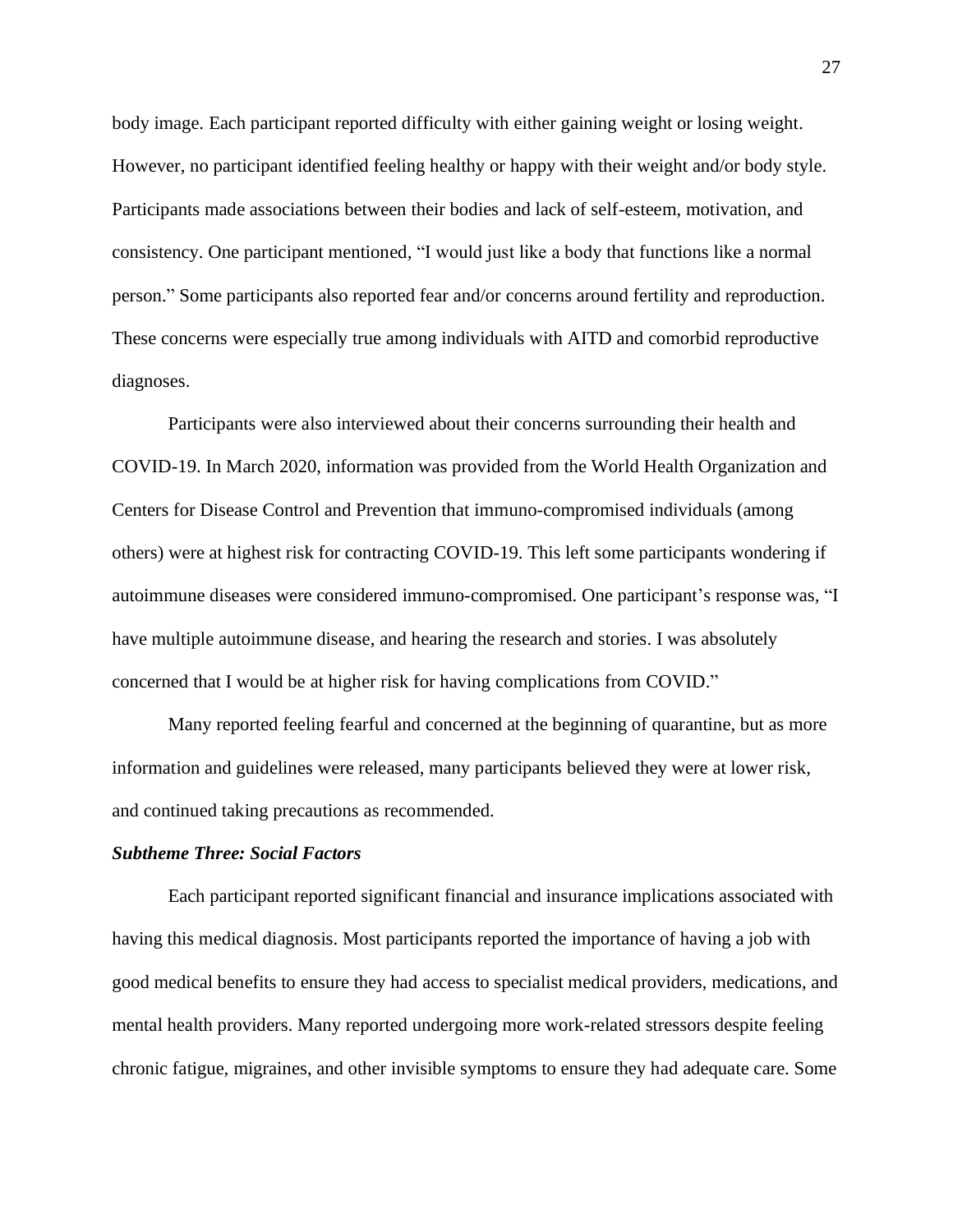participants described feeling that Western medicine had not answered the call to provide care to those with chronic and complex diseases. This caused two participants to turn to naturopathic medicine, feeling that they were better able to provide care and resolve the underlying conditions rather than address the symptoms individually. The problem for many was cost and lack of insurance support for naturopathic medicine and even Western medicine. Each participant acknowledged the astronomical costs associated with blood tests, primary care and specialty provider visits, medical treatments, and lifelong required medications. One participant described her experience, stating:

I know that I can't go without health insurance. I absolutely have to have health insurance in order to cover medical, medication and get bloodwork done. That impacts what I can do and how often I will stay in a hard or difficult job.

Participants reported being willing to stay at a stressful or demanding job as long as they received "good benefits" despite psychological tolls.

Finances played a very large role in being able to receive and maintain care. However, time was also a significant component that many participants reported being a barrier to care (e.g., finding time in the middle of a work or school day to attend appointments, stop at the pharmacy, contact their insurance company). One participant reported, "This whole thing, it just keeps getting bigger and bigger and requiring more time and more management and more doctors, and it's been a very frustrating journey."

Another participant reported feeling as though she could sleep "20 hours a day if I didn't have a job to tend to," which indicated a requisite of more time than their peers and partners to recover from activities of daily life. At times, they might need more time to complete tasks than peers due to chronic fatigue, slowed processing speeds, challenges with executive functioning,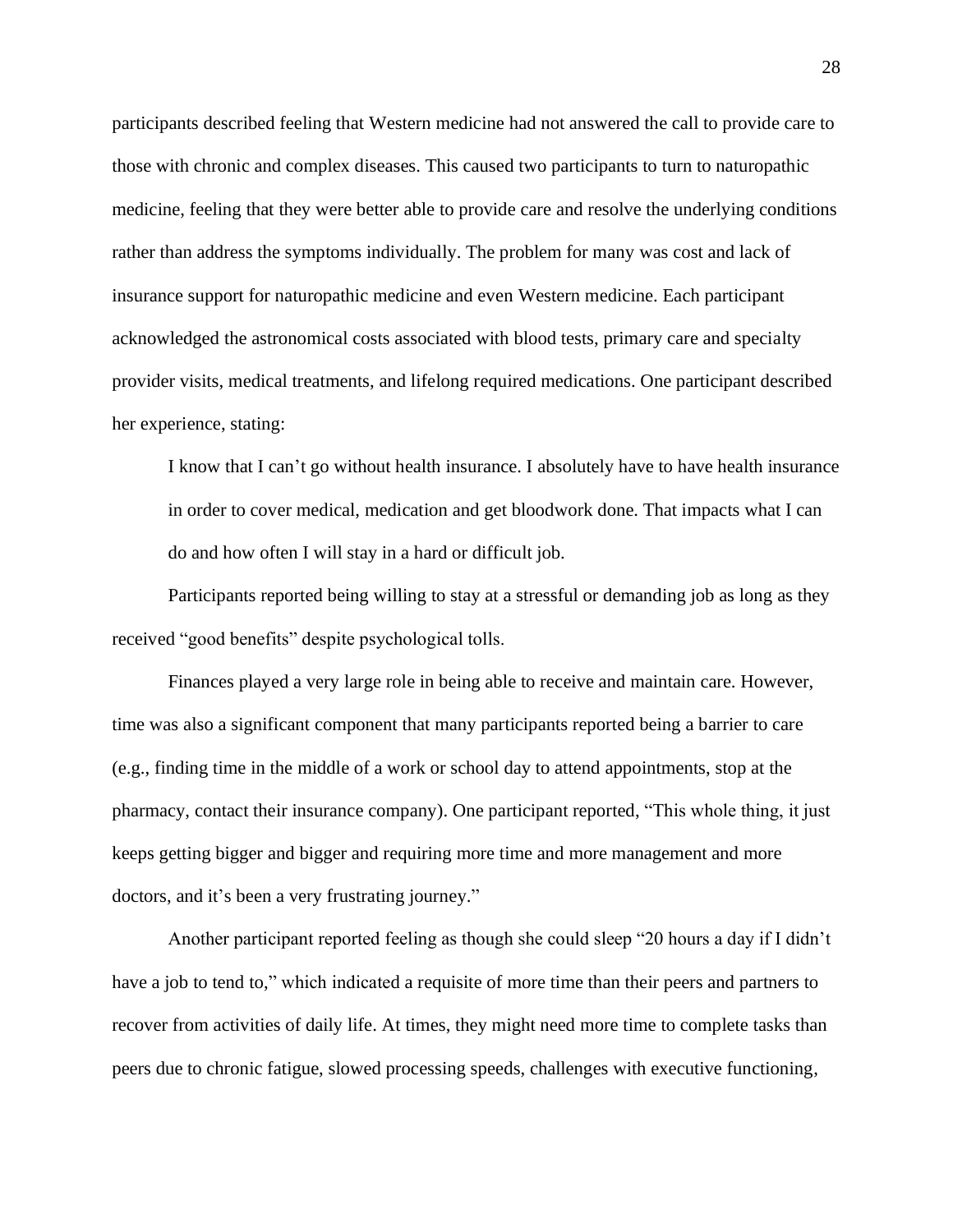pain, etc.

These AITD symptoms directly impacted an individual's ability to work and feel effective and efficient. One participant described a work-related challenge as:

I feel like it doesn't affect me physically going into work or my attendance at work. But I notice when I have a break, and I eat lunch or something, then I go into session, then I will have moments where I don't even think I can keep my eyes open while I'm talking to someone. It makes me feel like a really bad counselor. But I just feel so lethargic that I just have to power through it.

Many participants were reportedly told they were "lazy" or "not applying yourself" by others in their life, contributing to a negative sense of self. One participant described her experience with Hashimoto's disease while in graduate school as:

I feel like it's ironic that I was telling my advisor I'm depressed and having a hard time right now. I was struggling to get up and shower, and I have a 15-page paper. I don't want to think about that right now. I think she was trying to be supportive, but her response was basically to get over it. That's just what graduate school is like. You need to get with it. I feel like we're in the mental health field, but even our field is very much about production in how little of time. The lack of understanding, even from fellow mental health professionals, is upsetting sometimes.

This participant's narrative was an exemplary description of society's expectations without regard and consideration for visible/invisible diseases/disabilities.

Participants described experiencing a similar lack of regard from others at times in interpersonal relationships with those who did not suffer from chronic diseases, while others believed that their friends, family, peers, and partners might do an exceptional job at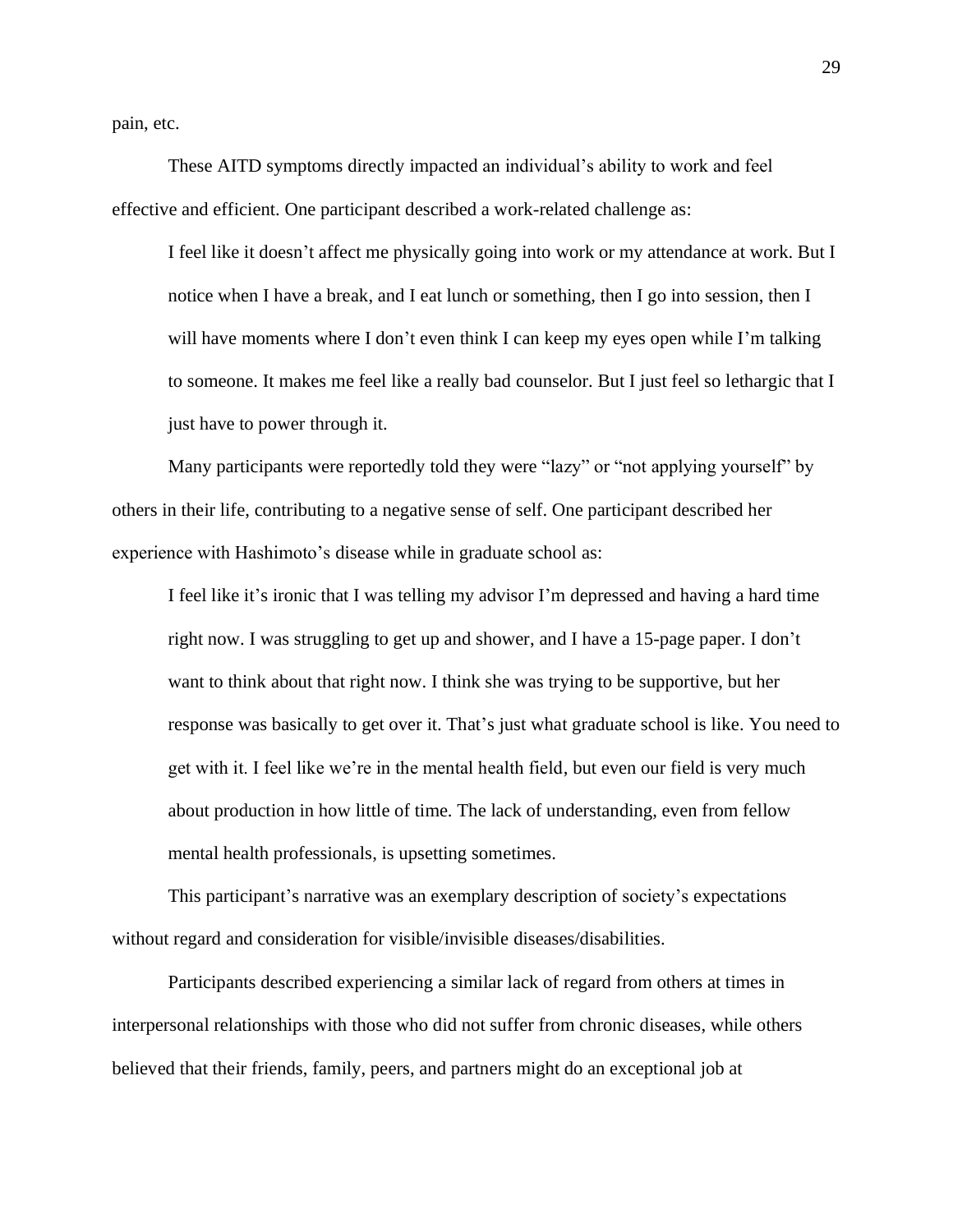understanding and tending to their needs. A significant body of literature found social supports to play a critical role in healing and stress reduction for any individual living with chronic disease, including AITD. However, this could be difficult when individuals believe their major sources of support do not understand the chronicity and debilitation of their disease.

#### **Theme Three: Providers Involvement in Care and Treatment of Participants**

Most study participants reported beginning their health journey with a primary care provider. However, one started with an internist, another at a psychiatric facility. All participants worked with an endocrinologist to stabilize thyroid functioning; however, each participant was at a different place in their health care journey. Two participants reported working with a naturopath and identified making more progress toward wellness than when working within Western medicine. One participant reported developing heart disease and worked closely with a cardiologist. Most participants who reported valuing fertility reported seeing a gynecologist as well.

When asked participants' views on how they were treated by medical and mental health providers, they provided mixed responses. Two participants reported no problems with providers, while nine participants reported at least one bad interaction with a provider where they felt judged, unheard, misdiagnosed, dismissed, spoken to with medical jargon, or not educated on their condition. One participant provided a doctor's response to her concerns as, "I went from 156 pounds to 210 pounds. And I couldn't make it stop, and when I asked her what is happening, she said stop eating so much."

She expressed concern and desperation at times, just looking for answers, support, and validation. Another participant stated: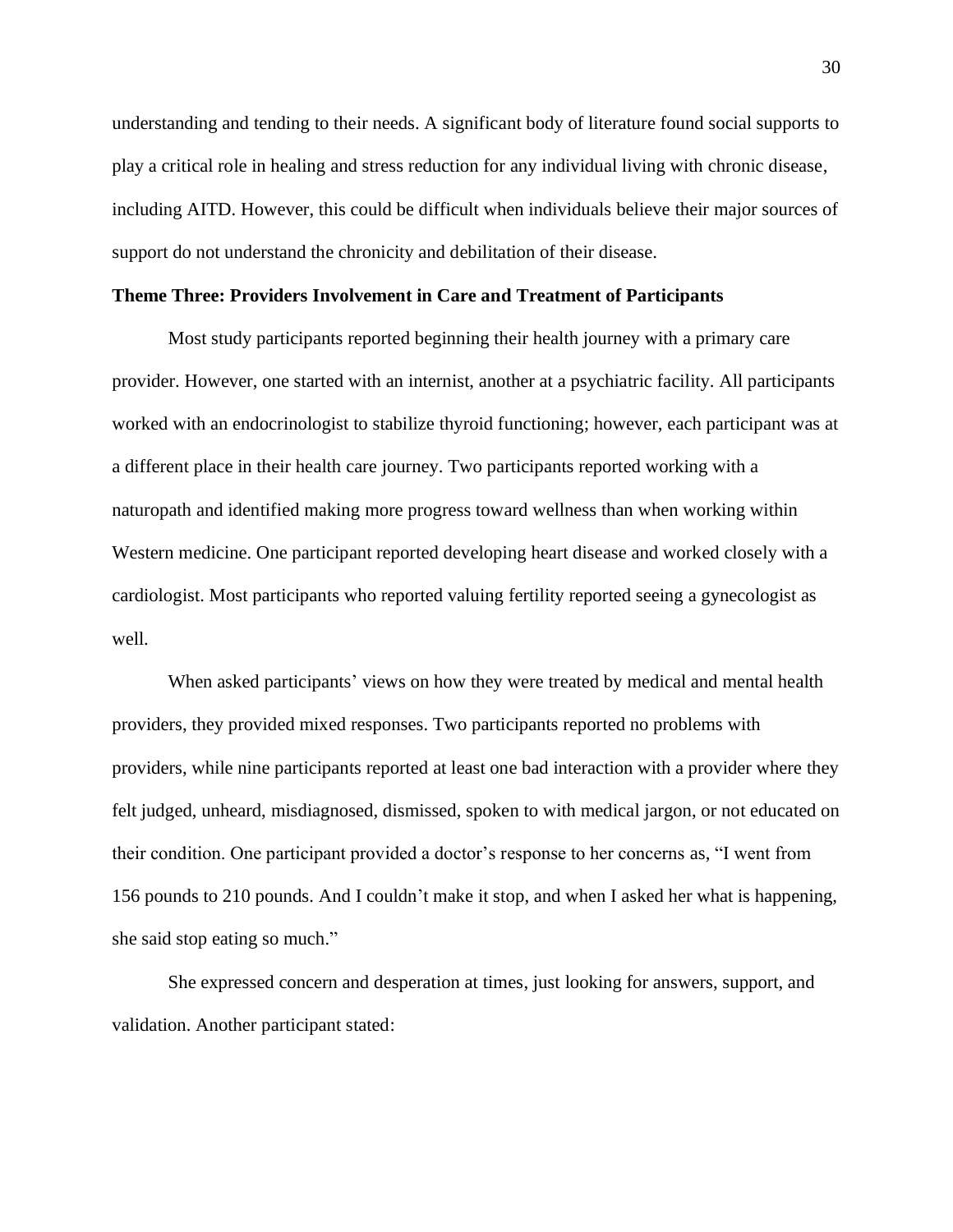They don't necessarily ask what my eating patterns are, or they don't ask specifics. They just make comments that my weight has either increased or maintained, or I'm above what I should be for my age and my height, right? And it sounds incredibly invalidating when you know that you're putting in the effort at home, you're doing everything you possibly can, and you're already frustrated, and then the doctor just automatically writes you off as if you haven't done anything.

Most participants expressed frustration over assumptions they believed were made about them by providers. They also felt that those assumptions impeded any help, support, or progress they could have received from that provider. Another participant stated:

I felt like a lot of jargon was being used. It could be that over time I just had a better understanding of the information, but I think doctors I met with knew they were not going to see me again. That's where I felt like those doctors had a different rapport style with me. It wasn't until the second doctor I saw who took time to explain the disease, how it impacts my body that I actually realized what was happening.

Participants also reported having positive experiences with providers and expressed kind bedside manner, being willing to listen, asking in-depth questions, not making assumptions based on appearance, and providing appropriate bloodwork based on symptoms reported and past bloodwork as some of the most valued traits. They also identified open and honest communication, as well as a willingness to meet the patient where they were in the journey, as important factors too.

#### **Theme Four: Medication and Treatment Management**

Medication and treatment management should be considered based on whether the individual has a diagnosis of Hashimoto's or Graves' disease, as each has differing protocols.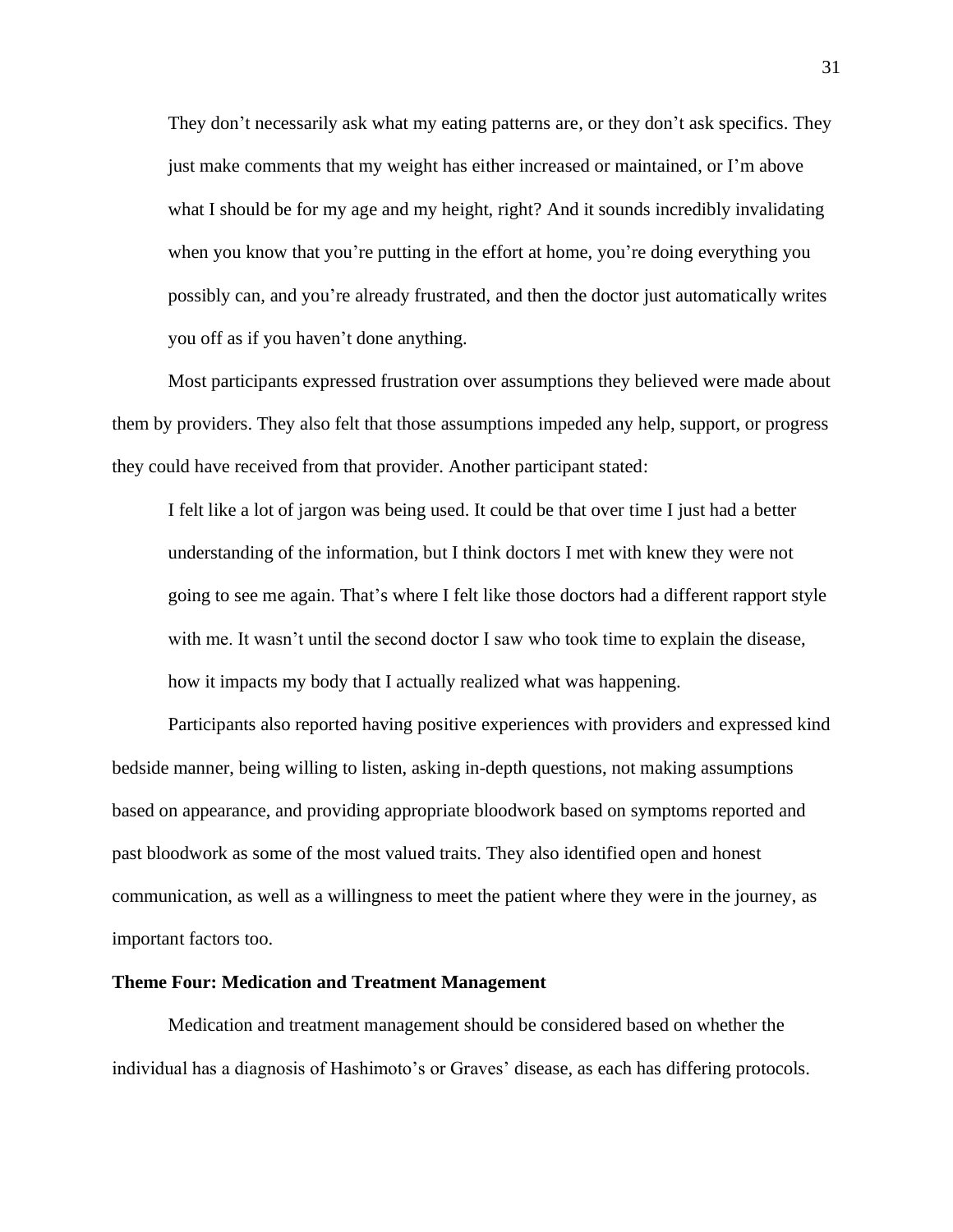Participants experiencing Graves' disease reported being told that standard practice in the United States consisted of daily medicine (beta-blockers) to lower thyroid functioning, radioiodine treatment to obliterate thyroid function, or thyroid surgery in extreme cases to remove the thyroid. Three of five participants in this study opted for medication treatment. Two participants were in remission after managing their disease with medication, while one continued to work with medical professionals in the hopes of resolving any inconsistencies. Two participants with Graves' disease underwent radioiodine treatment and were on thyroid hormone replacement therapy. No participants required thyroid removal surgery.

Five participants were diagnosed with Hashimoto's disease and were all managing their disease with daily thyroid hormone replacement medication. One participant was asked to do two fine needle aspirations to ensure her thyroid was not cancerous. She reported yearly thyroid ultrasounds as part of her care regimen as well. Several participants reported not fully understanding their conditions or the need for lifelong medication.

All participants described one of the most challenging parts of having AITD as the resources necessary for upkeep of their health. The resources included time, money, energy, medication, attending doctors' appointments, bloodwork on regular intervals, diet and exercise changes, and research involved in ensuring they received the best care and provided themselves the best quality of life possible.

#### **Theme Five: Participant Reflections**

Participants were asked five reflective questions during the interview. Reflective questions provided space for more consistency within the interviews. The purpose of the reflective questions was to cause participants to stop and think critically about their health journey. The reflective questions also allowed the participants to provide insight and feedback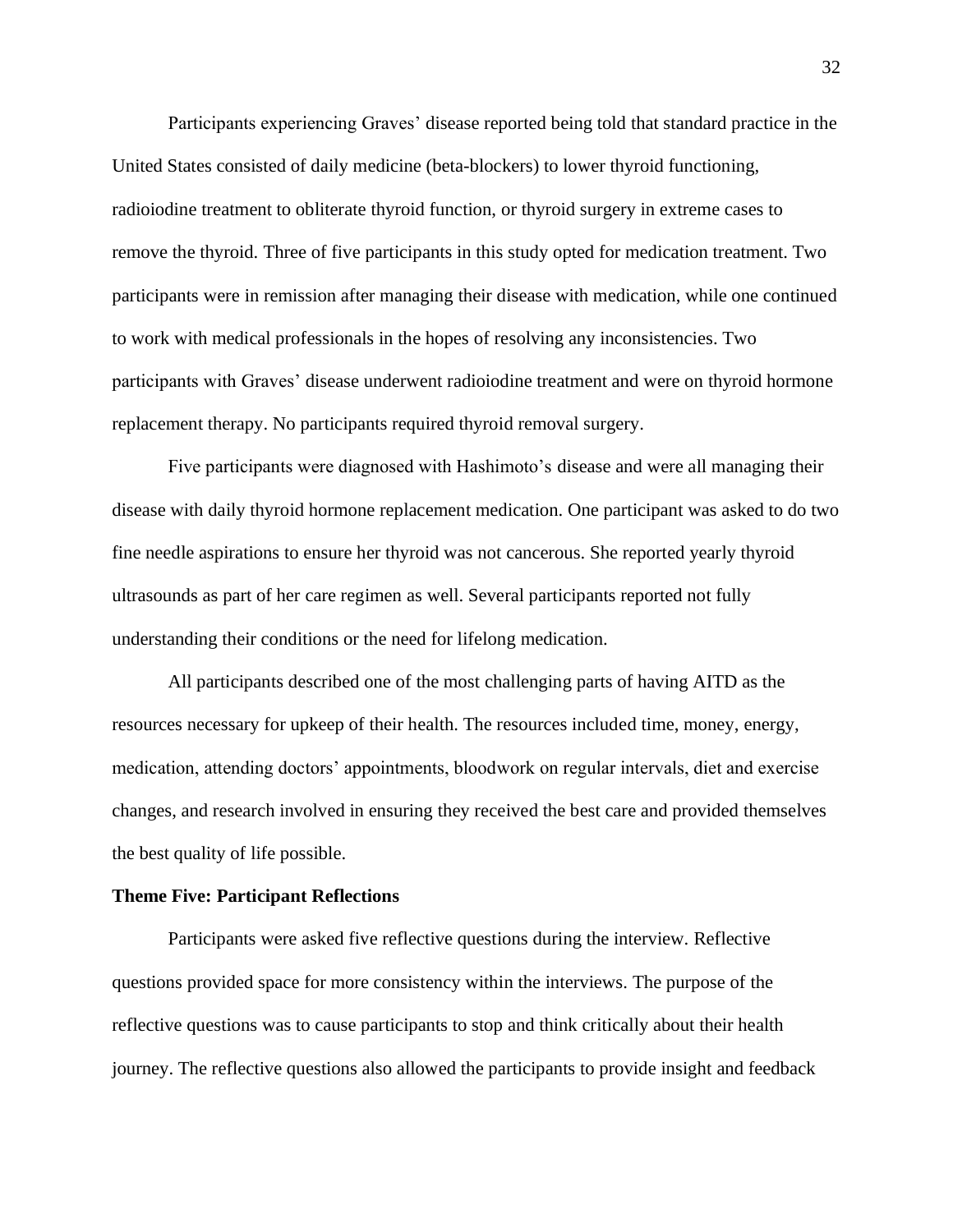into their experiences and what could be learned for the future. As the questions are listed below, the responses from participants are also listed per question.

The first reflective question asked of all participants was, "If you could give any health care or mental health providers advice on your condition, what would it be?"

Participants' responses were as follows, "I would love for them to be more aware of the patient's questions and to take time to answer them." "Listen to your patients and trust them because they know their bodies. A lot of times, doctors come in with their agenda, and preconceived notions and people get blown off."

Don't just assume that a person like understands everything that you're saying. They might be stressed or just like a little overwhelmed by the information to fully grasp what you're saying. Just being more mindful of, whether it's like having like handouts that are less jargony to like give something more concrete for them to look at later.

A final comment by one participant was:

Don't just assume I eat terribly and don't take care of my body. Ask questions and be curious. My labs aren't the only thing that tells you how my body is doing. Please hear me out when I tell you I am not okay and something needs to change.

The consensus appeared to surround the concept of providers listening, asking questions and validating concerns, while not making assumptions about their lifestyle.

The second reflective question was, "Could you describe one of the hardest times you had while living with AITD, and how did you cope?" Participant responses were as follows:

I think it was definitely when we were titrating off my thyroid-blocking medication and discontinuing it and then waiting to see if my body was going to adjust on its own. I knew it wasn't right. I think just going to my support system and communicating what's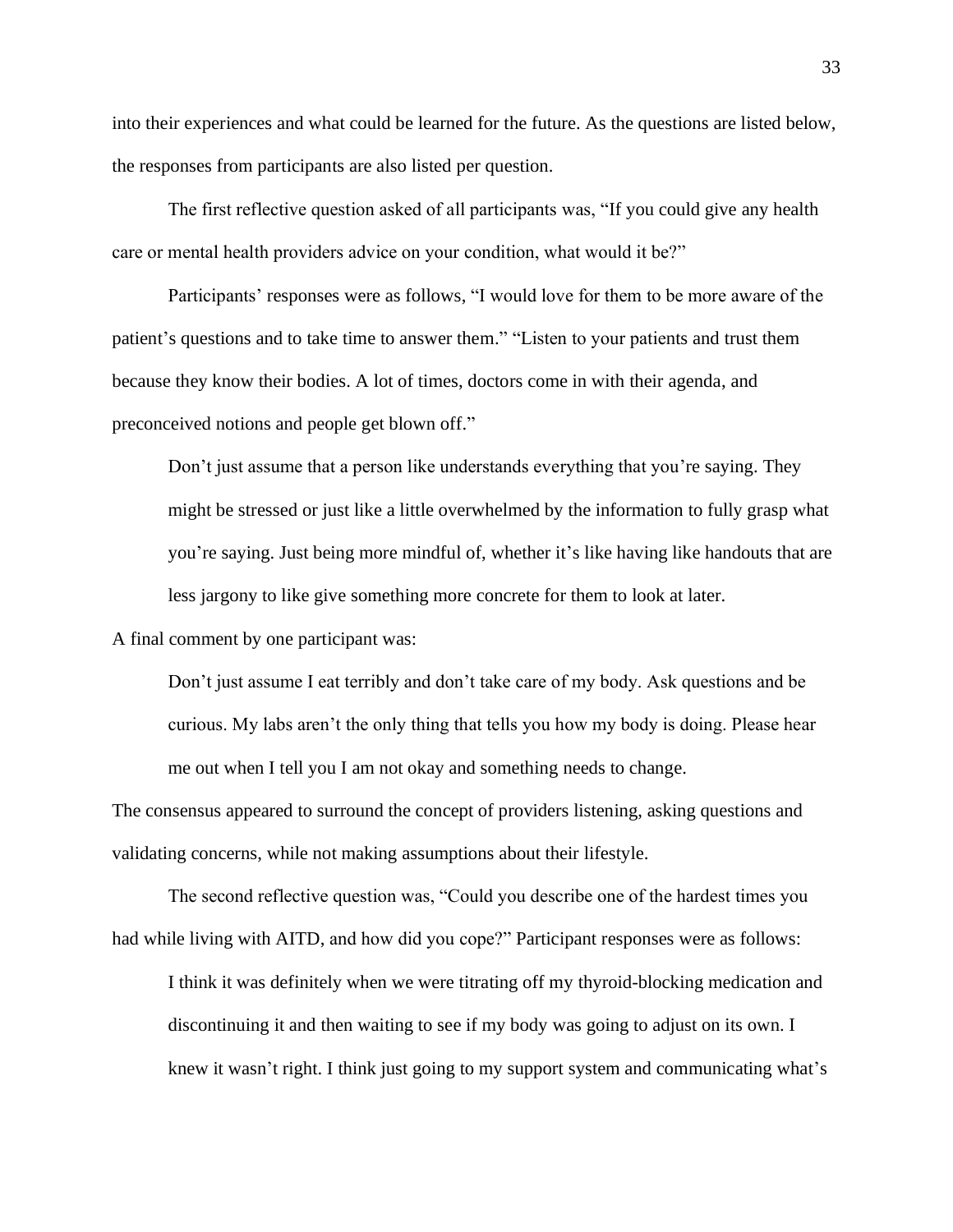going on and this is why I'm not feeling or acting right, and just getting support and validation from my support system.

Before I got diagnosed, I was in freshman year, taking two or three hours of lecture a day, and I would skip and stay in bed, and it was just like, I thought like I was going crazy, like there was something wrong with me. I was expressing suicidal ideation but purely passively, like is this all my life is right now. I just felt like I had always been a driven, passionate person, but to feel like that was completely drained from me at the time was hard. Getting a diagnosis and treatment changed everything for me. I've been thankful to have that label and know I wasn't crazy.

Overall, participants thought that going through transitions posed significant challenges, and remembering that their situation would improve with social support was a big factor.

The third reflective question was, "What about your health journey do you believe contributed to your overall growth as a person?" Participant responses were as follows:

Well, I think just not trusting doctors to be the expert of my body. And that advocacy piece that if I want to be tested for an autoimmune disease that isn't the result of all my depressive symptoms, then I should be tested because it's my body, and it's my money. Everything that happens to you makes you stronger and more resilient if you allow it to. So, here's one more difficult experience, one more challenge that didn't get me down that I overcame, and I have more insight, and I have more empathy for people who are going through the same thing.

I think it's helped my empathy and ability to be more compassionate to people who do have physical illness, especially with energy levels and things like that because like, even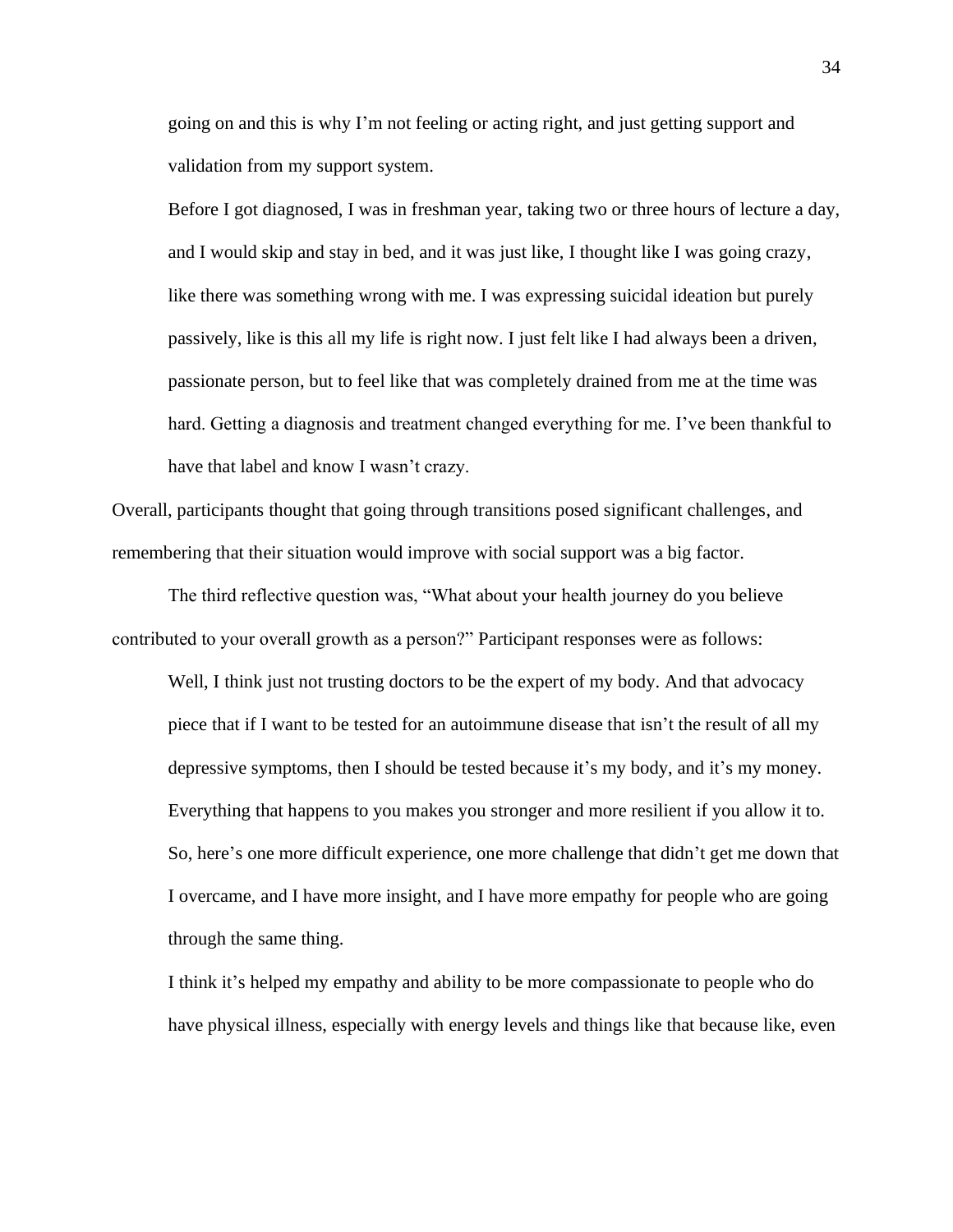if you want to be awake, even if you want to be functional, your body won't let you. So, it's definitely helped me have more compassion toward others.

When reflecting on their overall growth, participants believed that their suffering offered them the insight and perspective to be compassionate and supportive of others who were also suffering.

The fourth reflective question was, "What strengths do you think you developed that you did not have before you started this health journey?" Participant responses were as follows:

I mean, there are aspects that are within my control. You know the food I eat or exercise, I do things like that, but there are some things like this that is completely outside of my control. So, it's like learning how to let go of those things that you can't control. And I feel like I'm learning how to be better at that.

I think taking it like day by day, and trying to perseverance, is a pretty big thing because when you do get diagnosed with it and when you get medication for it, it doesn't necessarily work immediately. It has to build up in your system, so understanding that and just kind of persevering through it is super important to be able to successfully manage it.

I would say my strength is giving myself some slack. But by giving myself permission to take a day to not exercise or not workout or to just foster sleep, and that's probably another strength, is just giving myself a little bit more compassion that I just may not be able to do everything like everyone else does.

Most participants found that practicing grace and patience with their condition, therefore with themselves, offered them a better perspective. Readjusting expectations allowed them a better sense of control in their life when most factors felt out of control.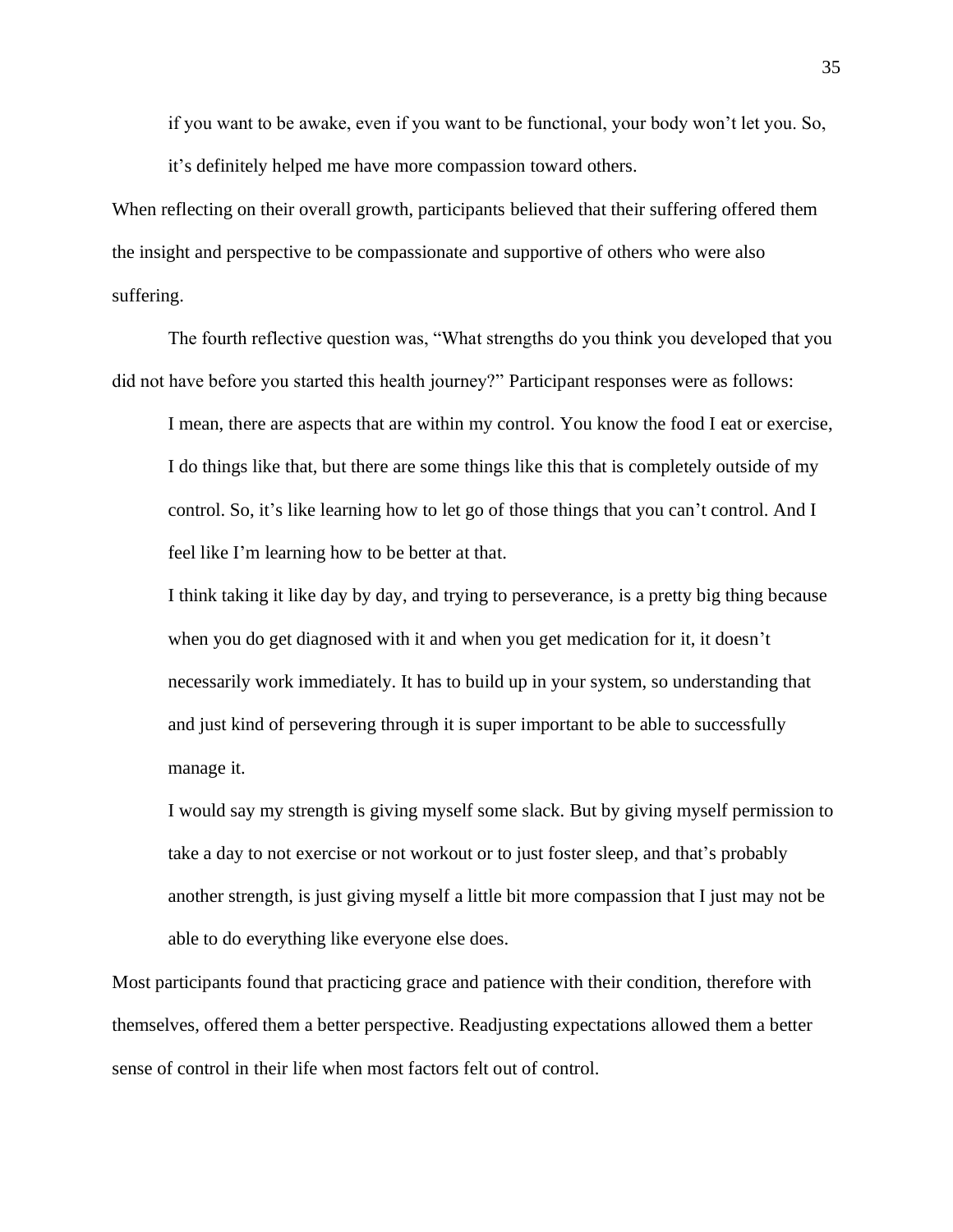The fifth reflective question was, "What do you know now that you wish you knew what you first started your health journey?" Participant responses were as follows. "I wish I knew that my eyes would get smaller and that it wouldn't be a permanent issue."

I wish I knew Hashimoto's existed and what tests needed to be run to be diagnosed because I wouldn't have been pushed around for 10 years by a doctor if I knew what I needed. At least you know you're not crazy, and you're not making it up, and you're not a fanatic, and all the labels that they put on me and my stomach stuff because we would otherwise know I have celiac.

If I could turn back the hands of time, the one thing I would not do is let them touch me with radioactive anything. I would not have allowed them to kill my thyroid because I think it really just changed everything else in my life. I wish I had found a provider that would listen. Like, really listen, yeah, and try to do something to help instead of just telling me that it's in my head. You have to trust your providers before letting me do anything to you.

Participants identified a lack of education around their condition or treatment as concepts they wished they had known earlier. Participants found that they became more educated on their condition as time went on, but they also found that it was too late to mitigate treatment or that they suffered an emotional toll.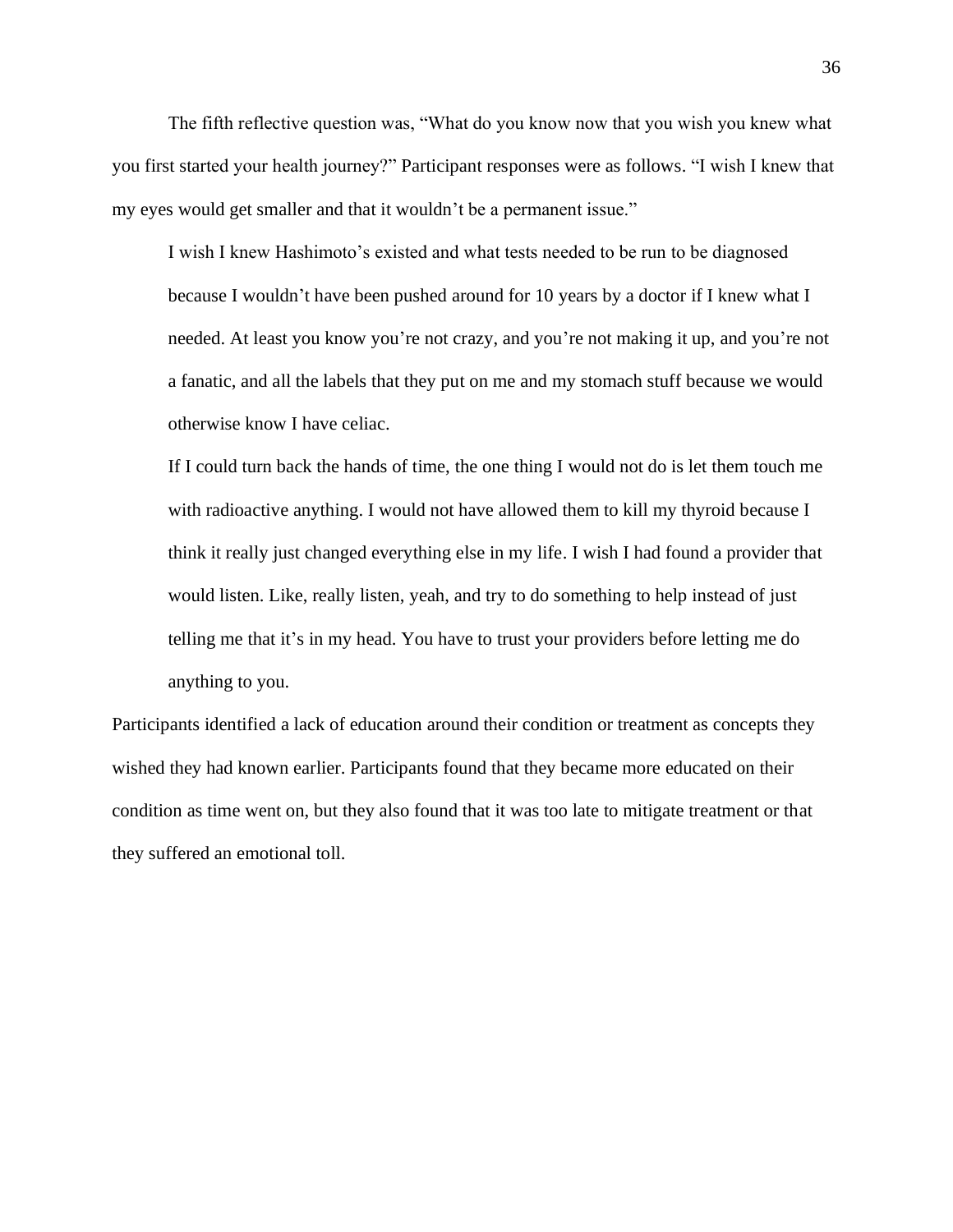#### **CONCLUSION**

This study attempted to bridge the gap between medical knowledge on AITD and qualitative research through utilizing a phenomenological life story approach. Through hearing participants' lived experiences with Hashimoto's and Graves' disease, information is provided as to the pervasive impacts and suffering those individuals lived with, the aspects of medicine that need improvement, and methods to expedite and improve diagnosis. One of the most common and detrimental problems identified was the length of time passed from onset of symptoms through diagnosis, specifically for Hashimoto's disease. They also identified maltreatment as a common experience during provider interactions leading to negative and/or harmful psychological impacts. Many participants were not aware they felt so strongly or were still processing the grief and loss of their old selves until they were in the midst of completing the interview. Participants' stories shed light on the negligence of Western medicine to identify and resolve underlying problems. This has been a longstanding problem in the U.S. medical system that must be addressed. Otherwise, more individuals will fall victim and continue living in this system with a limited quality of life.

This study also shed light on the strength and resilience of humans to struggle and "push through" challenging times. Much of their developed skills were embodied as patience, perseverance, community building, advocacy, boundary setting, communication, etc. Despite the pervasive impacts—at times very challenging—this group of individuals was able to turn negative experiences such as grief, loss, pain, and struggles into positives such as empathy for self and others, patience with self, perspective-taking, and many other positive attributes that could improve their perspective on life.

This study had some limitations that might impact the generalizability of results. The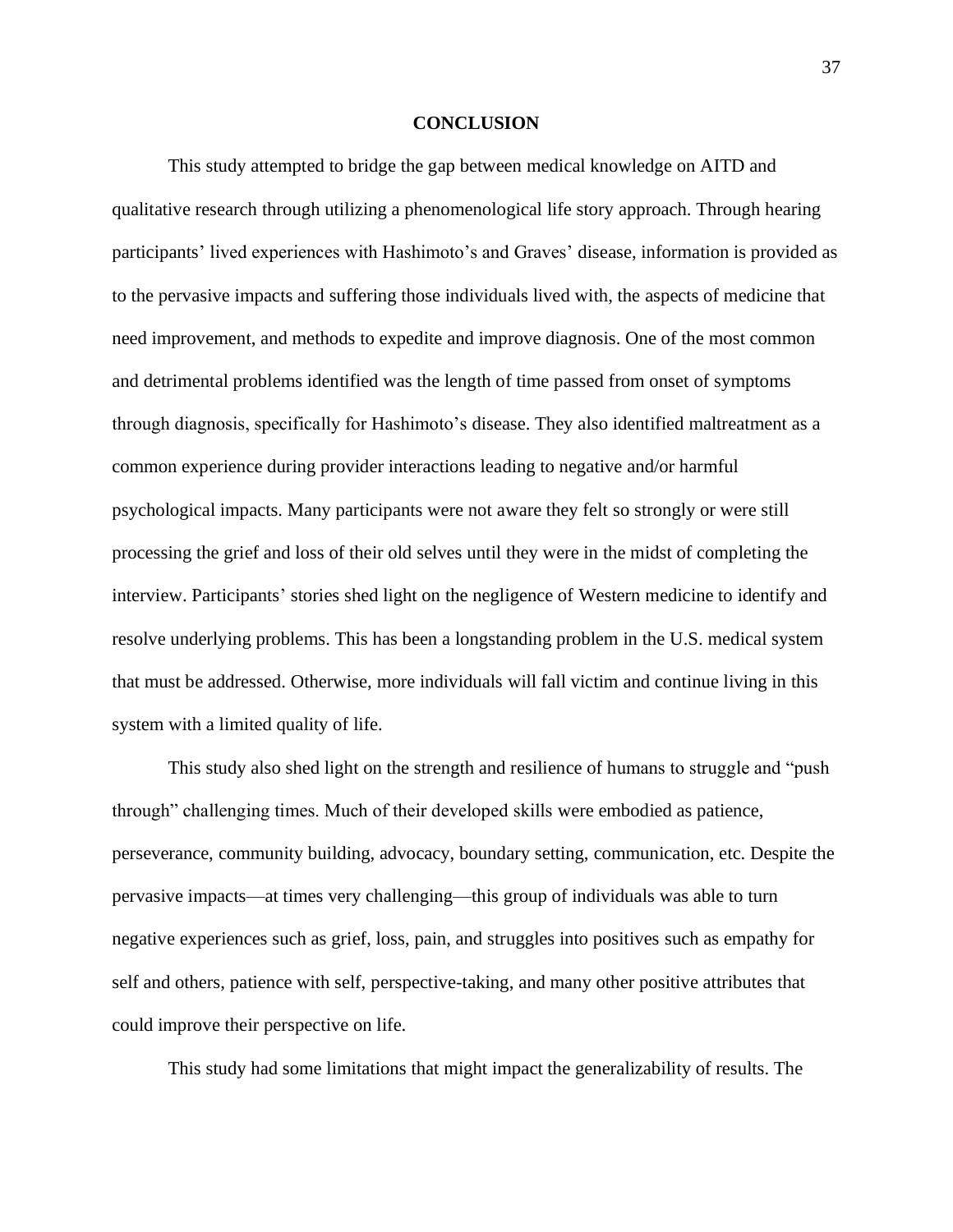sample size was small, although it was permissible due to the qualitative nature of the study. The sample only consisted of females (one participant was female at birth), which was consistent with the natural occurrence rate in any population, however, was not representative of the male perspective with AITD. Another limitation was based on researcher bias as the researcher has had personal experience with hypothyroidism and HT. The researcher's bias might have impacted questions asked during the interview and theme development as they were subjective to the researcher. The outcomes of this study may not be generalizable to all who are diagnosed with AITD as experiences may differ based on country, medical systems, and treatment availability.

Autoimmune thyroiditis could significantly benefit from earlier detection, which falls into the domain of medical and mental health professionals. Implications for future research include specific training in autoimmune diseases for medical and mental health professionals to delineate autoimmune-related diagnoses more accurately. The more medical and mental health professionals are trained in identifying such diseases, the more likely individuals are to receive earlier diagnoses. Development of tools to help expedite timelines and improve accuracy of diagnoses are imperative in receiving proper treatment as well. Development of a diagnostic tool such as a screener could provide quick and easy detection for medical and mental health professionals, as well as individuals at home wondering if they fit the criteria for these diagnoses. This is especially true because blood tests are not the only diagnostic tool necessary. Mental health professionals should be aware and assess clients who are not showing improvement with typical forms for mental health treatment.

Encouraging interdisciplinary and wrap-around care is the best way for patients to feel heard, safe, respected, and cared for, which is truly what the participants of this study reportedly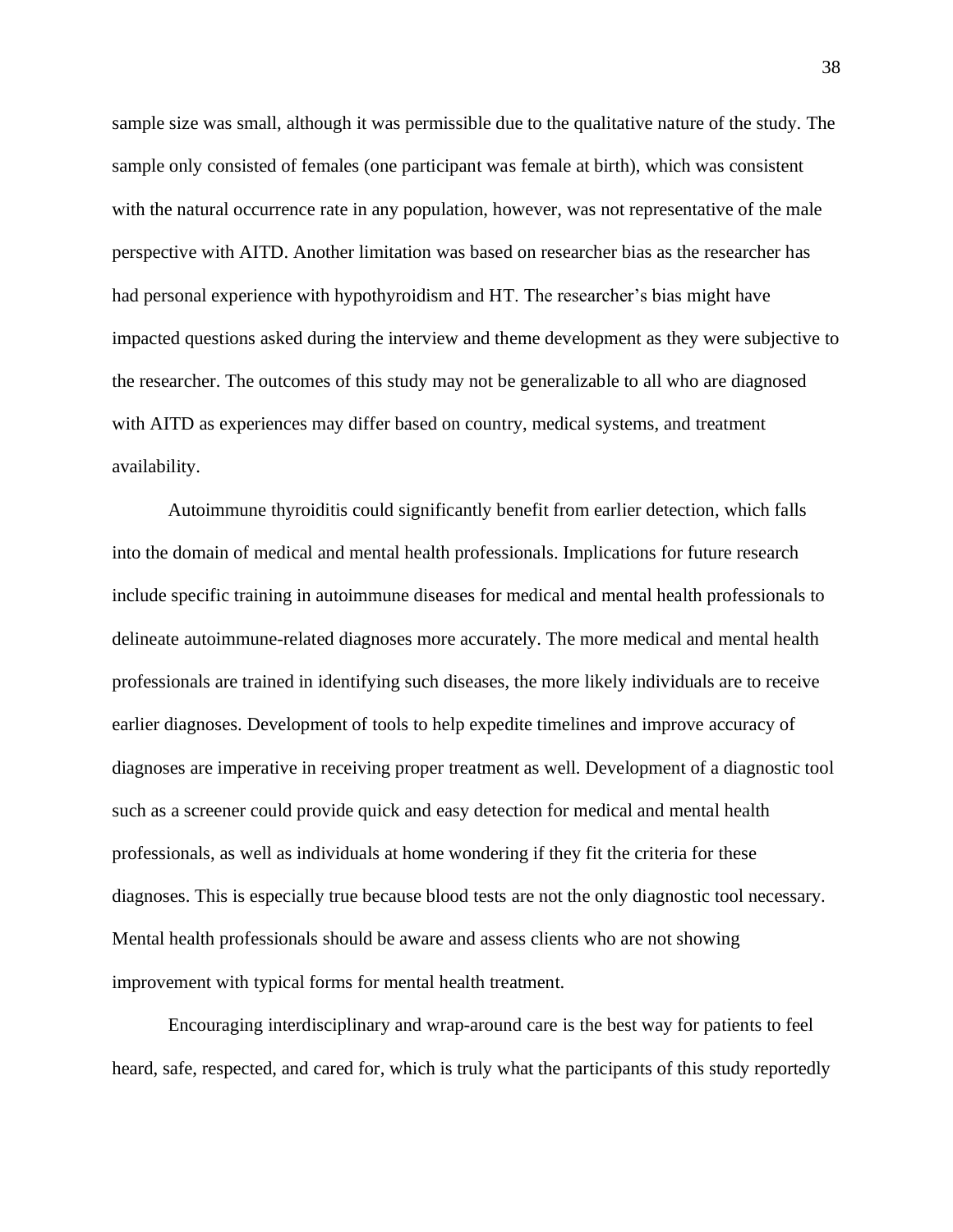wanted. If providers were able to receive better education about AITD, they would be better prepared to offer education to their patients and their families. Instead, patients have been educating themselves after diagnosis and providing education to their family members, friends, and many others throughout their system, including their medical and mental health providers. Patients should not have to shoulder such responsibility as they may not feel stable or educated enough at times to advocate for themselves. Individuals suffering from these diseases deserve help and support to regain their energy, self-esteem, brain functioning, and all other resources to rejoin society and get back to who they were before AITD or a chance to develop their new "normal."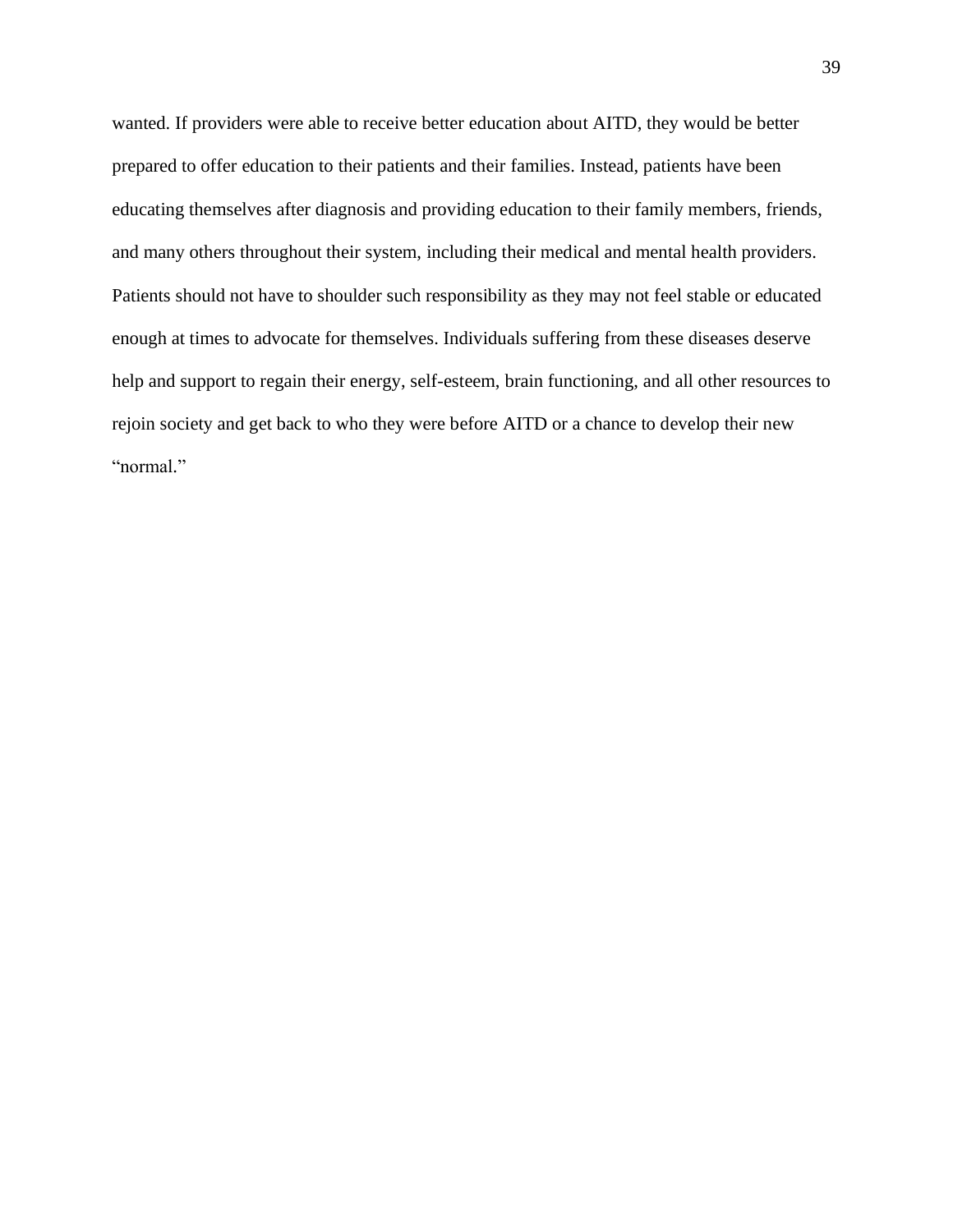#### **REFERENCES**

- Bandura, A. (1978). The self-system in reciprocal determinism. *American Psychologist*, *33*(4), 344-358.
- Bauer, J. J., McAdams, D. P., & Pals, J. L. (2008). Narrative identity and eudaimonic wellbeing. *Journal of Happiness Studies*, *9*, 81-104.

Bliddal, S., Nielsen, C. H., & Feldt-Rasmussen, U. (2017). Recent advances in understanding autoimmune thyroid disease: The tallest tree in the forest of polyautoimmunity. *F1000Research* 2017, 1-12.

- Bronfenbrenner, U. (1979). *The ecology of human development: Experiments by nature and design.* Harvard University Press.
- Cullingford, J. (2012). Case study: Hashimoto's thyroiditis. *ACNEM Journal*, *31*(3), 12-15.
- Glaser, R., & Kiecolt-Glaser, J. K. (2005). Stress-induced immune dysfunction: Implications for health. *National Review of Immunology, 5*(3), 243-251.
- Jabłkowska, K., Karbownik-Lewińska, M., Nowakowska, K., Junik, R., Lewiński, A., & Borkowska, A. (2009). Working memory and executive functions in hyperthyroid patients with Graves' disease. *Archives of Psychiatry and Psychotherapy*, *1*, 69-75.
- Kiesler, D. J. (2000). *Beyond the disease model of mental disorders.* Praeger Publishers.
- Menon, V., Subramanian, K., & Thamizh J. S. (2017). Psychiatric presentations heralding Hashimoto's encephalopathy: A systematic review and analysis of cases reported in literature. *Journal of Neuroscience Rural Practice, 8*, 261-267.

Moustakas, C. E. (1994). *Phenomenological research methods*. SAGE.

National Endocrine and Metabolic Diseases Information Service. (2008). Hyperthyroidism. *National Institute of Health,* 1-12.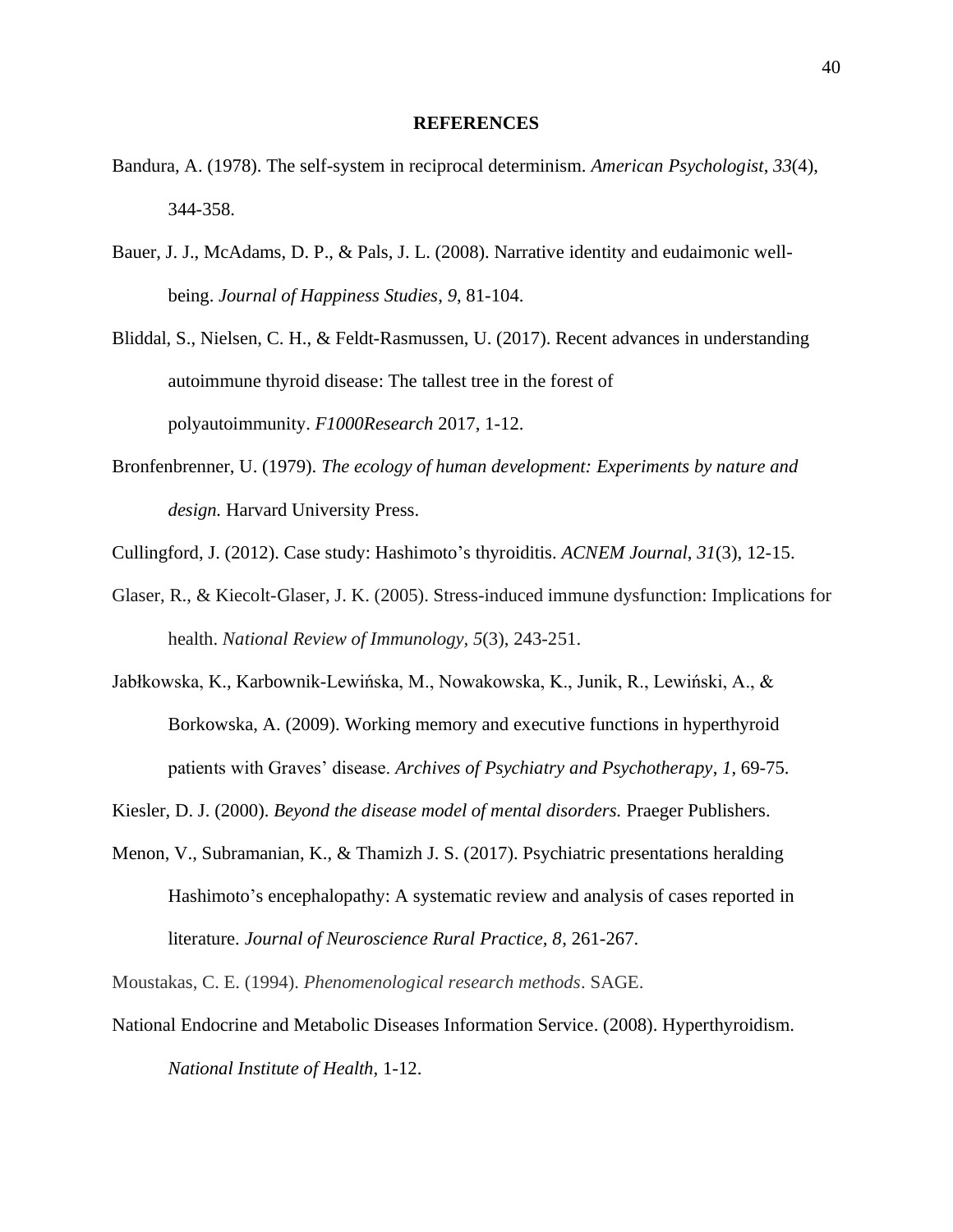- National Institute of Diabetes and Digestive and Kidney Diseases. (2017). Hashimoto's disease. *National Institute of Health,* 1-9.
- Quinque, E. M., Karger, S., Are´lin, K., Schroeter, M. L., Kratzsch, J., & Villringer, A. (2014). Structural and functional MRI study of the brain, cognition, and mood in long-term adequately treated Hashimoto's thyroiditis. *Psychoneuroendocrinology*, *42*, 188-198.
- Stephens, C. (2011). Narrative analysis in health psychology research: Personal, dialogical and social stories of health. *Health Psychology Review*, *5*(1), 62-78.
- Tsatsoulis, A. (2006). The role of stress in the clinical expression of thyroid autoimmunity. *Annals New York Academy of Sciences*, *1088*(1), 382-395.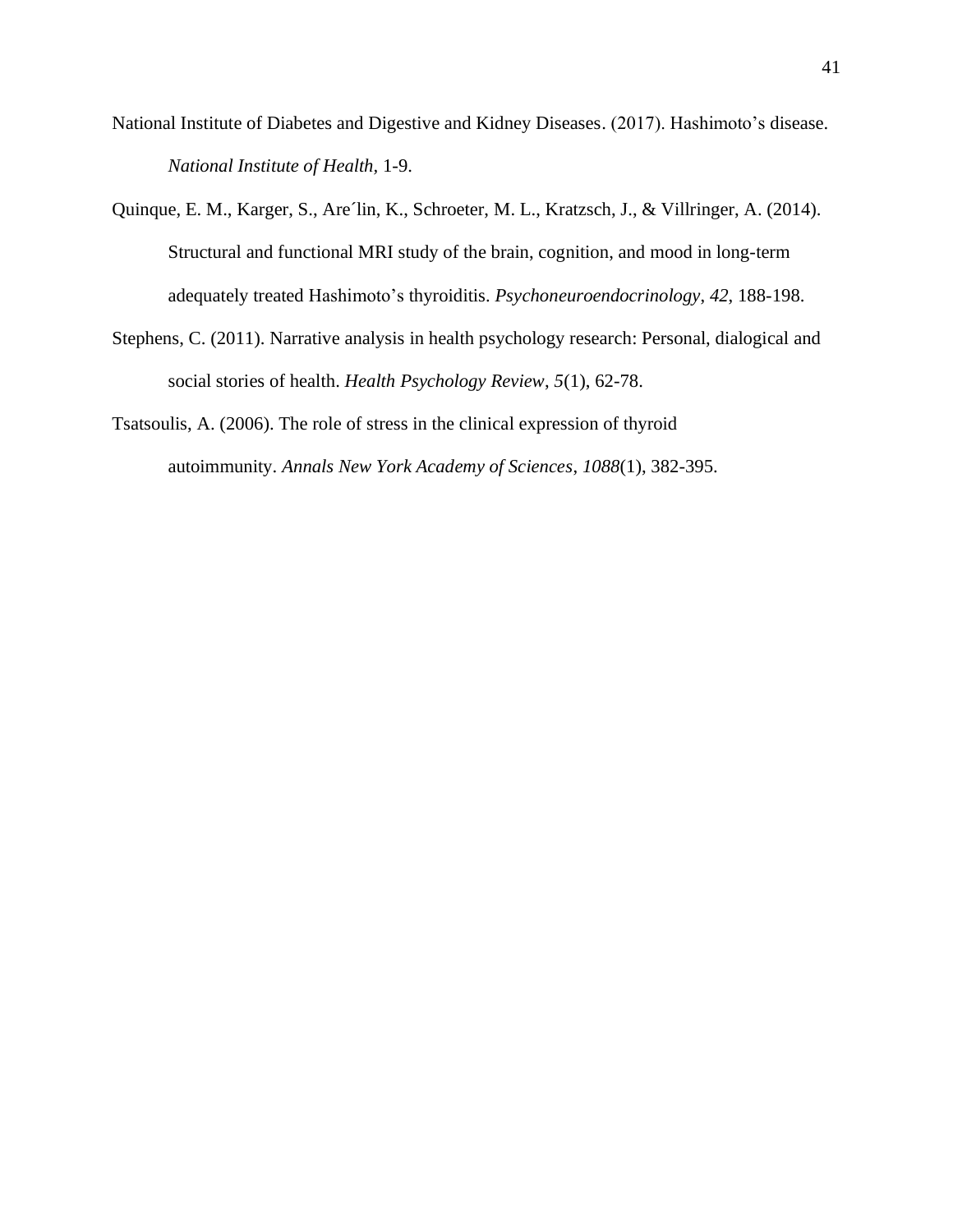### **Appendix A**

#### **Informed Consent**

My name is Azalea Di Nardi, and I am a doctoral student at National Louis University. I am asking you to participate in this study, "Life Story Analysis of Individuals Suffering from Hashimoto's and Graves' Disease," occurring from 5/2020 to 5/2021. The purpose of this study is to understand the pervasive impacts of autoimmune thyroiditis (AITD), specifically Hashimoto's and Graves' disease using the life story methodology. This study will help medical and behavioral health professionals develop a deeper understanding and appreciation of the challenge's individuals diagnosed with these diseases face and contribute to the body of qualitative health literature. This form outlines the purpose of the study and provides a description of your involvement and rights as a participant.

By signing below, you are providing consent to participate in a research project conducted by Azalea Di Nardi, doctoral student, at National Louis University, Chicago.

Participation in this study will include:

• Completion of a demographic's questionnaire and general health questionnaire

• 1 approximately 60-90 minutes long interview about your life story and journey with Hashimoto's or Graves' disease which will be conducted and recorded over a HIPAA compliant software system

Your participation is voluntary and can be discontinued at any time without penalty or bias. The results of this study may be published or otherwise reported but participants' identities will in no way be revealed (data will be reported anonymously and bear no identifiers that could connect data to individual participants). To ensure confidentiality the researcher will secure recordings, transcripts, and field notes in an encrypted flash drive in a locked cabinet in her home office. Only the researcher will have access to the flash drive which will be kept for 5 years and then destroyed.

There are no anticipated risks or benefits, no greater than that encountered in daily life. Further, the information gained from this study could be useful to medical and behavioral health professionals working with other individuals who experience similar sets of symptoms. This could also aid in better understanding invisible diseases/disorders and how they impact functionality in a variety of settings, specifically a work environment requiring accommodations.

Upon request you may receive summary results from this study and copies of any publications that may occur. In the event that you have questions or require additional information, please contact the researcher, Azalea Di Nardi at or .

If you have any concerns or questions before or during participation that has not been addressed by the researcher, you may contact Dr. Bradley Olson: email: Bradley.olson@nl.edu, or the co-chairs of NLU's Institutional Research Board: Dr. Shaunti Knauth; email: Shaunti.Knauth@nl.edu; phone: (312) 261- 3526; or Dr. Kathleen Cornett; email: kcornett@nl.edu; phone: (844) 380-5001. Co-chairs are located at National Louis University, 122 South Michigan Avenue, Chicago, IL.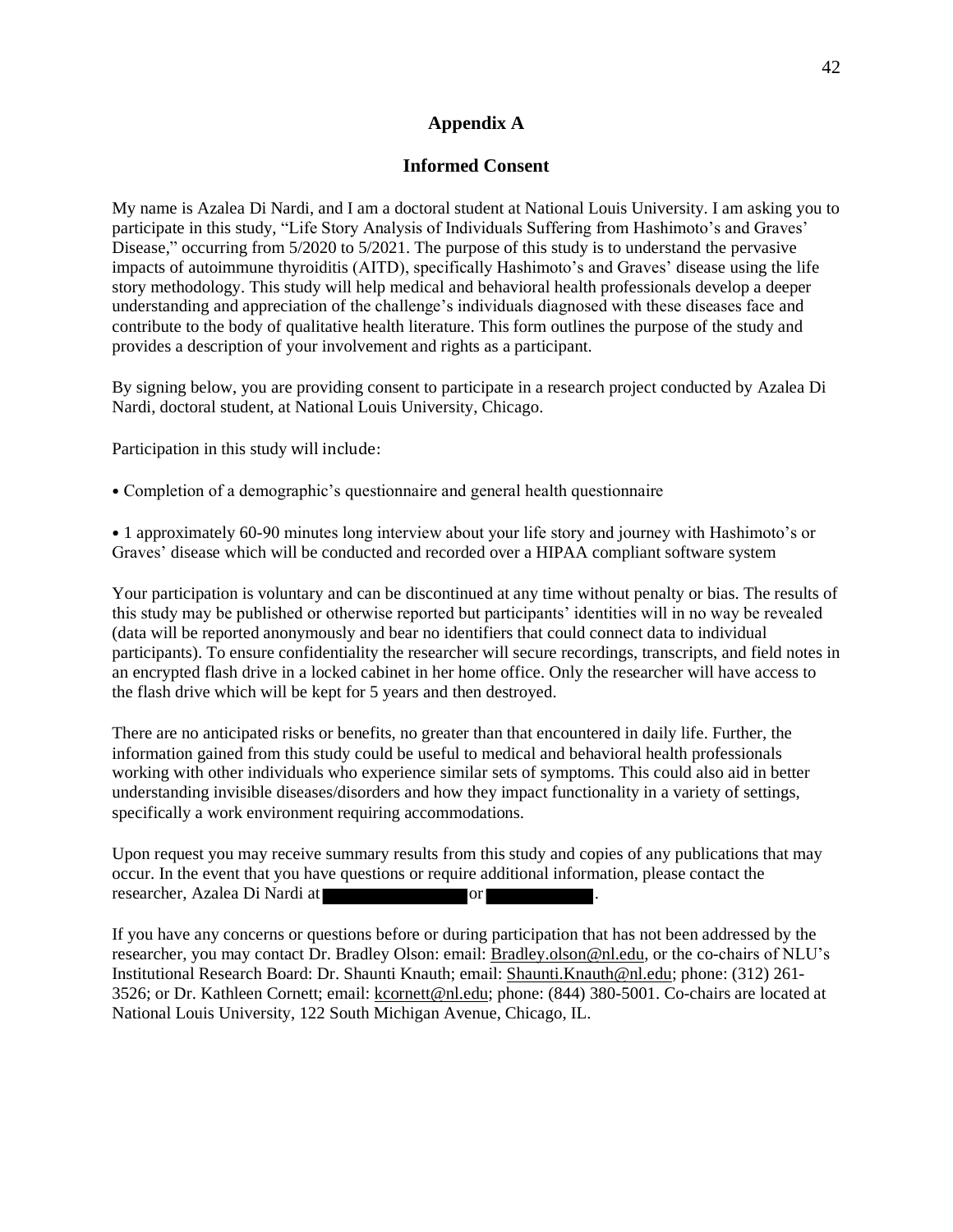Thank you for your consideration.

*Consent*: I understand that by signing below, I am agreeing to participate in the study "Life Story Analysis of Individuals Suffering from Hashimoto's and Graves' disease." My participation will consist of the activities below during 5/2020 to 5/2021:

- Completion of two questionnaires
- 1 approximately 60–90-minute recorded interview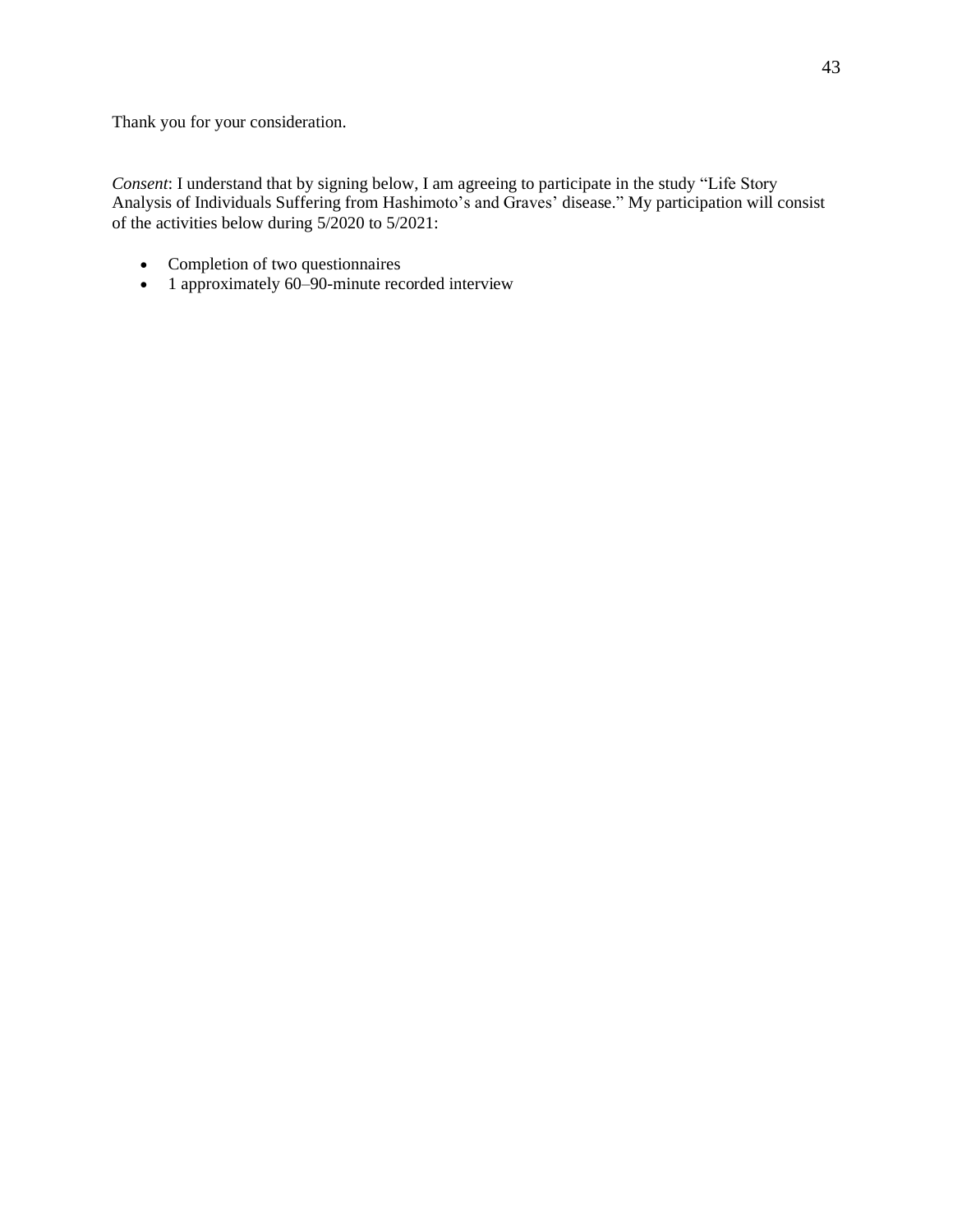### **Appendix B**

### **Demographics Questionnaire**

What is your age?

- A. 18-24 years old
- B. 25-34 years old
- C. 35-44 years old
- D. 45-54 years old
- E. Over 55 years old

What is your gender?

- A. Male
- B. Female
- C. Other (please specify)
- D. Prefer not to say

What is your ethnicity?

- A. White
- B. Hispanic or Latino
- C. Black or African American
- D. Native American or American Indian
- E. Asian/Pacific Islander
- F. Other

What is the highest degree or level of school you have completed?

- A. Less than high school diploma
- B. High school degree or equivalent
- C. Bachelor's degree (e.g., BA, BS)
- D. Master's degree (e.g., MA, MS, Med)
- E. Doctorate (e.g., PhD, EdD)
- F. Other (please specify)

What is your current employment status?

- A. Employed full-time (40+ hours a week)
- B. Employed part-time (less than 40 hours a week)
- C. Unemployed
- D. Student
- E. Retired
- F. Self-employed
- G. Unable to work

Where are you located?

(Write in answer City, State format)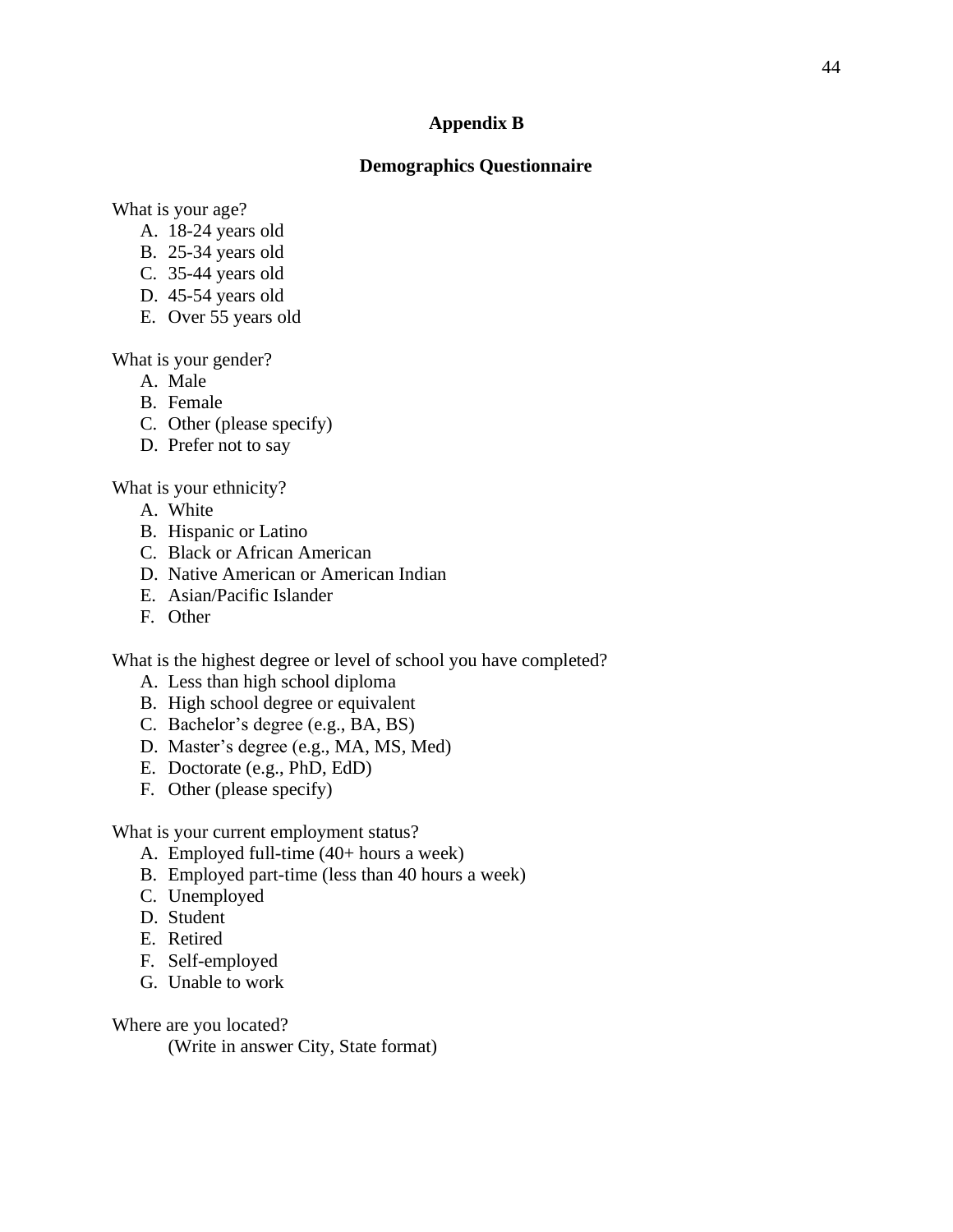Marital Status?

- A. Single (never married)
- B. Married
- C. In a domestic partnership
- D. Divorced
- E. Widowed

If you are a parent, how many children do you have?

- A. None
- B. 1
- C. 2-4
- D. More than 4
- E. Prefer not to say

What is your household Income?

- A. Below \$10k
- B. \$10k-\$50k
- C. \$50k-\$100k
- D. \$100k-\$150k
- E. Over \$150k

Which diagnosis were you given?

- A. Hashimoto's
- B. Graves'
- C. Other, please specify:

Do you have access to a medical specialist with knowledge about your diagnosis?

- A. Yes
- B. No

At what age were you officially diagnosed?

- A. 15-24 years old
- B. 25-34 years old
- C. 35-44 years old
- D. 45-54 years old
- E. Over 55 years old

If you have received any other diagnosis(es), what is it?

- A. None
- B. Please specify: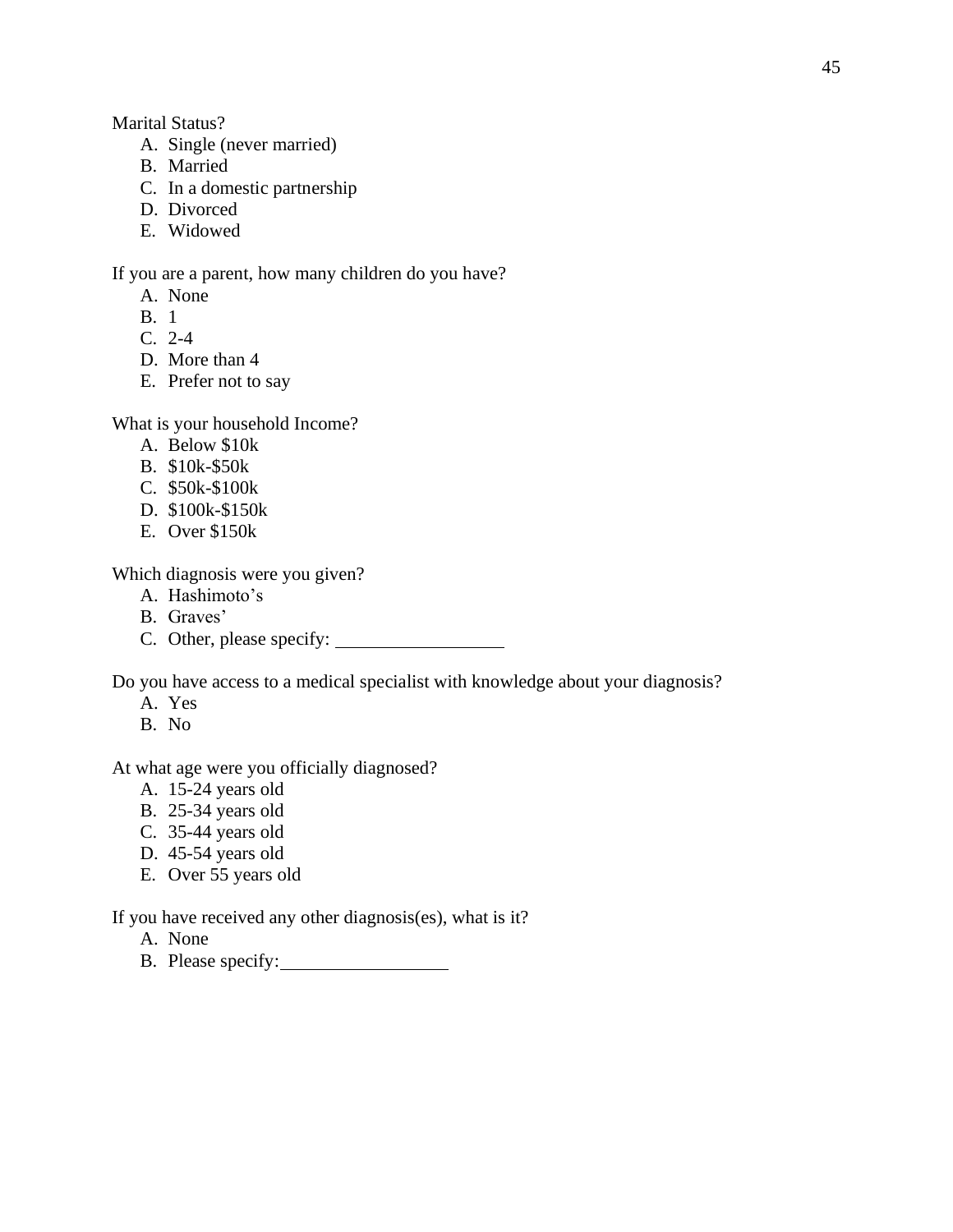# **Appendix C**

# **RAND 36-Item Health Survey**

Choose one option for each questionnaire item.

- 1. In general, would you say your health is:
- 1 Excellent
- 2 Very good
- 3 Good
- 4 Fair
- 5 Poor

2. Compared to one year ago, how would you rate your health in general now?

- 1 Much better now than one year ago
- 2 Somewhat better now than one year ago
- 3 About the same
- 4 Somewhat worse now than one year ago
- 5 Much worse now than one year ago

### HEALTH

The following items are about activities you might do during a typical day. Does your health now limit you in these activities? If so, how much?  $Y = 1! \dots 14 = 1$   $N_0$  not limited

|                                                                                                        | Yes, limited<br>a lot | Yes limited<br>a little | No, not limited<br>at all |
|--------------------------------------------------------------------------------------------------------|-----------------------|-------------------------|---------------------------|
| 3. Vigorous activities, such as running,<br>lifting heavy objects participating in strenuous<br>sports | 1                     | $\overline{2}$          | 3                         |
| 4. Moderate activities, such as moving a table,<br>pushing a vacuum cleaner, bowling, or playing golf  |                       | 2                       | 3                         |
| 5. Lifting or carrying groceries                                                                       | 1                     | $\overline{2}$          | 3                         |
| 6. Climbing several flights of stairs                                                                  |                       | $\overline{2}$          | 3                         |
| 7. Climbing one flight of stairs                                                                       | 1                     | $\overline{2}$          | 3                         |
| 8. Bending, kneeling, or stooping                                                                      | 1                     | $\overline{2}$          | 3                         |
| 9. Walking more than a mile                                                                            | 1                     | $\overline{2}$          | 3                         |
| 10. Walking several blocks                                                                             |                       | 2                       | 3                         |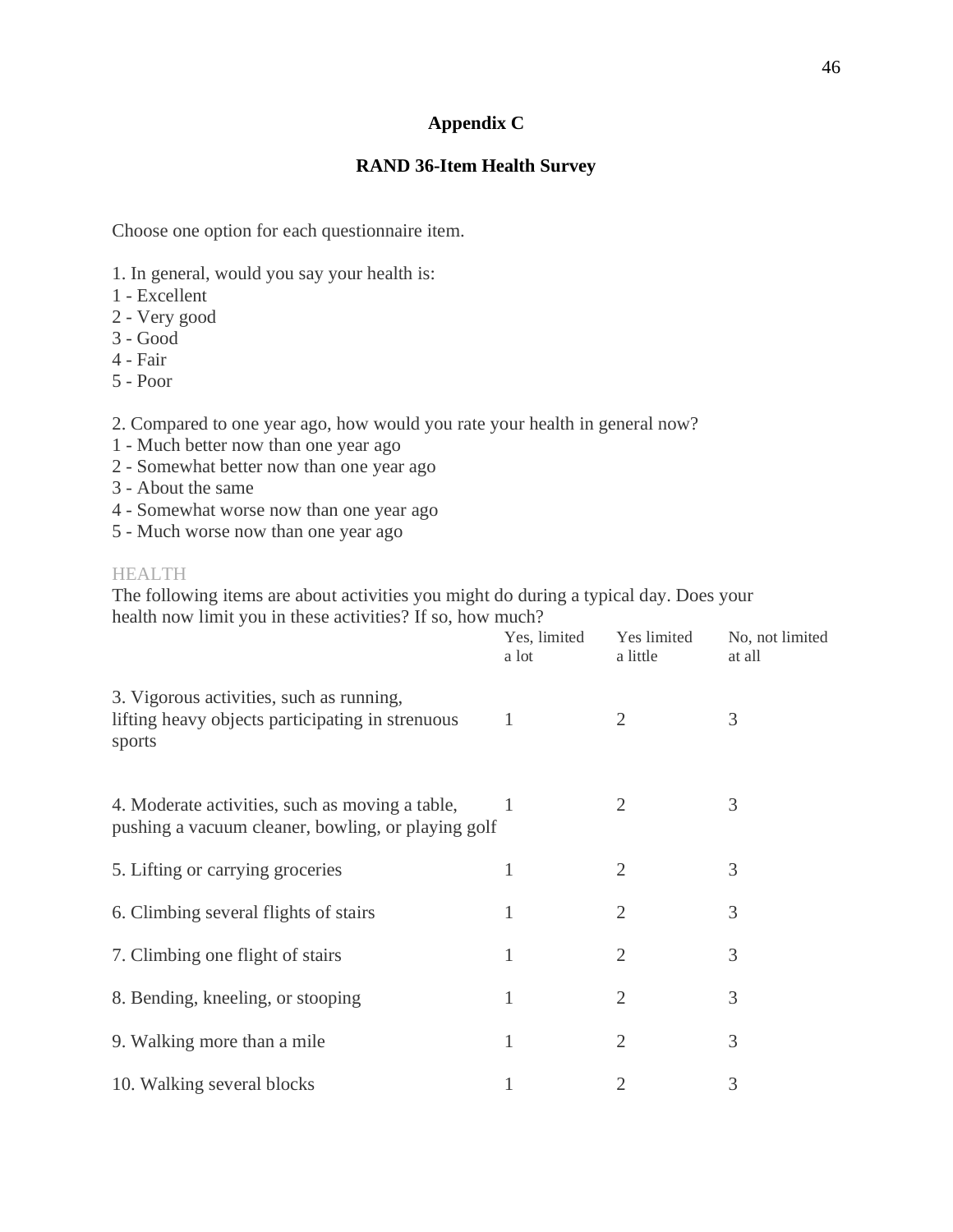| 11. Walking one block  |                                                                                                                                                                                       | 1 | $\overline{2}$                          | 3              |
|------------------------|---------------------------------------------------------------------------------------------------------------------------------------------------------------------------------------|---|-----------------------------------------|----------------|
|                        | 12. Bathing or dressing yourself                                                                                                                                                      | 1 | $\overline{2}$                          | 3              |
|                        | During the past 4 weeks, have you had any of the<br>following problems with your work or other regular<br>daily activities as a result of your physical health?                       |   | Yes                                     | N <sub>o</sub> |
| activities             | 13. Cut down the amount of time you spent on work or other                                                                                                                            |   | 1                                       | $\overline{2}$ |
|                        | 14. Accomplished less than you would like                                                                                                                                             |   | 1                                       | $\overline{2}$ |
|                        | 15. Were limited in the kind of work or other activities                                                                                                                              |   | 1                                       | $\overline{2}$ |
|                        | 16. Had difficulty performing the work or other activities<br>(for example, it took extra effort)                                                                                     |   | 1                                       | $\overline{2}$ |
| depressed or anxious)? | During the past 4 weeks, have you had any of the following<br>problems with your work or other regular daily activities as a<br>result of any emotional problems (such as feeling     |   | Yes                                     | N <sub>o</sub> |
| other activities       | 17. Cut down the amount of time you spent on work or                                                                                                                                  |   | 1                                       | $\overline{2}$ |
|                        | 18. Accomplished less than you would like                                                                                                                                             |   | 1                                       | $\overline{2}$ |
|                        | 19. Didn't do work or other activities as carefully as usual                                                                                                                          |   | 1                                       | $\overline{2}$ |
| groups?                | 20. During the past 4 weeks, to what<br>extent has your physical health or emotional<br>problems interfered with your normal social<br>activities with family, friends, neighbors, or |   |                                         |                |
|                        | 1 - Not at all 2 - Slightly 3 - Moderately 4 - Quite a bit                                                                                                                            |   | 5 - Extremely                           |                |
| $1 - None$             | 21. How much bodily pain have you had during the past 4 weeks?<br>2 - Very mild 3 - Mild                                                                                              |   | 4 - Moderate 5 - Severe 6 - Very severe |                |
|                        | 22. During the past 4 weeks, how much did pain interfere with your normal work<br>(including both work outside the home and housework)?                                               |   |                                         |                |
|                        | 1 - Not at all 2 - A little bit 3 - Moderately 4 - Quite a bit                                                                                                                        |   | 5 - Extremely                           |                |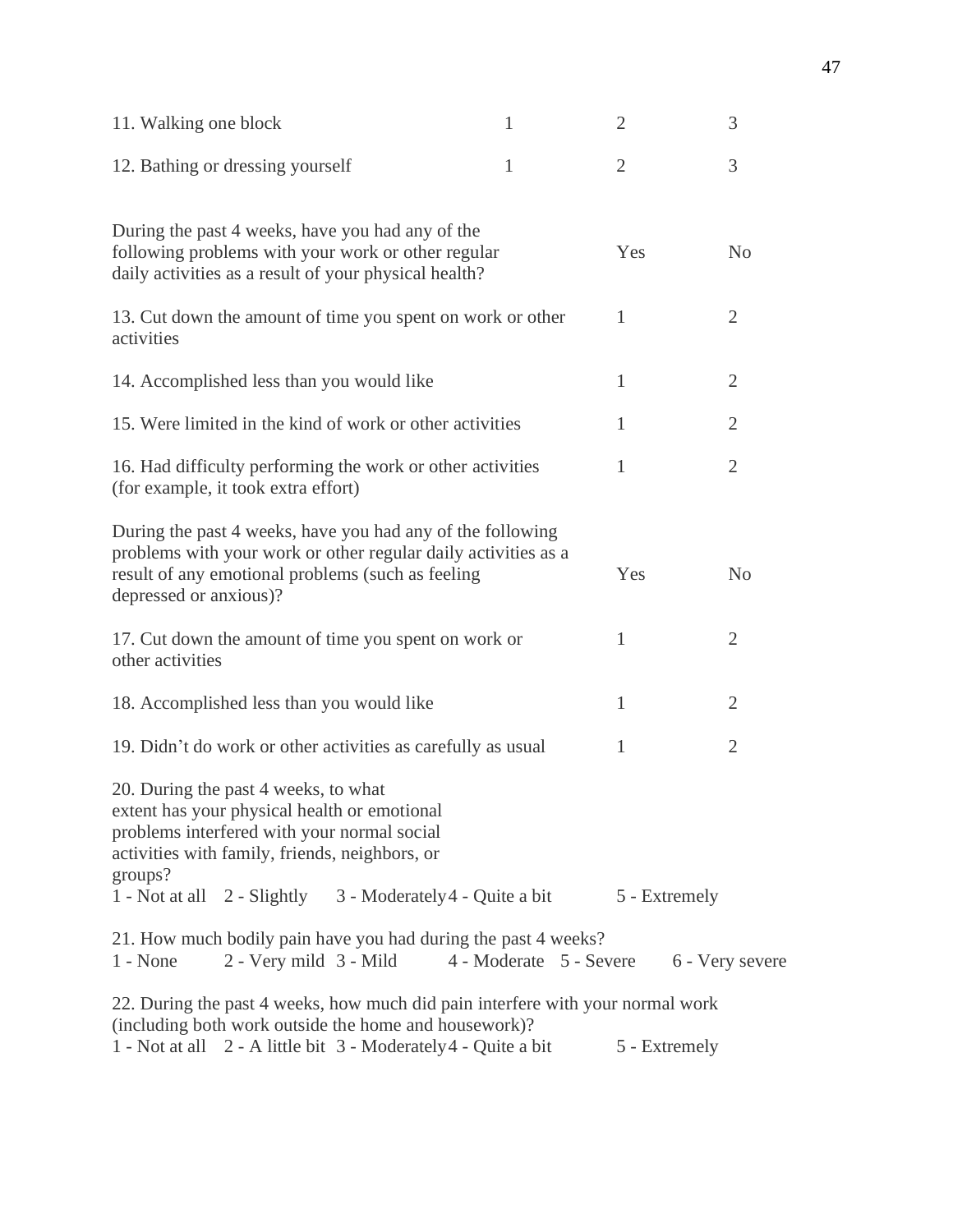These questions are about how you feel and how things have been with you during the past 4 weeks. For each question, please give the one answer that comes closest to the way you have been feeling.

How much of the time during the past 4 weeks...

|                                                                               | All of the<br>Time | Most of<br>the time | A good bit<br>of the time | None of<br>the time |
|-------------------------------------------------------------------------------|--------------------|---------------------|---------------------------|---------------------|
| 23. Did you feel full of pep?                                                 | 1                  | $\overline{2}$      | 3                         | 4                   |
| 24. Have you been a very nervous<br>person?                                   | 1                  | 2                   | 3                         | 4                   |
| 25. Have you felt so down in the<br>dumps that nothing could cheer you<br>up? | -1                 | $\overline{2}$      | 3                         | 4                   |
| 26. Have you felt calm and<br>peaceful?                                       | 1                  | $\overline{2}$      | 3                         | 4                   |
| 27. Did you have a lot of energy?                                             | 1                  | 2                   | 3                         | $\overline{4}$      |
| 28. Have you felt downhearted and<br>blue?                                    | $\mathbf{1}$       | 2                   | 3                         | 4                   |
| 29. Did you feel worn out?                                                    | 1                  | $\mathfrak{2}$      | 3                         | $\overline{4}$      |
| 30. Have you been a happy person? 1                                           |                    | $\overline{2}$      | 3                         | $\overline{4}$      |
| 31. Did you feel tired?                                                       | 1                  | 2                   | 3                         | 4                   |

32. During the past 4 weeks, how much of the time has your physical health or emotional problems interfered with your social activities (like visiting with friends, relatives, etc.)?

- 1 All of the time
- 2 Most of the time
- 3 Some of the time
- 4 A little of the time
- 5 None of the time

| How TRUE or FALSE is each of the following statements for you. |                   |      |       |        |            |
|----------------------------------------------------------------|-------------------|------|-------|--------|------------|
|                                                                | Definitely Mostly |      | Don't | Mostly | Definitely |
|                                                                | True              | true | know  | false  | false      |
| 33. I seem to get sick                                         |                   |      |       |        |            |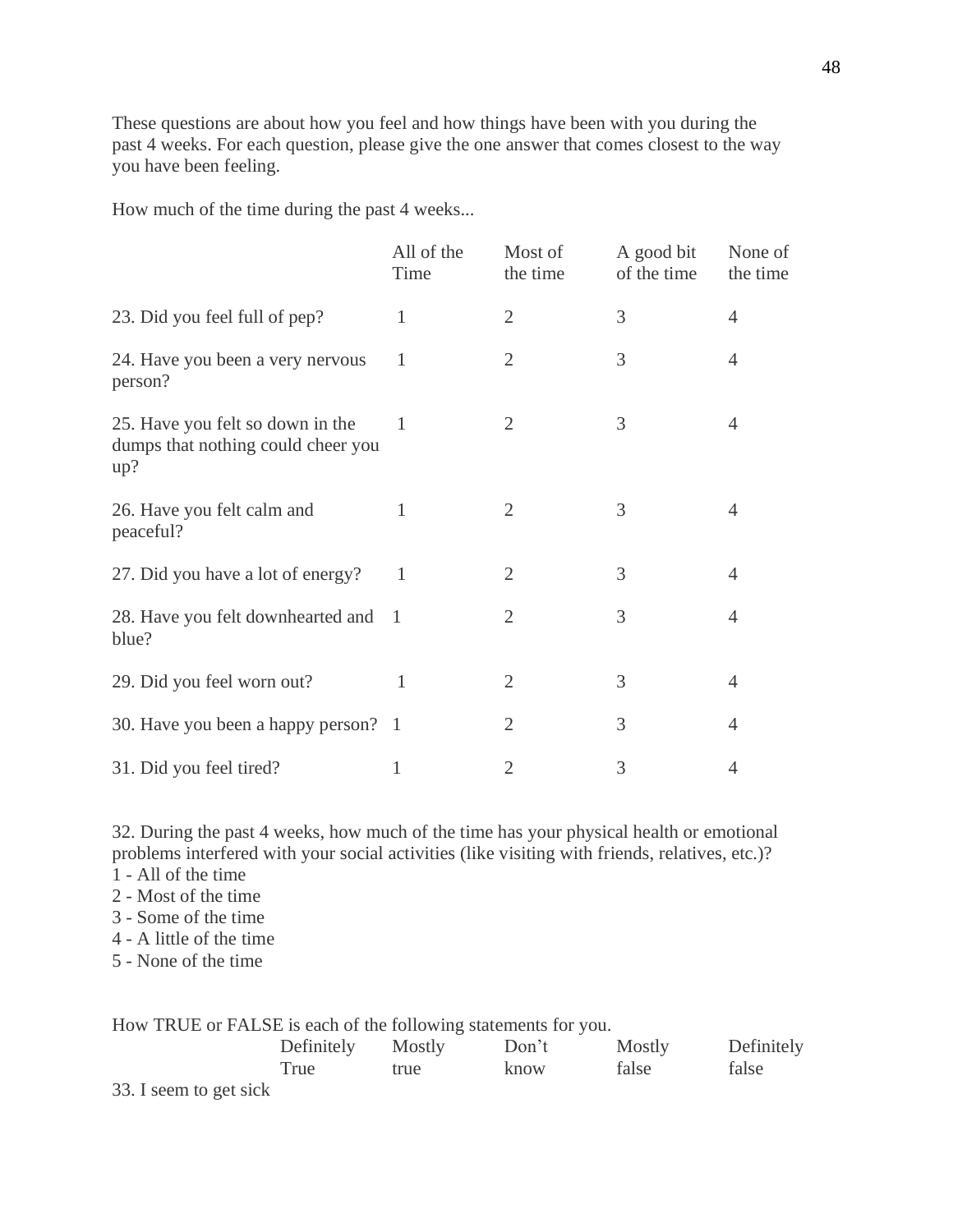| a little easier than<br>other people     |  |   |  |
|------------------------------------------|--|---|--|
| 34. I am as healthy<br>as anybody I know |  |   |  |
| 35. I expect my<br>health to get worse   |  | 3 |  |
| 36. My health is<br>excellent            |  |   |  |

# ABOUT

The RAND Corporation is a research organization that develops solutions to public policy challenges to help make communities throughout the world safer and more secure, healthier, and more prosperous. RAND is nonprofit, nonpartisan, and committed to the public interest. 1776 Main Street Santa Monica, California 90401-3208 RAND is a registered trademark. Copyright 1994-2016 RAND Corporation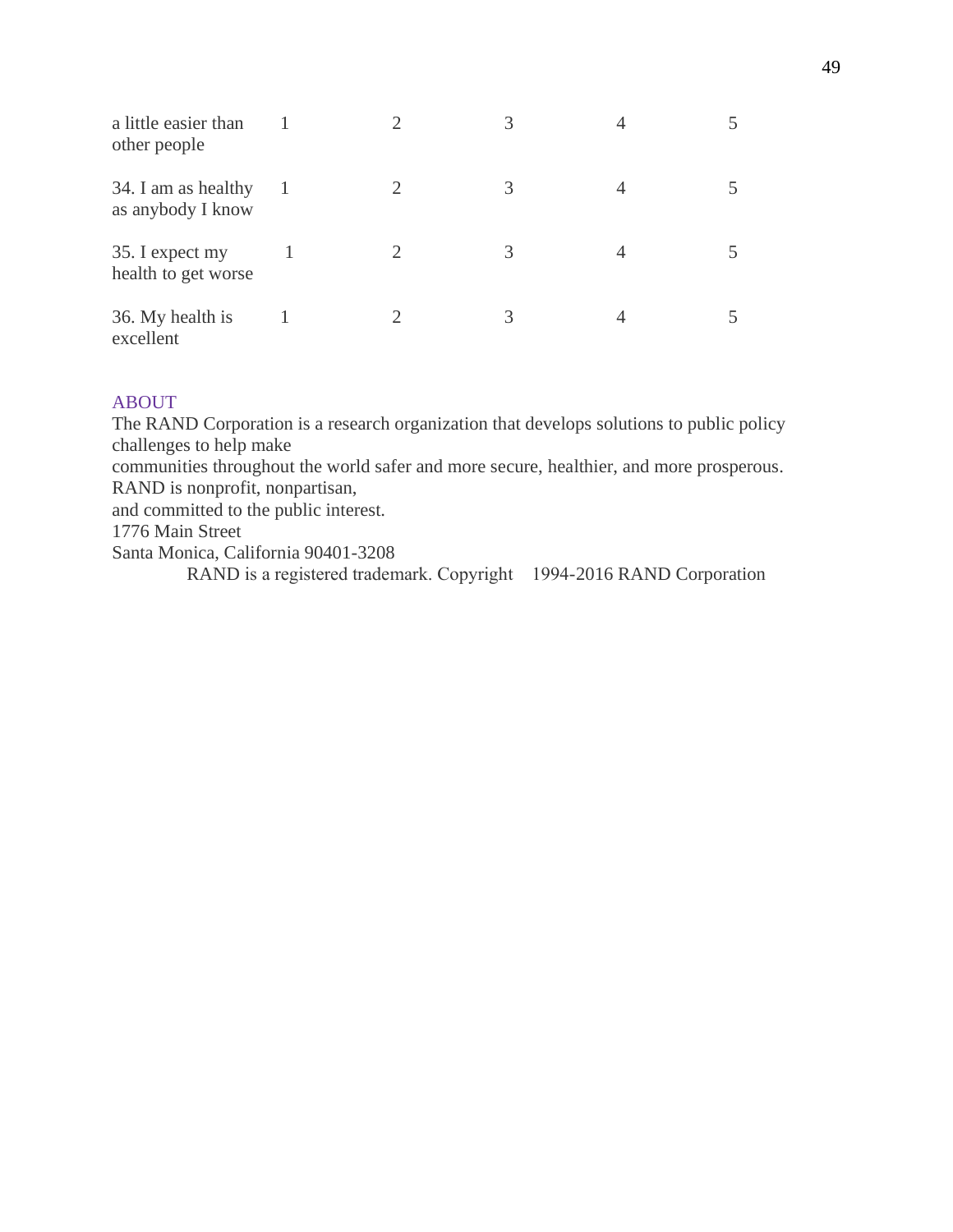# **Appendix D**

# **Interview Question Protocol**

- Thank you for agreeing to do this interview. I understand that you have been diagnosed with AITD and I would like to learn more about the progression and experiences with your diagnosis.
- 1. Tell me about your journey from when you first started experiencing your symptoms through when you received your diagnosis until now. If this was a book, give me some (7) chapters, with titles and a summary as to what each one was like for you.
- 2. Tell me more about your reaction to your diagnosis(es)? Give me details of your thought processes and what you were thinking and feeling, as well as how your reaction progressed over time?
- 3. How have you been treated by doctor(s)? Was their methodology and treatment of you what you were expecting/hoping for? What were the best and worst experiences with doctors?
- 4. Tell me an episode in your life when you had the hardest time in relation to this condition. What was the most effective way you coped with the hardest times?
- 5. How have your symptoms impacted your home and work life?
- 6. What financial implications has this journey had for you? What role has insurance played in all of this and has it been beneficial?
- 7. Have there been any dietary implications due to your symptoms? What have you found to be effective if anything?
- 8. In general, how has this diagnosis impacted your identity and how you see yourself today? How has this diagnosis impacted the way you see yourself (appearance and wellbeing) as well as self-esteem?
- 9. How has your diagnosis impacted your ability to socialize with others and ask for and gain support from friends and family? Has it limited or expanded your social network in any way?
- 10. What do you know now that you wish you knew when you started this journey?
- 11. Conditions such as these could be debilitating. Is there anything from this journey you believe has contributed to your overall growth as a person?
- 12. If there was advice you would want to tell doctors about your condition, what would you say?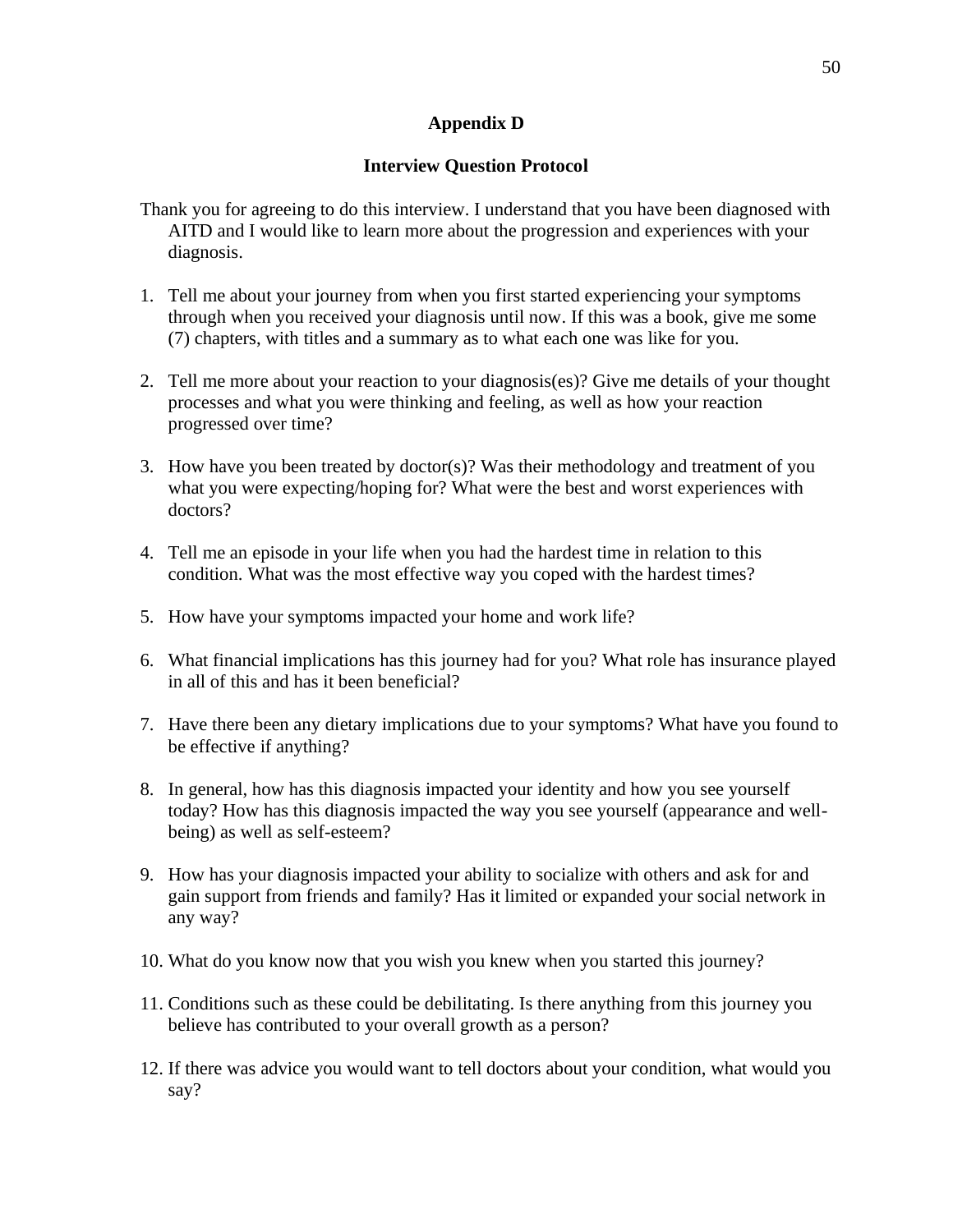- 13. What are some strengths that you had prior to your diagnosis or that have developed on your journey?
- 14. Has Covid-19 impacted you and your diagnosis? If so, how?
- 15. Is there anything we have not touched upon that you believe is important for myself and others to know?